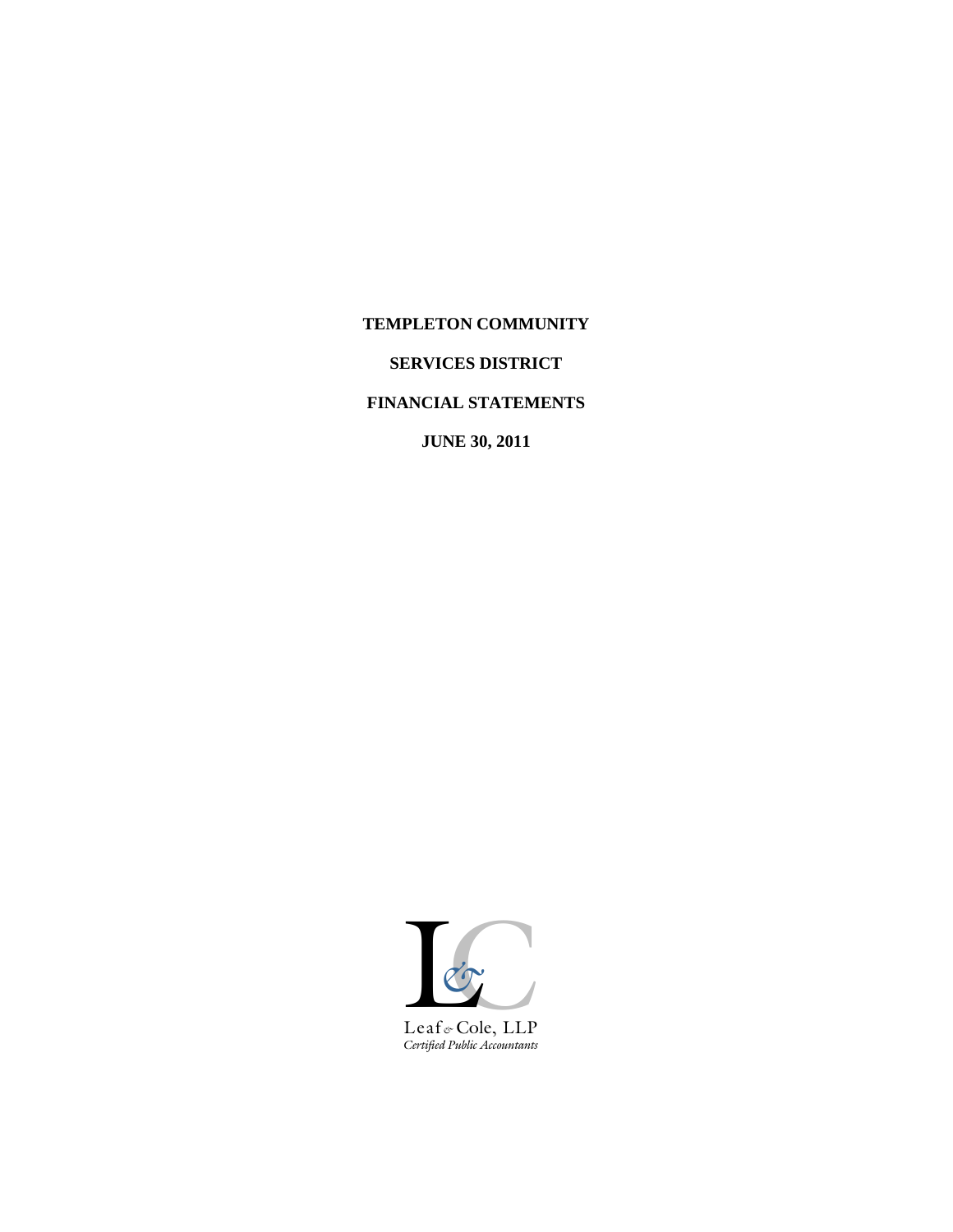# **TABLE OF CONTENTS**

|                                                                                                                                                                                                                                                                                                                                                     | Page                         |
|-----------------------------------------------------------------------------------------------------------------------------------------------------------------------------------------------------------------------------------------------------------------------------------------------------------------------------------------------------|------------------------------|
| Independent Auditor's Report                                                                                                                                                                                                                                                                                                                        | $1 - 2$                      |
| Management's Discussion and Analysis                                                                                                                                                                                                                                                                                                                | $3 - 7$                      |
| Government-wide Financial Statements:<br><b>Statement of Net Assets</b><br><b>Statement of Activities</b>                                                                                                                                                                                                                                           | 8<br>9                       |
| <b>Fund Financial Statements:</b><br><b>Governmental Funds:</b><br><b>Balance Sheet</b><br>Reconciliation of the Governmental Funds Balance Sheet to the Statement of Net Assets<br>Statement of Revenues, Expenditures, and Changes in Fund Balances<br>Reconciliation of the Statement of Revenues, Expenditures, and Changes in Fund Balances to | 10<br>11<br>$12 - 13$        |
| <b>Statement of Activities</b><br><b>Proprietary Funds:</b>                                                                                                                                                                                                                                                                                         | 14                           |
| <b>Statement of Net Assets</b><br>Statement of Revenues, Expenses and Changes in Net Assets<br><b>Statement of Cash Flows</b>                                                                                                                                                                                                                       | 15<br>$16 - 17$<br>$18 - 19$ |
| <b>Notes to Financial Statements</b>                                                                                                                                                                                                                                                                                                                | $20 - 36$                    |
| <b>Budgetary Comparison Schedule - General Fund</b>                                                                                                                                                                                                                                                                                                 | 37                           |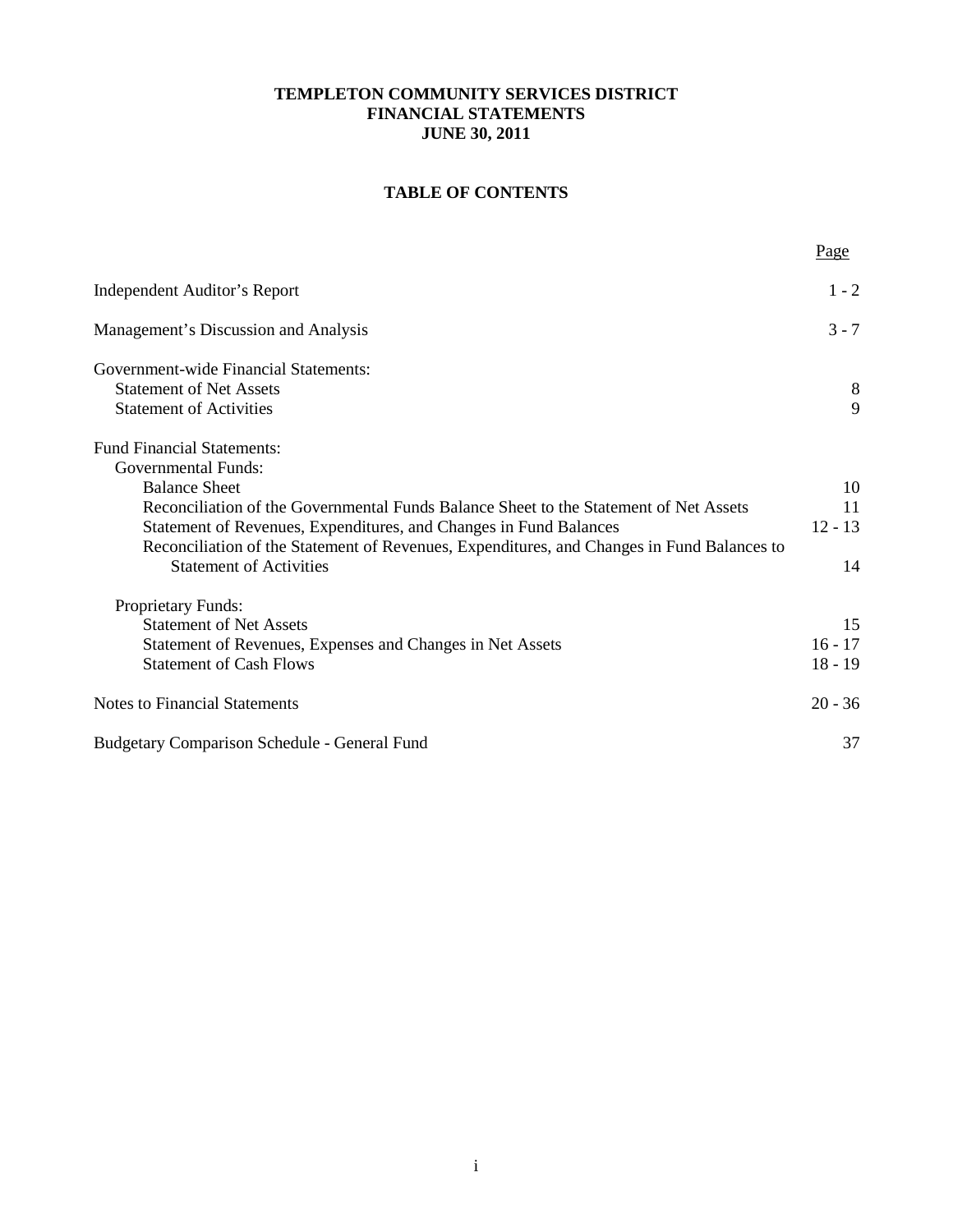

*Certified Public Accountants A Partnership of Professional Corporations*

Steven W. Northcote, C.P.A. Michael S. Schreibman, C.P.A. Michael J. Zizzi, C.P.A. Julie A. Firl, C.P.A. Nicholas M. Gines, C.P.A.

*Members American Institute of Certified Public Accountants California Society of Certified Public Accountants*

### **Independent Auditor's Report**

To the Board of Directors Templeton Community Services District Post Office Box 780 420 Crocker Street Templeton, California 93454

We have audited the accompanying financial statements of the governmental activities, and the business-type activities of Templeton Community Services District, as of and for the year ended June 30, 2011, which collectively comprise the District's basic financial statements as listed in the table of contents. These financial statements are the responsibility of Templeton Community Services District's management. Our responsibility is to express opinions on these financial statements based on our audit.

We conducted our audit in accordance with auditing standards generally accepted in the United States of America and the State Controller's Minimum Audit Requirements for California Special Districts. Those standards require that we plan and perform the audit to obtain reasonable assurance about whether the financial statements are free of material misstatement. An audit includes examining, on a test basis, evidence supporting the amounts and disclosures in the financial statements. An audit also includes assessing the accounting principles used and significant estimates made by management, as well as evaluating the overall financial statement presentation. We believe that our audit provides a reasonable basis for our opinions.

In our opinion, the financial statements referred to above present fairly, in all material respects, the respective financial position of the governmental activities, and the business-type activities of Templeton Community Services District as of June 30, 2011, and the respective changes in financial position and where applicable, cash flows thereof for the year then ended in conformity with accounting principles generally accepted in the United States of America, as well as the accounting systems prescribed by the State Controller's office and state regulations governing special districts.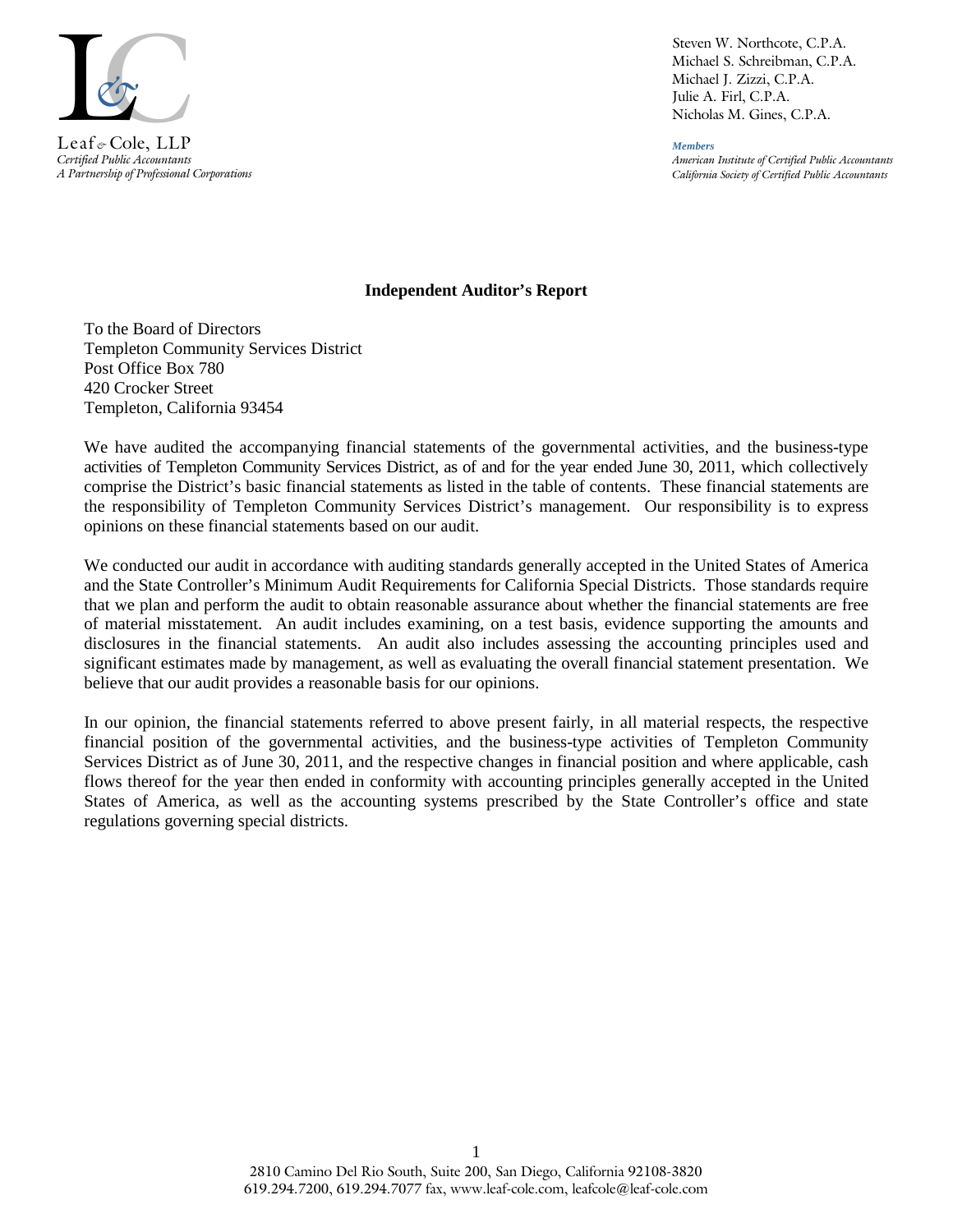To the Board of Directors Page 2 Templeton Community Services District

Accounting principles generally accepted in the United States of America require that the management's discussion and analysis and budgetary comparison information on pages 3 through 7 and 37 be presented to supplement the basic financial statements. Such information, although not a part of the basic financial statements, is required by the Governmental Accounting Standards Board, who considers it to be an essential part of financial reporting for placing the basic financial statements in an appropriate operational, economic, or historical context. We have applied certain limited procedures to the required supplementary information in accordance with auditing standards generally accepted in the United States of America, which consisted of inquiries of management about the methods of preparing the information and comparing the information for consistency with management's responses to our inquiries, the basic financial statements, and other knowledge we obtained during our audit of the financial statements. We do not express an opinion or provide any assurance on the information because the limited procedures do not provide us with sufficient evidence to express an opinion or provide any assurance.

 $L$ eaf $3$ Cole  $LLP$ 

San Diego, California August 30, 2011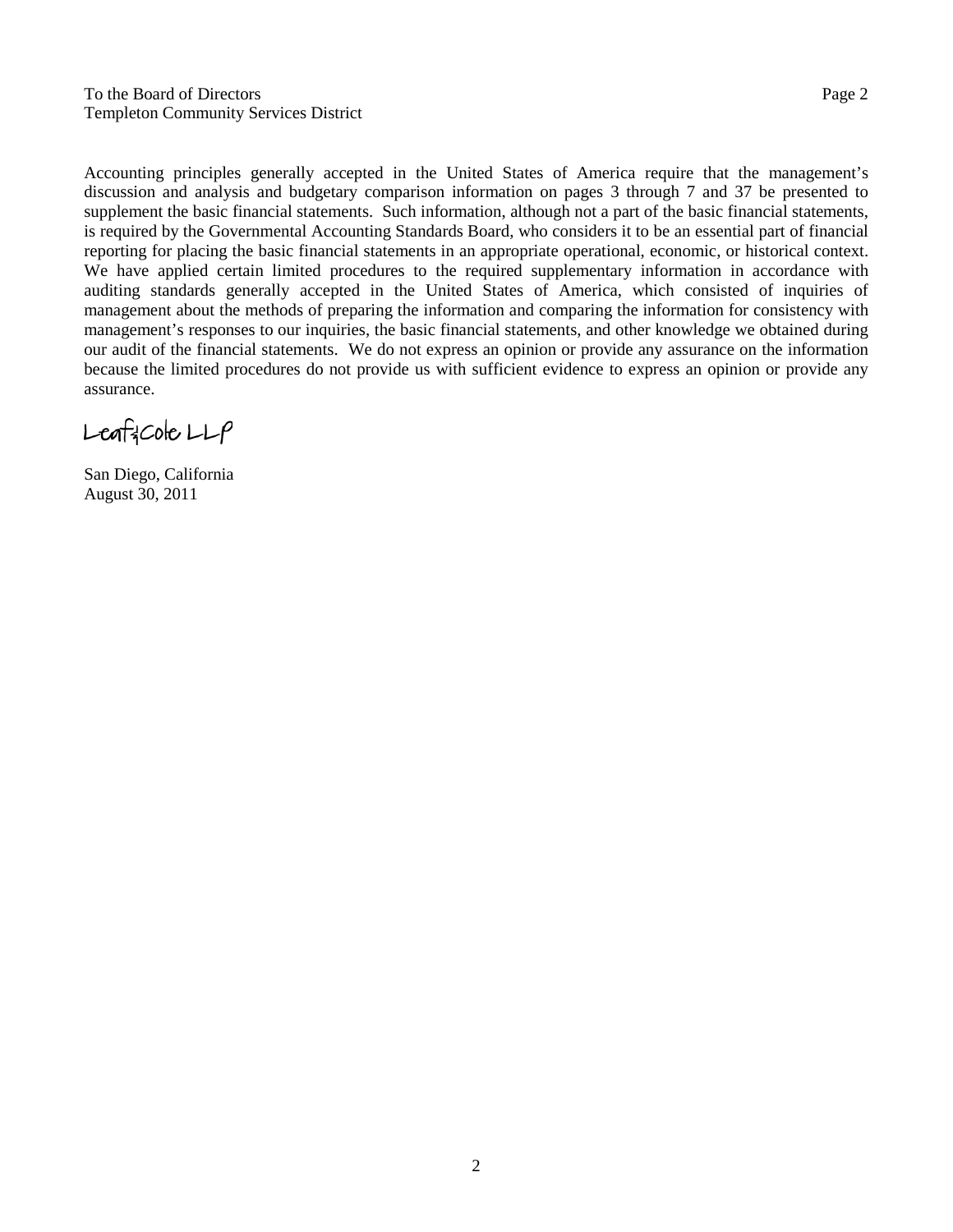Our discussion and analysis of the District's financial performance provides an overview of the District's financial activities for the fiscal year ended June 30, 2011. Please read it in conjunction with the District's financial statements, which begin on page 8.

## **Financial Highlights**

- The District's net assets decreased by \$582,279 to \$26,833,367 during the fiscal year ended June 30, 2011.
- The District's revenues increased from \$3,762,117 for the year ended June 30, 2010, to \$4,378,421 for the year ended June 30, 2011, a increase of \$616,304. The increase of capital contributions between fiscal years of \$373,426 accounts for the majority of this increase.
- The District's total expenses increased from \$4,865,642 for the year ended June 30, 2010 to \$4,960,700 for the year ended June 30, 2011. This increase of \$95,058 can be attributed to a change in financial practices and an increase in employee benefits, salaries and depreciation.

#### **Using This Annual Report**

This annual report consists of a series of financial statements. The statement of net assets and the statement of activities (on pages 8 and 9) provide information about the activities of the District as a whole and present a longer-term view of the District's finances. Fund financial statements start on page 10. For governmental activities, these statements tell how these services were financed in the short-term as well as what remains for future spending. Business-type activities are reported in the same manner as the statement of net assets and the statement of activities. Fund financial statements also report the District's operations in more detail than the government-wide statements by providing information about the District's most significant funds.

#### **Reporting the District as a Whole**

#### **The Statement of Net Assets and the Statement of Activities**

Our analysis of the District as a whole begins on page 8. One of the most important questions asked about the District's finances is, "Is the District as a whole better off or worse off as a result of the year's activities?" The statement of net assets and the statement of activities report information about the District as a whole and about its activities in a way that helps answer this question. These statements include all assets and liabilities using the accrual basis of accounting, which is similar to the accounting used by most private-sector companies. All of the current year's revenues and expenses are taken into account regardless of when cash is received or paid.

These two statements report the District's net assets and changes in them. You can think of the District's net assets--the difference between assets and liabilities--as one way to measure the District's financial health, or financial position. Over time, increases or deceases in the District's net assets are one indicator of whether its financial health is improving or deteriorating. You will need to consider other nonfinancial factors, however, such as changes in the District's property tax base and the condition of the District's assets, to assess the overall health of the District.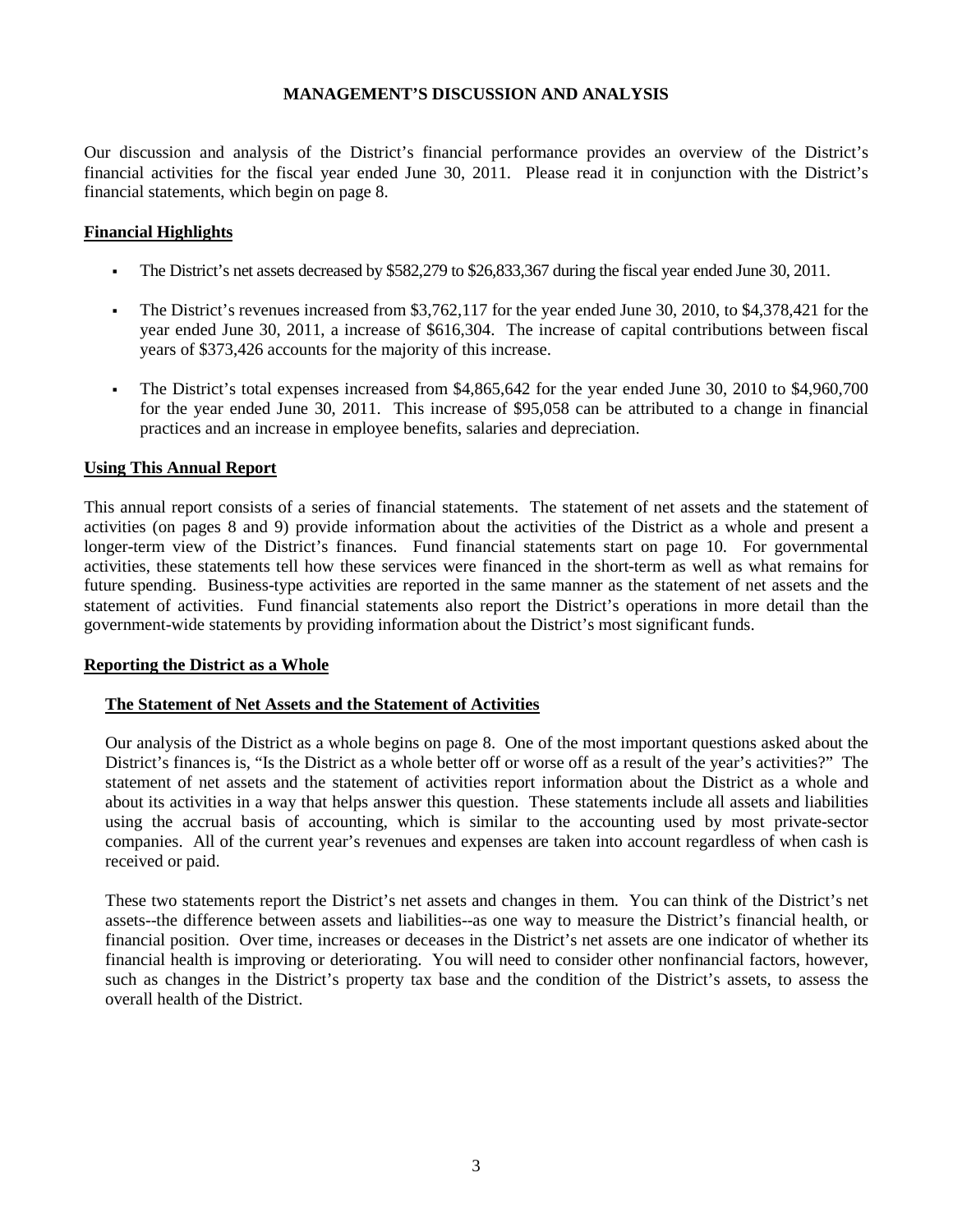In the statement of net assets and the statement of activities, we divide the District into two kinds of activities:

- Governmental activities Most of the District's basic services are reported here, including the general fund, fire protection, parks and recreation, street lights and the community center. Taxes and assessments, program fees, rental, grant and interest income finance most of these activities.
- Business-type activities The District charges a fee to customers to help it cover all or most of the cost of certain services it provides. The District's water, sewer, drainage and solid waste services are reported here.

#### **Reporting the District's Most Significant Funds**

#### **Fund Financial Statements**

The fund financial statements begin on page 10 and provide detailed information about the District's most significant funds.

- Governmental funds--Most of the District's basic services are reported in governmental funds, which focus on how money flows into and out of those funds and the balances left at year-end that are available for spending. These funds are reported using an accounting method called modified accrual accounting, which measures cash and all other financial assets that can readily be converted to cash. The governmental fund statements provide a detailed short-term view of the District's general governmental operations and the basic services it provides. Governmental fund information helps you determine whether there are more or fewer financial resources that can be spent in the near future to finance the District's programs. We describe the relationship (or differences) between governmental activities (reported in the statement of net assets and the statement of activities) and governmental funds in reconciliations on pages 11and 14.
- Business-type funds--When the District charges customers for the services it provides--whether to outside customers or to other units of the District--these services are generally reported in businesstype funds. Business-type funds are reported in the same way that all activities are reported in the statement of net assets and the statement of activities. In fact, the District's enterprise funds (a component of business-type funds) are the same as the business type activities we report in the government-wide statements but provide more detail and additional information, such as cash flows, for business-type funds.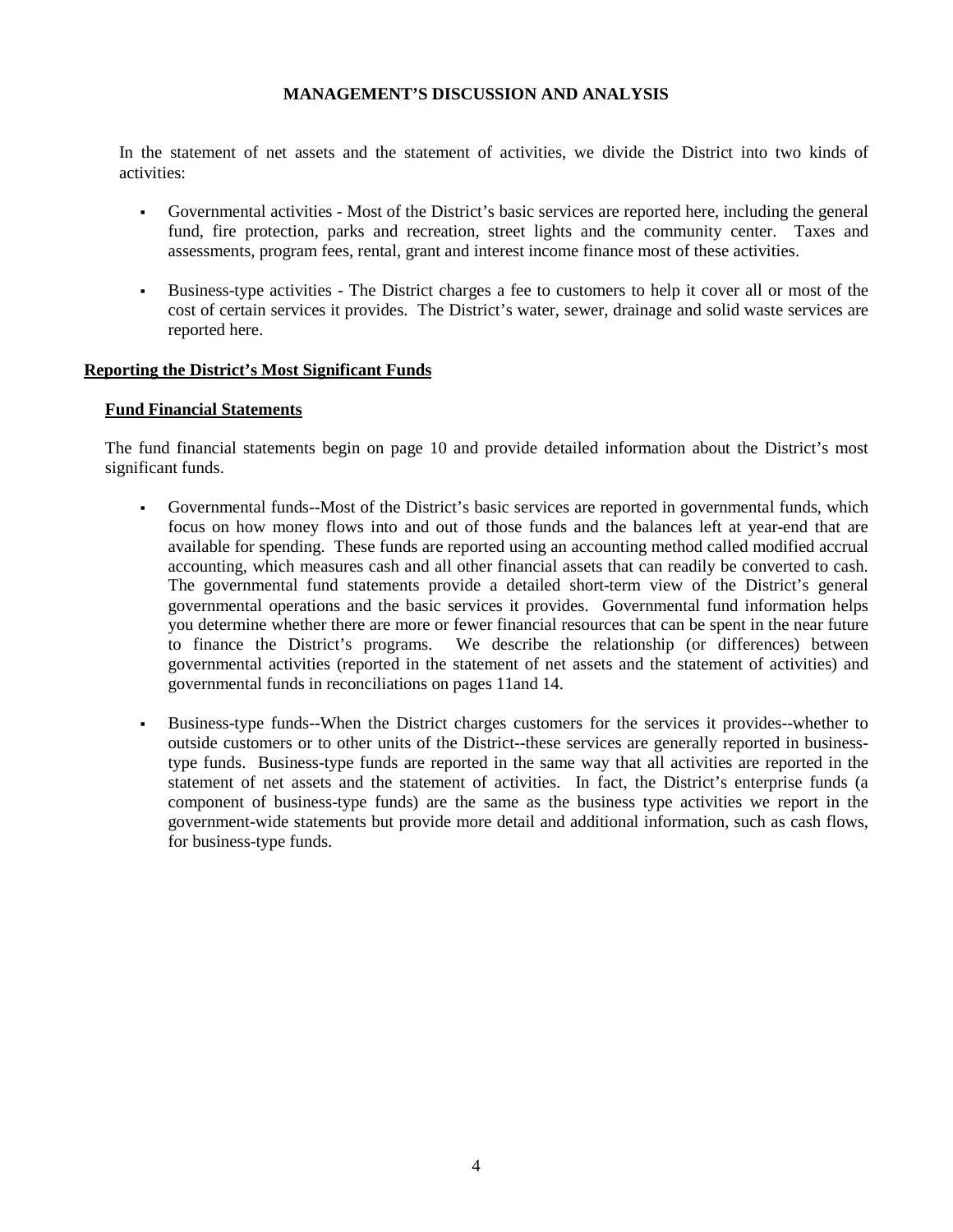### **The District as a Whole**

The District's combined net assets decreased from \$27,415,646 a year ago to \$26,833,367 at June 30, 2011. Our analysis below focuses on the net assets and changes in net assets of the District's governmental and businesstype activities.

**Net Assets**

|                             | Governmental Activities |     |           |                   | <b>Business-Type Activities</b> |    |            | <b>Total Government</b> |
|-----------------------------|-------------------------|-----|-----------|-------------------|---------------------------------|----|------------|-------------------------|
|                             | 2011                    |     | 2010      | 2011              | 2010                            |    | 2011       | 2010                    |
|                             |                         |     |           |                   |                                 |    |            |                         |
| Assets:                     |                         |     |           |                   |                                 |    |            |                         |
| Current and other assets    | \$<br>3,353,716         | \$. | 3,295,429 | \$.<br>10,070,883 | 10,089,931<br>S.                | S. | 13,424,599 | \$<br>13,385,360        |
| Capital assets              | 3,631,271               |     | 3,678,190 | 27,016,593        | 28,155,870                      |    | 30,647,864 | 31,834,060              |
| <b>Total Assets</b>         | 6,984,987               |     | 6,973,619 | 37,087,476        | 38,245,801                      |    | 44,072,463 | 45,219,420              |
|                             |                         |     |           |                   |                                 |    |            |                         |
| <b>Liabilities:</b>         |                         |     |           |                   |                                 |    |            |                         |
| Long-term debt outstanding  | 369,149                 |     | 198,838   | 6,228,297         | 6,781,284                       |    | 6,597,446  | 6,980,122               |
| Other liabilities           | 115,972                 |     | 95,433    | 10,525,678        | 10,728,219                      |    | 10,641,650 | 10,823,652              |
| <b>Total Liabilities</b>    | 485,121                 |     | 294,271   | 16,753,975        | 17,509,503                      |    | 17,239,096 | 17,803,774              |
|                             |                         |     |           |                   |                                 |    |            |                         |
| <b>Net Assets:</b>          |                         |     |           |                   |                                 |    |            |                         |
| Invested in capital assets, |                         |     |           |                   |                                 |    |            |                         |
| net of related debt         | 3,631,271               |     | 3,678,190 | 21,002,733        | 21,494,976                      |    | 24,634,004 | 25,173,166              |
| Restricted                  | 1,637,419               |     | 1,522,256 |                   |                                 |    | 1,637,419  | 1,522,256               |
| Unrestricted                | 1,231,176               |     | 1,478,902 | (669, 232)        | (758, 678)                      |    | 561,944    | 720,224                 |
| <b>Total Net Assets</b>     | \$<br>6,499,866         | S   | 6,679,348 | 20,333,501        | 20,736,298                      |    | 26,833,367 | 27,415,646              |

Net assets of the District's governmental activities decreased \$179,482. The net assets of our business-type activities decreased by \$402,797.

#### **Changes in Net Assets**

|                                  |    | Governmental Activities |    |           |   | <b>Business-Type Activities</b> |   |           | Total Government |           |    |           |
|----------------------------------|----|-------------------------|----|-----------|---|---------------------------------|---|-----------|------------------|-----------|----|-----------|
|                                  |    | 2011                    |    | 2010      |   | 2011                            |   | 2010      |                  | 2011      |    | 2010      |
| <b>Revenues:</b>                 |    |                         |    |           |   |                                 |   |           |                  |           |    |           |
| <b>Program Revenues:</b>         |    |                         |    |           |   |                                 |   |           |                  |           |    |           |
| Fees and charges for services    | S. | 208,089                 | \$ | 212,704   | S | 2,451,645                       | S | 2,261,697 | S.               | 2,659,734 | S. | 2,474,401 |
| Capital grants and contributions |    | 115,162                 |    | 28,892    |   | 367, 315                        |   | 80.159    |                  | 482,477   |    | 109.051   |
| <b>General Revenues:</b>         |    |                         |    |           |   |                                 |   |           |                  |           |    |           |
| Property taxes                   |    | 864,875                 |    | 886,019   |   |                                 |   |           |                  | 864,875   |    | 886,019   |
| Interest income                  |    | 18.225                  |    | 20,774    |   | 68.993                          |   | 74.037    |                  | 87.218    |    | 94,811    |
| Other income                     |    | 196,130                 |    | 183.240   |   | 87.987                          |   | 14,595    |                  | 284,117   |    | 197,835   |
| <b>Total Revenues</b>            |    | 1,402,481               |    | 1,331,629 |   | 2.975.940                       |   | 2,430,488 |                  | 4,378,421 |    | 3.762.117 |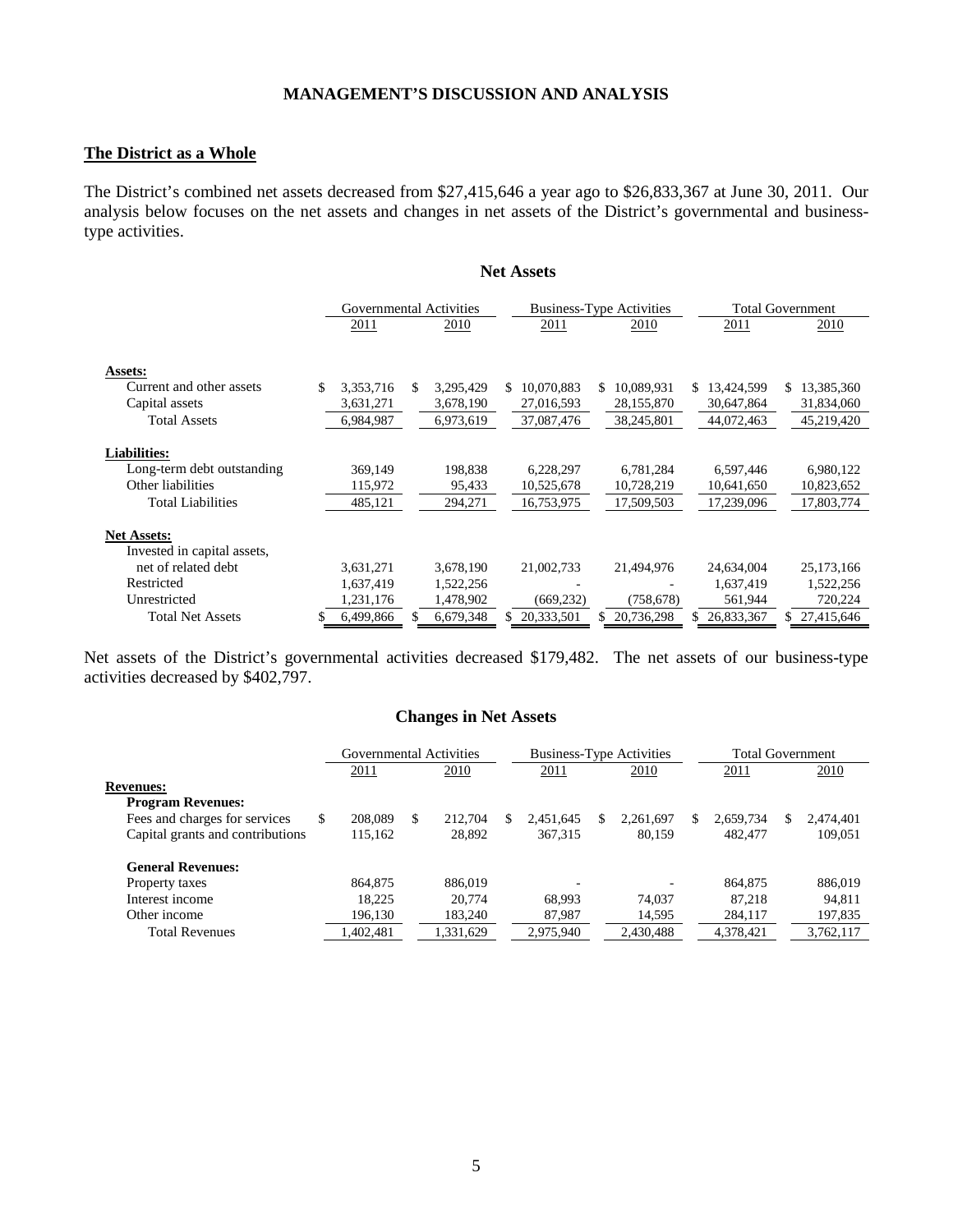|                                          | Governmental Activities |               |            |    | <b>Business-Type Activities</b> |    |             | <b>Total Government</b> |            |     |             |
|------------------------------------------|-------------------------|---------------|------------|----|---------------------------------|----|-------------|-------------------------|------------|-----|-------------|
|                                          | 2011                    |               | 2010       |    | 2011                            |    | 2010        |                         | 2011       |     | 2010        |
| <b>Program Expenses:</b>                 |                         |               |            |    |                                 |    |             |                         |            |     |             |
| General Fund                             | \$<br>1,031,876         | \$            | 960,032    | \$ | $\overline{\phantom{a}}$        | \$ |             | \$                      | 1,031,876  | \$. | 960,032     |
| Fire protection                          | 717,127                 |               | 659,758    |    |                                 |    |             |                         | 717,127    |     | 659,758     |
| Parks and recreation                     | 604,699                 |               | 586,758    |    |                                 |    |             |                         | 604,699    |     | 586,758     |
| Street lights                            | 26,681                  |               | 26,549     |    |                                 |    |             |                         | 26,681     |     | 26,549      |
| Community center                         | 14,140                  |               | 17,685     |    |                                 |    |             |                         | 14,140     |     | 17,685      |
| Water                                    |                         |               |            |    | 1,583,699                       |    | 1,736,617   |                         | 1,583,699  |     | 1,736,617   |
| Sewer                                    |                         |               |            |    | 827,177                         |    | 766,683     |                         | 827,177    |     | 766,683     |
| Drainage                                 |                         |               |            |    | 5,661                           |    | 5,686       |                         | 5,661      |     | 5,686       |
| Solid waste                              |                         |               |            |    | 39,109                          |    | 66,694      |                         | 39,109     |     | 66,694      |
| Interest on long-term liabilities        |                         |               | 672        |    | 110,531                         |    | 38,508      |                         | 110,531    |     | 39,180      |
| <b>Total Expenses</b>                    | 2,394,523               |               | 2,251,454  |    | 2,566,177                       |    | 2,614,188   |                         | 4,960,700  |     | 4,865,642   |
| Change in Net Assets                     |                         |               |            |    |                                 |    |             |                         |            |     |             |
| <b>Before Transfers</b>                  | (992, 042)              |               | (919, 825) |    | 409,763                         |    | (183,700)   |                         | (582, 279) |     | (1,103,525) |
| <b>Transfers</b>                         | 812,560                 |               | 836,290    |    | (812,560)                       |    | (836,290)   |                         |            |     |             |
| <b>Increase (Decrease) in Net Assets</b> | (179, 482)              | <sup>\$</sup> | (83, 535)  | \$ | (402,797)                       | \$ | (1,019,990) | \$.                     | (582, 279) | \$. | (1,103,525) |

#### **Changes in Net Assets (Continued)**

#### **Governmental Activities**

Revenues for the District's governmental activities increased by \$70,852, while total expenses increased \$143,069 between 2011 and 2010. The increase in revenues is due to an increase in capital grants and contributions.

#### **Business-Type Activities**

Revenues of the District's business-type activities increased \$545,452 and expenses decreased by \$48,011 between 2011 and 2010. Capital contributions increased \$287,156 between 2011 and 2010. The decrease in expenses can be attributed to a decrease in professional services from the previous year.

#### **Capital Asset and Debt Administration**

#### **Capital Assets**

At June 30, 2011, the District had \$42,519,036 invested in a broad range of capital assets, including a water system, sanitation system, buildings, park facilities, and fire equipment.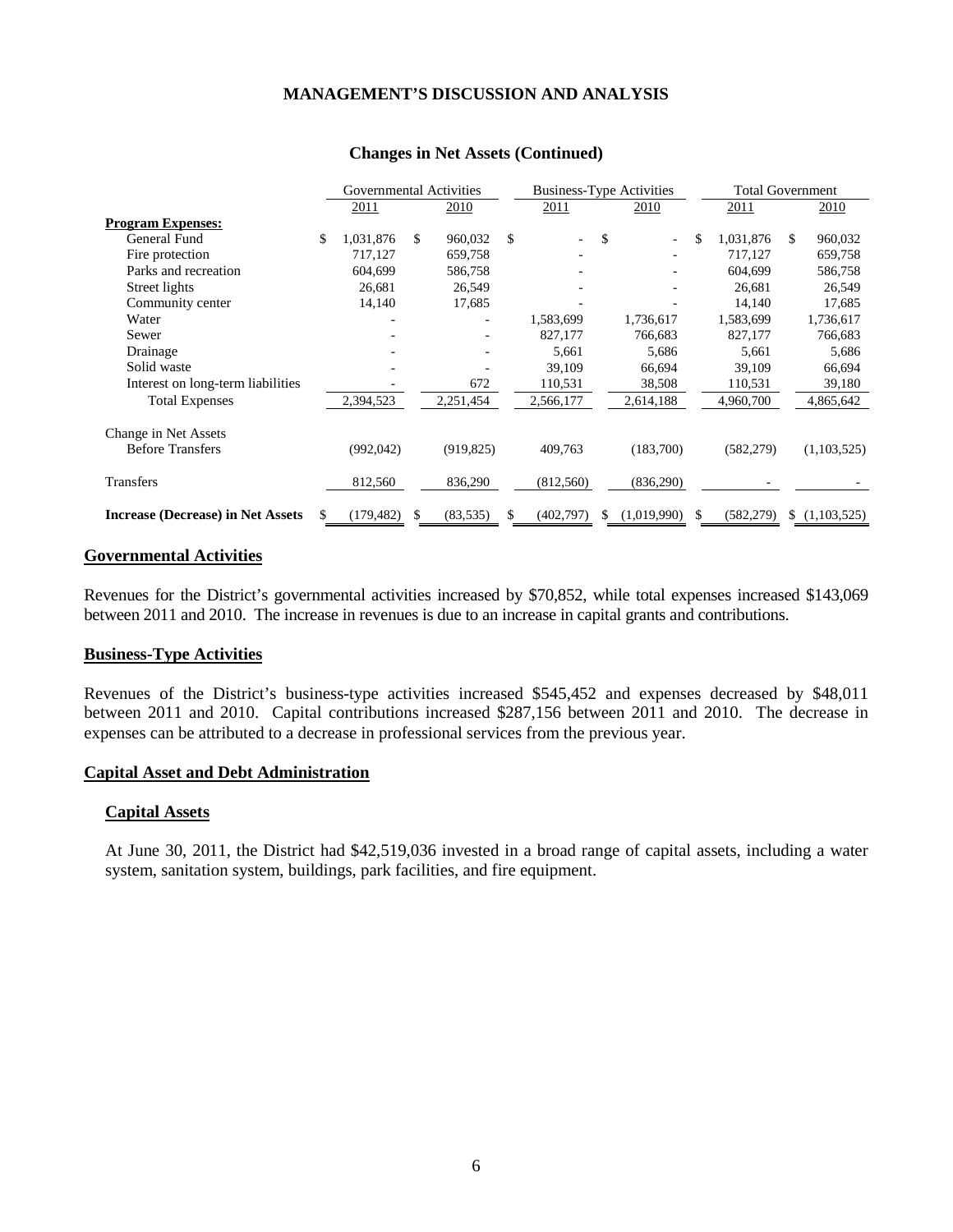|                              | Governmental Activities |   |           | <b>Business-Type Activities</b> |            |  |            |  | Totals     |  |            |  |
|------------------------------|-------------------------|---|-----------|---------------------------------|------------|--|------------|--|------------|--|------------|--|
|                              | 2011                    |   | 2010      |                                 | 2011       |  | 2010       |  | 2011       |  | 2010       |  |
| Land                         | 633.429                 | S | 633,429   |                                 | 3.256.820  |  | 3,256,820  |  | 3.890.249  |  | 3,890,249  |  |
| Water delivering entitlement |                         |   |           |                                 | 7,452,020  |  |            |  | 7,452,020  |  |            |  |
| Construction-in-progress     | 122,209                 |   | 60,480    |                                 | 5.392      |  | 8,166,670  |  | 127.601    |  | 8,227,150  |  |
| Buildings and improvements   | 3.269.091               |   | 3.235.003 |                                 | 24,559,518 |  | 24,336,167 |  | 27,828,609 |  | 27,571,170 |  |
| Equipment                    | 934,645                 |   | 906,061   |                                 | 1,222,678  |  | 1,019,778  |  | 2,157,323  |  | 1,925,839  |  |
| Vehicles                     | 741,457                 |   | 714,962   |                                 | 321,777    |  | 321,777    |  | 1,063,234  |  | 1,036,739  |  |
| Totals                       | 5.700.831               |   | 5,549,935 |                                 | 36,818,205 |  | 37.101.212 |  | 42.519.036 |  | 42,651,147 |  |

#### **Capital Assets at Year-End**

#### **Debt**

At June 30, 2011, the District had loans payable outstanding. During the current year, District paid \$101,979 on the loans payable.

#### **Outstanding Debt at Year-End**

|               | Governmental Activities  |  |                          | <b>Business-Type Activities</b> |           |  |           |    | Totals    |  |           |  |
|---------------|--------------------------|--|--------------------------|---------------------------------|-----------|--|-----------|----|-----------|--|-----------|--|
|               | 2011                     |  | 2010                     |                                 | 2011      |  | 2010      |    | 2011      |  | 2010      |  |
| Loans Payable | $\overline{\phantom{a}}$ |  | $\overline{\phantom{a}}$ |                                 | 5.927.853 |  | 6.029.832 | S. | 5.927.853 |  | 6.029.832 |  |

#### **Economic Factors and Next Year's Budget and Rates**

The District's management and Board of Directors considered many factors when setting the fiscal year 2012 budget including the economy and employment growth. These indicators were taken into account when adopting the general fund budget for 2012. Amounts budgeted for general fund expenditures in 2012 are \$965,829, an increase of \$22,106 over the final 2011 budgeted expenditures of \$943,723. Budget increases due to salaries, employee benefits, legal services and postage represent the majority of the change between years.

#### **Contacting the District's Financial Management**

This financial report is designed to provide our citizens, taxpayers, customers, investors and creditors with a general overview of the District's finances and to show the District accountability for the money it receives. If you have questions about this report or need additional financial information contact the District offices at (805) 434-4900.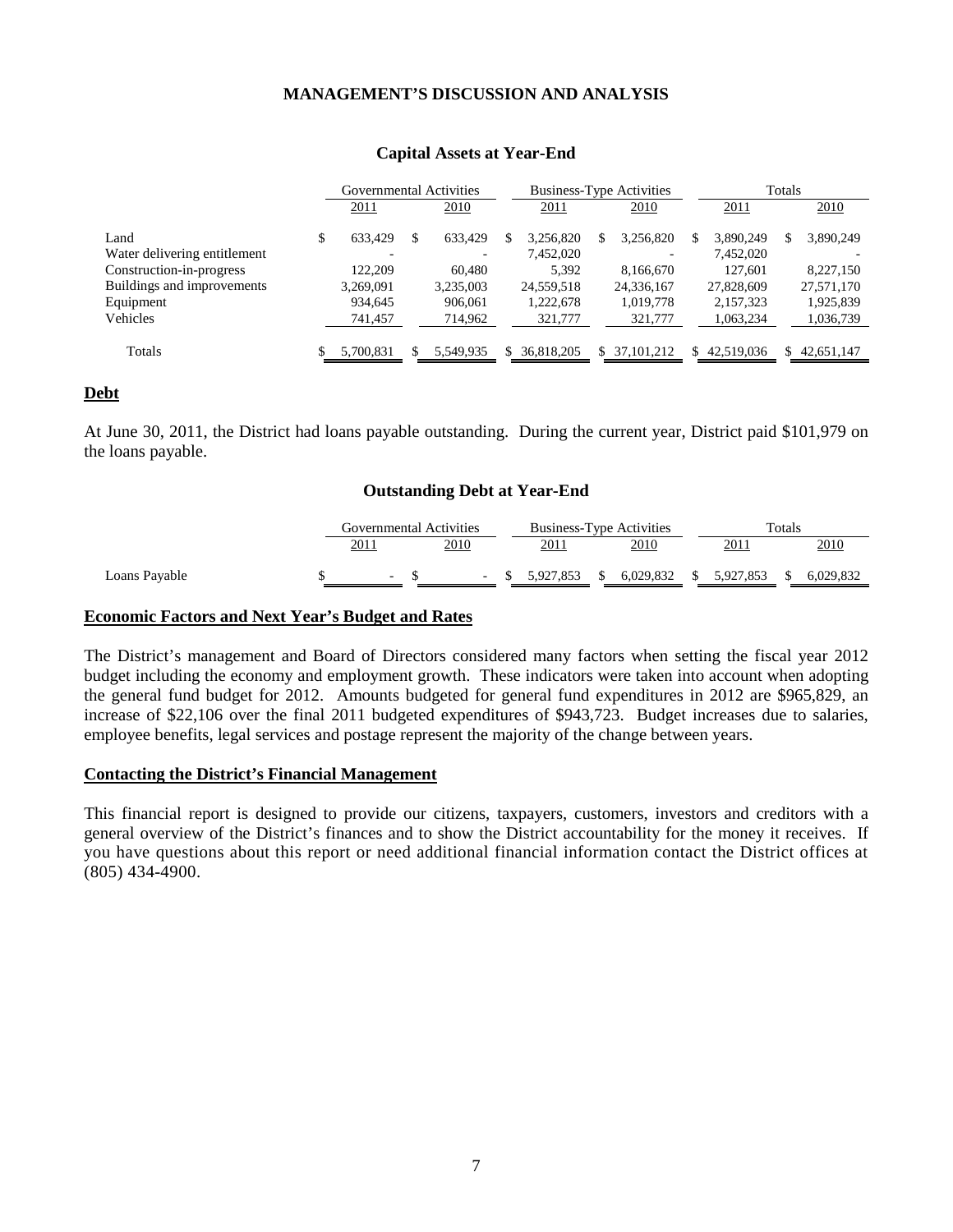# **TEMPLETON COMMUNITY SERVICES DISTRICT STATEMENT OF NET ASSETS JUNE 30, 2011**

# **ASSETS**

|                                                 |    | Governmental<br>Activities        | Business-Type<br>Activities | Total            |
|-------------------------------------------------|----|-----------------------------------|-----------------------------|------------------|
| Cash and cash equivalents                       | \$ | 3,312,701                         | \$<br>9,702,868             | \$<br>13,015,569 |
| Accounts receivable                             |    | 40,431                            | 344,993                     | 385,424          |
| Accrued interest receivable                     |    | 584                               | 2,125                       | 2,709            |
| Inventory                                       |    |                                   | 20,897                      | 20,897           |
| Capital Assets:                                 |    |                                   |                             |                  |
| Land and other non-depreciable capital assets   |    | 755,638                           | 10,714,232                  | 11,469,870       |
| Plant and equipment,                            |    |                                   |                             |                  |
| net of accumulated depreciation                 |    | 2,875,633                         | 16,302,361                  | 19,177,994       |
| <b>TOTAL ASSETS</b>                             | S  | 6,984,987                         | 37,087,476                  | 44,072,463       |
|                                                 |    | <b>LIABILITIES AND NET ASSETS</b> |                             |                  |
| Accounts payable                                | \$ | 81,056                            | \$<br>137,868               | \$<br>218,924    |
| Accrued wages                                   |    | 8,916                             | 6,903                       | 15,819           |
| Customer deposits                               |    | 3,200                             | 77,813                      | 81,013           |
| Deferred revenue                                |    | 22,800                            |                             | 22,800           |
| Prepaid capacity fees                           |    |                                   | 10,303,094                  | 10,303,094       |
| Noncurrent Liabilities:                         |    |                                   |                             |                  |
| Due within one year                             |    |                                   | 260,637                     | 260,637          |
| Due after one year                              |    | 369,149                           | 5,967,660                   | 6,336,809        |
| <b>Total Liabilities</b>                        |    | 485,121                           | 16,753,975                  | 17,239,096       |
| <b>Commitments and Contingencies</b>            |    |                                   |                             |                  |
| <b>Net Assets:</b>                              |    |                                   |                             |                  |
| Invested in capital assets, net of related debt |    | 3,631,271                         | 21,002,733                  | 24,634,004       |
| Restricted                                      |    | 1,637,419                         |                             | 1,637,419        |
| Unrestricted                                    |    | 1,231,176                         | (669, 232)                  | 561,944          |
| <b>Total Net Assets</b>                         |    | 6,499,866                         | 20,333,501                  | 26,833,367       |
| <b>TOTAL LIABILITIES AND NET ASSETS</b>         | \$ | 6,984,987                         | 37,087,476                  | 44,072,463       |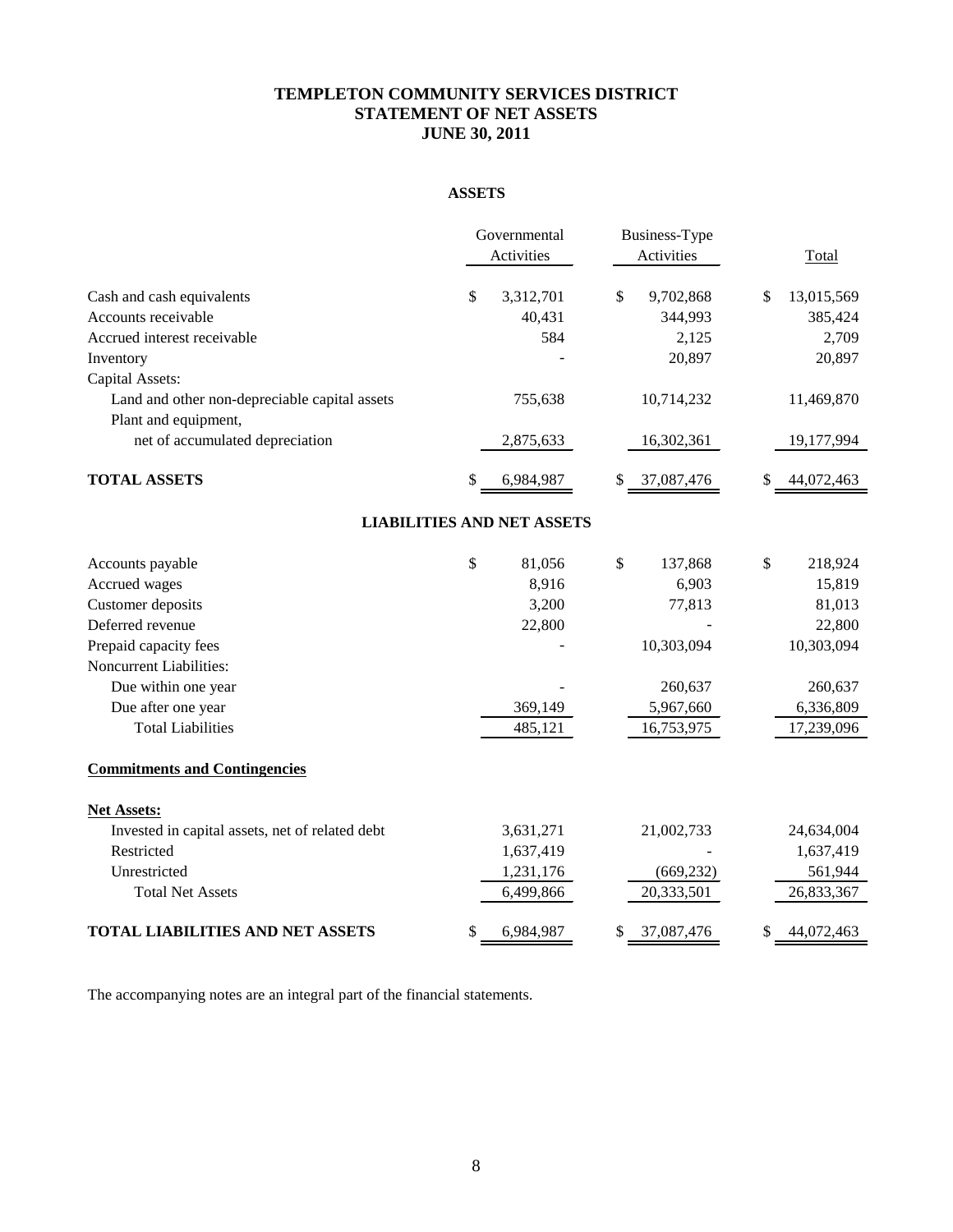# **TEMPLETON COMUNITY SERVICES DISTRICT STATEMENT OF ACTIVITIES FOR THE YEAR ENDED JUNE 30, 2011**

|                                       |                          |                                             |    | <b>Program Revenues</b> |    | Net (Expense) Revenue and |    |              |              |                       |    |             |  |
|---------------------------------------|--------------------------|---------------------------------------------|----|-------------------------|----|---------------------------|----|--------------|--------------|-----------------------|----|-------------|--|
|                                       |                          |                                             |    | Fees and                |    | <b>Capital Grants</b>     |    |              |              | Changes in Net Assets |    |             |  |
|                                       |                          |                                             |    | Charges for             |    | and                       |    | Governmental |              | Business-Type         |    |             |  |
| <b>Functions/Programs:</b>            |                          | Expenses                                    |    | Services                |    | Contributions             |    | Activities   |              | Activities            |    | Total       |  |
| <b>Governmental Activities:</b>       |                          |                                             |    |                         |    |                           |    |              |              |                       |    |             |  |
| General fund                          | \$                       | 1,031,876                                   | \$ |                         | \$ |                           | \$ | (1,031,876)  | $\mathbb{S}$ |                       | \$ | (1,031,876) |  |
| Fire protection                       |                          | 717,127                                     |    | 2,331                   |    | 67,285                    |    | (647, 511)   |              |                       |    | (647, 511)  |  |
| Parks and recreation                  |                          | 604,699                                     |    | 200,012                 |    | 47,877                    |    | (356, 810)   |              |                       |    | (356, 810)  |  |
| Street lights                         |                          | 26,681                                      |    |                         |    |                           |    | (26,681)     |              |                       |    | (26,681)    |  |
| <b>Community Center</b>               |                          | 14,140                                      |    | 5,746                   |    |                           |    | (8, 394)     |              |                       |    | (8, 394)    |  |
| <b>Total Governmental Activities</b>  |                          | 2,394,523                                   |    | 208,089                 |    | 115,162                   |    | (2,071,272)  |              |                       |    | (2,071,272) |  |
| <b>Business-Type Activities:</b>      |                          |                                             |    |                         |    |                           |    |              |              |                       |    |             |  |
| Water                                 |                          | 1,583,699                                   |    | 1,584,982               |    | 270,826                   |    |              |              | 272,109               |    | 272,109     |  |
| Sewer                                 |                          | 827,177                                     |    | 743,118                 |    | 96,489                    |    |              |              | 12,430                |    | 12,430      |  |
| Drainage                              |                          | 5,661                                       |    | 8,187                   |    |                           |    |              |              | 2,526                 |    | 2,526       |  |
| Solid waste                           |                          | 39,109                                      |    | 115,358                 |    |                           |    |              |              | 76,249                |    | 76,249      |  |
| Interest on long-term liabilities     |                          | 110,531                                     |    |                         |    |                           |    |              |              | (110, 531)            |    | (110, 531)  |  |
| <b>Total Business-Type Activities</b> |                          | 2,566,177                                   |    | 2,451,645               |    | 367,315                   |    |              |              | 252,783               |    | 252,783     |  |
| <b>Total Activities</b>               |                          | 4,960,700                                   | \$ | 2,659,734               | \$ | 482,477                   |    | (2,071,272)  |              | 252,783               |    | (1,818,489) |  |
|                                       | <b>General Revenues:</b> |                                             |    |                         |    |                           |    |              |              |                       |    |             |  |
|                                       |                          | Taxes and assessments                       |    |                         |    |                           |    | 864,875      |              |                       |    | 864,875     |  |
|                                       | Interest income          |                                             |    |                         |    |                           |    | 18,225       |              | 68,993                |    | 87,218      |  |
|                                       | Other income             |                                             |    |                         |    |                           |    | 196,130      |              | 87,987                |    | 284,117     |  |
|                                       |                          | <b>Total General Revenues</b>               |    |                         |    |                           |    | 1,079,230    |              | 156,980               |    | 1,236,210   |  |
|                                       | <b>Transfers</b>         |                                             |    |                         |    |                           |    | 812,560      |              | (812, 560)            |    |             |  |
|                                       |                          | <b>Total General Revenues and Transfers</b> |    |                         |    |                           |    | 1,891,790    |              | (655, 580)            |    | 1,236,210   |  |
|                                       | Changes in Net Assets    |                                             |    |                         |    |                           |    | (179, 482)   |              | (402, 797)            |    | (582, 279)  |  |
|                                       |                          | Net Assets at Beginning of Year             |    |                         |    |                           |    | 6,679,348    |              | 20,736,298            |    | 27,415,646  |  |
|                                       |                          | NET ASSETS AT END OF YEAR                   |    |                         |    |                           | \$ | 6,499,866    | \$           | 20,333,501            | \$ | 26,833,367  |  |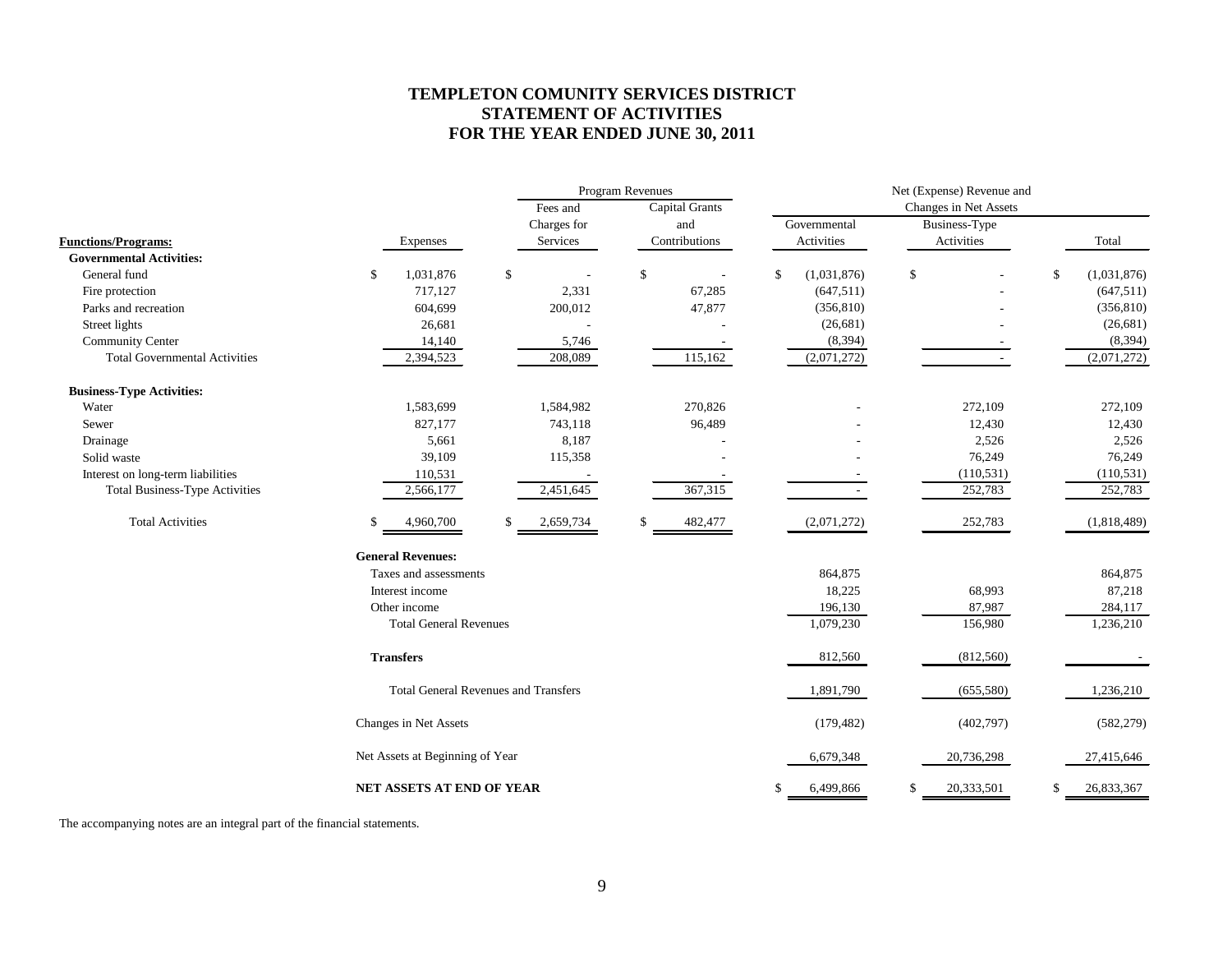# **TEMPLETON COMMUNITY SERVICES DISTRICT BALANCE SHEET GOVERNMENTAL FUNDS JUNE 30, 2011**

#### **ASSETS**

|                                                                                                                   |         | General<br>Fund     | Fire<br>Protection                            | Parks and<br>Recreation                      |          | <b>Street</b><br>Lights         |                    | Community<br>Center           | Total<br>Governmental<br>Funds                |
|-------------------------------------------------------------------------------------------------------------------|---------|---------------------|-----------------------------------------------|----------------------------------------------|----------|---------------------------------|--------------------|-------------------------------|-----------------------------------------------|
| Assets:<br>Cash and cash equivalents<br>Accounts receivable<br>Accrued interest receivable<br><b>Total Assets</b> | \$<br>S | 5,956<br>5<br>5,961 | \$<br>2,041,382<br>30.992<br>376<br>2,072,750 | \$<br>1,101,296<br>6,928<br>178<br>1,108,402 | \$<br>\$ | 76,408<br>1,964<br>11<br>78,383 | $\mathbb{S}$       | 87,659<br>547<br>14<br>88,220 | \$<br>3,312,701<br>40,431<br>584<br>3,353,716 |
|                                                                                                                   |         |                     | <b>LIABILITIES AND FUND BALANCES</b>          |                                              |          |                                 |                    |                               |                                               |
| <b>Liabilities:</b>                                                                                               |         |                     |                                               |                                              |          |                                 |                    |                               |                                               |
| Accounts payable                                                                                                  | \$      | 27.409              | \$<br>45.898                                  | \$<br>4,304                                  | \$       | 2,668                           | $\mathbf{\hat{S}}$ | 777                           | \$<br>81,056                                  |
| Accrued wages                                                                                                     |         | 5,152               | 2,292                                         | 1,472                                        |          |                                 |                    |                               | 8,916                                         |
| Customer deposits                                                                                                 |         |                     | 2,300                                         |                                              |          |                                 |                    | 900                           | 3,200                                         |
| Deferred revenue                                                                                                  |         |                     |                                               | 22,800                                       |          |                                 |                    |                               | 22,800                                        |
| <b>Total Liabilities</b>                                                                                          |         | 32,561              | 50,490                                        | 28,576                                       |          | 2,668                           |                    | 1,677                         | 115,972                                       |
| <b>Fund Balances:</b>                                                                                             |         |                     |                                               |                                              |          |                                 |                    |                               |                                               |
| Unassigned                                                                                                        |         | (26,600)            | 592,565                                       | 872,102                                      |          | 75,715                          |                    | 86,543                        | 1,600,325                                     |
| Restricted                                                                                                        |         |                     | 1,429,695                                     | 207,724                                      |          |                                 |                    |                               | 1,637,419                                     |
| <b>Total Fund Balance</b>                                                                                         |         | (26, 600)           | 2,022,260                                     | 1,079,826                                    |          | 75,715                          |                    | 86,543                        | 3,237,744                                     |
| <b>TOTAL LIABILITIES AND</b>                                                                                      |         |                     |                                               |                                              |          |                                 |                    |                               |                                               |
| <b>FUND BALANCES</b>                                                                                              | \$      | 5,961               | \$<br>2,072,750                               | \$<br>1,108,402                              | \$       | 78,383                          | \$                 | 88,220                        | \$<br>3,353,716                               |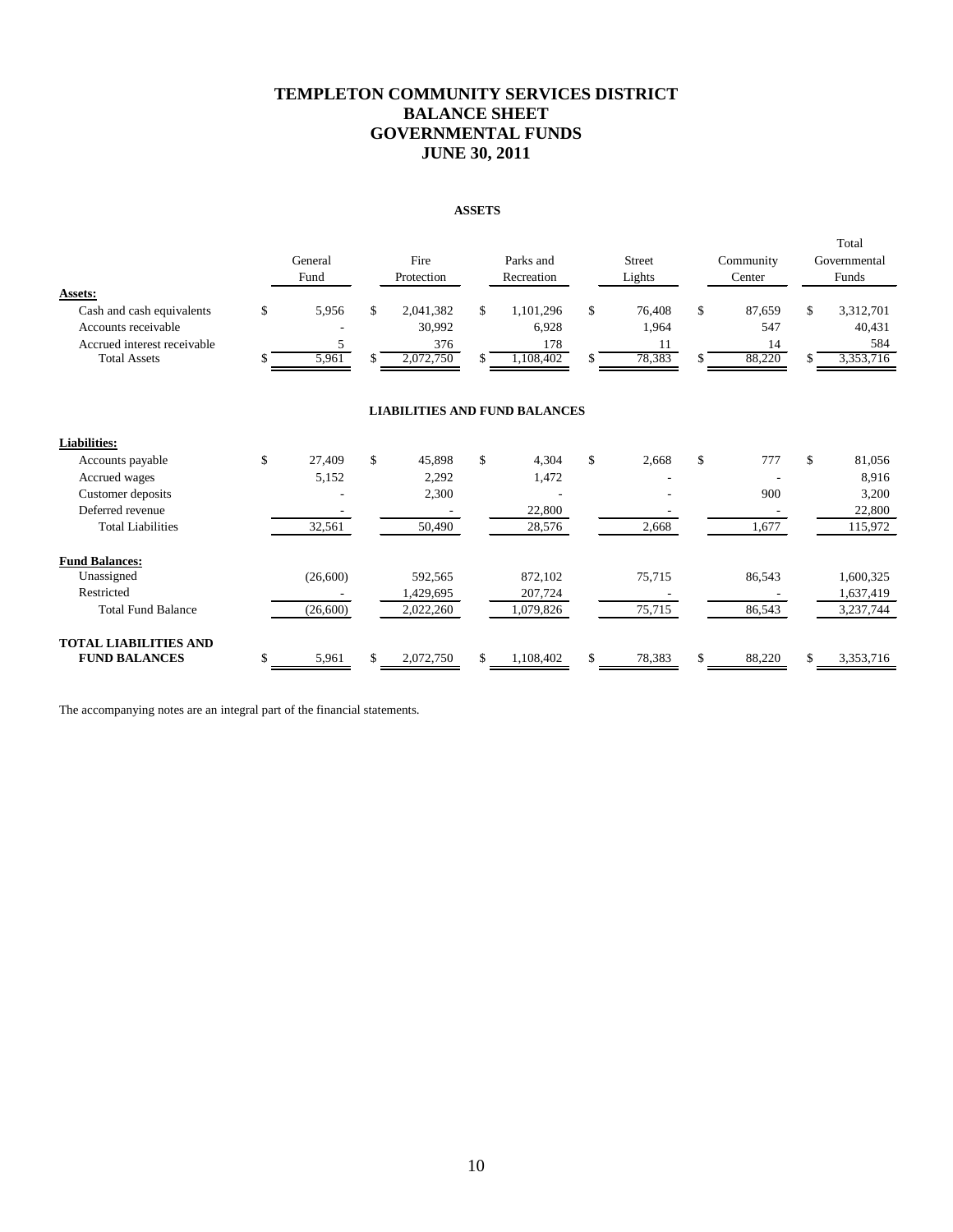# **TEMPLETON COMMUNITY SERVICES DISTRICT RECONCILIATION OF THE GOVERNMENTAL FUNDS BALANCE SHEET TO STATEMENT OF NET ASSETS JUNE 30, 2011**

| Total fund balances - Governmental funds                                                                                                                                                                                                                                                                                                                                                                 |                            | S | 3,237,744  |
|----------------------------------------------------------------------------------------------------------------------------------------------------------------------------------------------------------------------------------------------------------------------------------------------------------------------------------------------------------------------------------------------------------|----------------------------|---|------------|
| Total net assets reported for governmental activities in the statement<br>of net assets is different because:<br>Capital assets used in governmental activities are not financial<br>resources and therefore are not reported in the funds. Those<br>assets consist of:<br>Land and construction-in-progress<br>Plant and equipment, net of accumulated depreciation<br><b>Total Capital Assets, Net</b> | \$<br>755,638<br>2,875,633 |   | 3,631,271  |
| In governmental funds, only current liabilities are reported. In the<br>statement of net assets, all liabilities, including noncurrent liabilities,<br>are reported. Noncurrent liabilities relating to governmental activities<br>consist of:<br>Compensated absences<br>Net OPEB Obligation<br><b>Total Long-Term Liabilities</b>                                                                      | (40, 424)<br>(328, 725)    |   | (369, 149) |
| <b>Total Net Assets - Governmental Activities</b>                                                                                                                                                                                                                                                                                                                                                        |                            |   |            |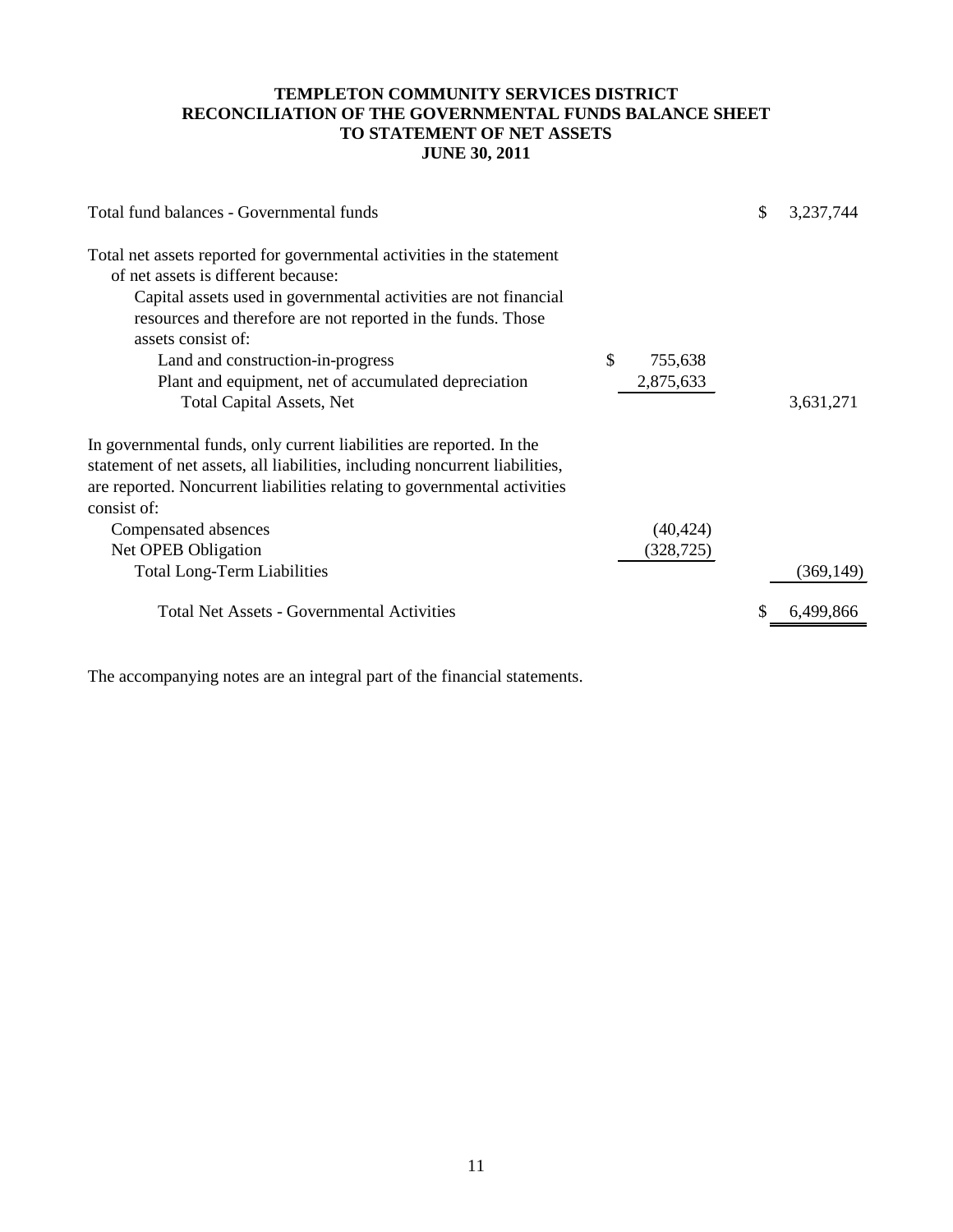# **TEMPLETON COMMUNITY SERVICES DISTRICT STATEMENT OF REVENUES, EXPENDITURES, AND CHANGES IN FUND BALANCES GOVERNMENTAL FUNDS FOR THE YEAR ENDED JUNE 30, 2011**

|                                 | General    | Fire          | Parks and     | <b>Street</b> | Community   | Total<br>Governmental |
|---------------------------------|------------|---------------|---------------|---------------|-------------|-----------------------|
|                                 | Fund       | Protection    | Recreation    | Lights        | Cener       | Funds                 |
| <b>Revenues:</b>                |            |               |               |               |             |                       |
| Taxes and assessments           | \$         | \$<br>609,015 | \$<br>214,442 | \$<br>32,840  | \$<br>8,578 | \$<br>864,875         |
| Program fees                    |            |               | 194,500       |               |             | 194,500               |
| Other income                    | 43,587     | 54,225        | 98,318        |               |             | 196,130               |
| Contributions                   |            | 67,285        | 47,877        |               |             | 115,162               |
| Rental income                   |            | 2,331         | 5,512         |               | 5,746       | 13,589                |
| Interest income                 | 129        | 11,574        | 5,697         | 371           | 454         | 18,225                |
| <b>Total Revenues</b>           | 43,716     | 744,430       | 566,346       | 33,211        | 14,778      | 1,402,481             |
| <b>Expenditures:</b>            |            |               |               |               |             |                       |
| Current:                        |            |               |               |               |             |                       |
| Salaries and wages              | 395,259    | 246,079       | 183,220       |               |             | 824,558               |
| Employee benefits               | 222,584    | 158,480       | 93,398        |               |             | 474,462               |
| Professional fees               | 52,192     | 11,978        | 860           |               |             | 65,030                |
| <b>Utilities</b>                | 13,414     | 6,783         | 14,569        | 26,681        | 2,818       | 64,265                |
| Payroll taxes                   | 31,571     | 13,665        | 17,037        |               |             | 62,273                |
| Program expense                 |            |               | 85,674        |               |             | 85,674                |
| Insurance                       | 48,293     | ÷             |               |               |             | 48,293                |
| Purchased services              | 17,579     | 3,117         | 18,670        |               | 437         | 39,803                |
| Worker's compensation           | 5,479      | 24,262        | 8,862         |               |             | 38,603                |
| Directors                       | 31,950     |               |               |               |             | 31,950                |
| Other                           | 2,715      | 47,155        | 1,308         |               | 420         | 51,598                |
| Legal fees                      | 25,507     | 7,094         | 21,550        |               |             | 54,151                |
| Supplies                        | 15,097     | 8,934         | 4,974         |               | 682         | 29,687                |
| Dues and fees                   | 20,994     | 4,097         | 2,404         |               |             | 27,495                |
| Postage                         | 25,211     |               |               |               |             | 25,211                |
| Repairs and maintenance         | 755        | 2,013         | 10,127        |               | 4,283       | 17,178                |
| Vehicle operation               | 3,334      | 12,792        | 205           |               |             | 16,331                |
| Education                       | 3,030      | 5,946         | 1,256         |               |             | 10,232                |
| Travel                          | 4,733      | 4,422         | 766           |               |             | 9,921                 |
| Capital outlay                  | 123,638    | 49,709        | 27,231        |               |             | 200,578               |
| <b>Total Expenditures</b>       | 1,043,335  | 606,526       | 492,111       | 26,681        | 8,640       | 2,177,293             |
| Excess (Deficiency) of Revenues |            |               |               |               |             |                       |
| Over Expenditures               | (999, 619) | 137,904       | 74,235        | 6,530         | 6,138       | (774, 812)            |

(Continued)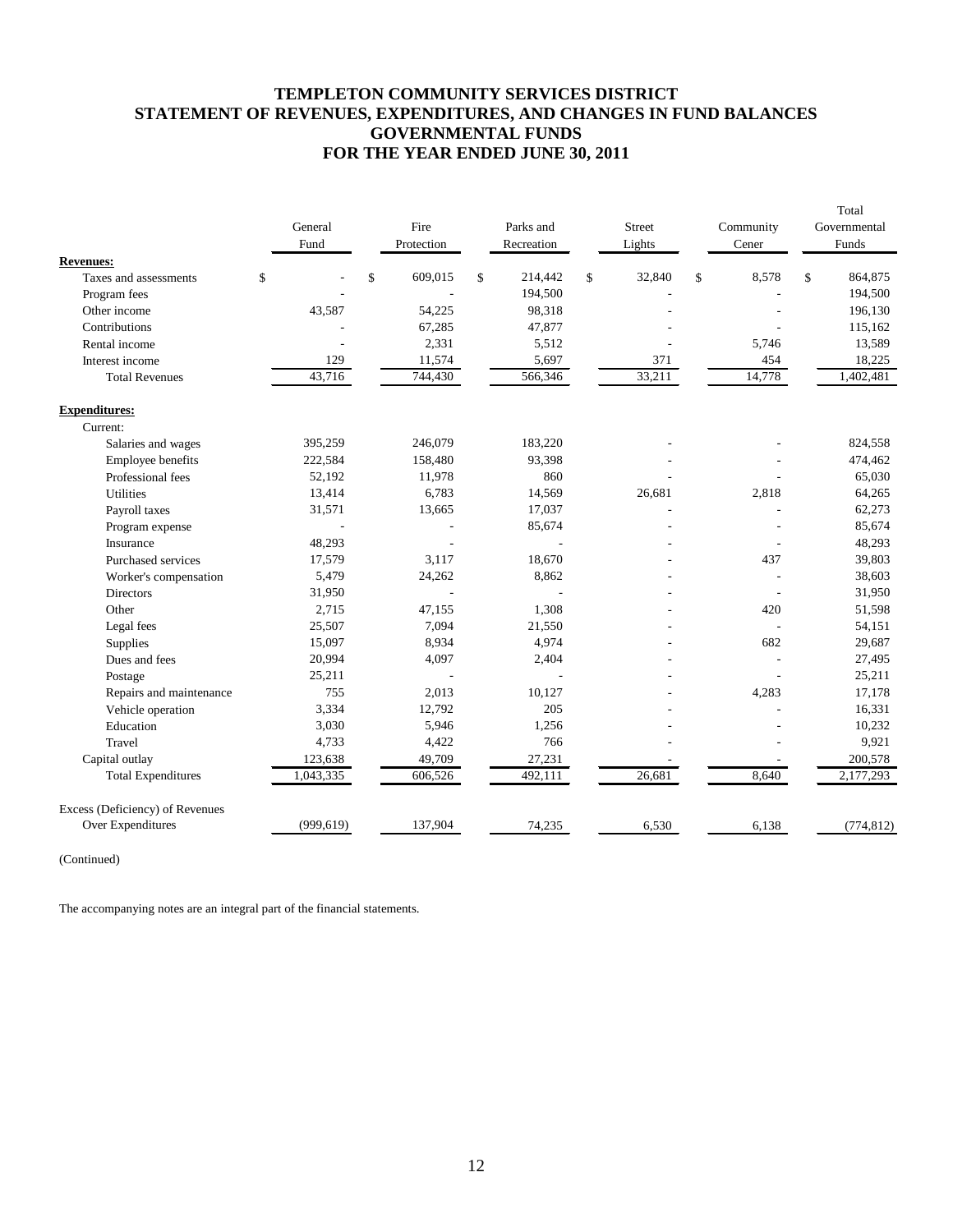# **TEMPLETON COMMUNITY SERVICES DISTRICT STATEMENT OF REVENUES, EXPENDITURES, AND CHANGES IN FUND BALANCES (CONTINUED) GOVERNMENTAL FUNDS FOR THE YEAR ENDED JUNE 30, 2011**

|                                |               |     |            |                 |                                |           |     | Total        |
|--------------------------------|---------------|-----|------------|-----------------|--------------------------------|-----------|-----|--------------|
|                                | General       |     | Fire       | Parks and       | <b>Street</b>                  | Community |     | Governmental |
|                                | Fund          |     | Protection | Recreation      | Lights                         | Cener     |     | Funds        |
| <b>Other Financing Sources</b> |               |     |            |                 |                                |           |     |              |
| (Users):                       |               |     |            |                 |                                |           |     |              |
| Transfers in                   | \$<br>895,000 | \$  |            | \$              | \$<br>$\overline{\phantom{a}}$ | \$        | \$. | 895,000      |
| Transfers out                  |               |     | (44,750)   | (35,800)        |                                | (1,890)   |     | (82, 440)    |
| <b>Total Other Financing</b>   | 895,000       |     | (44,750)   | (35,800)        |                                | (1,890)   |     | 812,560      |
| Sources and Uses               |               |     |            |                 |                                |           |     |              |
| Net Change in Fund Balances    | (104, 619)    |     | 93,154     | 38,435          | 6,530                          | 4,248     |     | 37,748       |
| Fund Balances at Beginning     |               |     |            |                 |                                |           |     |              |
| of Year                        | 78,019        |     | 1,929,106  | 1,041,391       | 69,185                         | 82,295    |     | 3,199,996    |
| <b>FUND BALANCES AT</b>        |               |     |            |                 |                                |           |     |              |
| <b>END OF YEAR</b>             | (26,600)      | \$. | 2,022,260  | \$<br>1,079,826 | 75,715                         | 86,543    |     | 3,237,744    |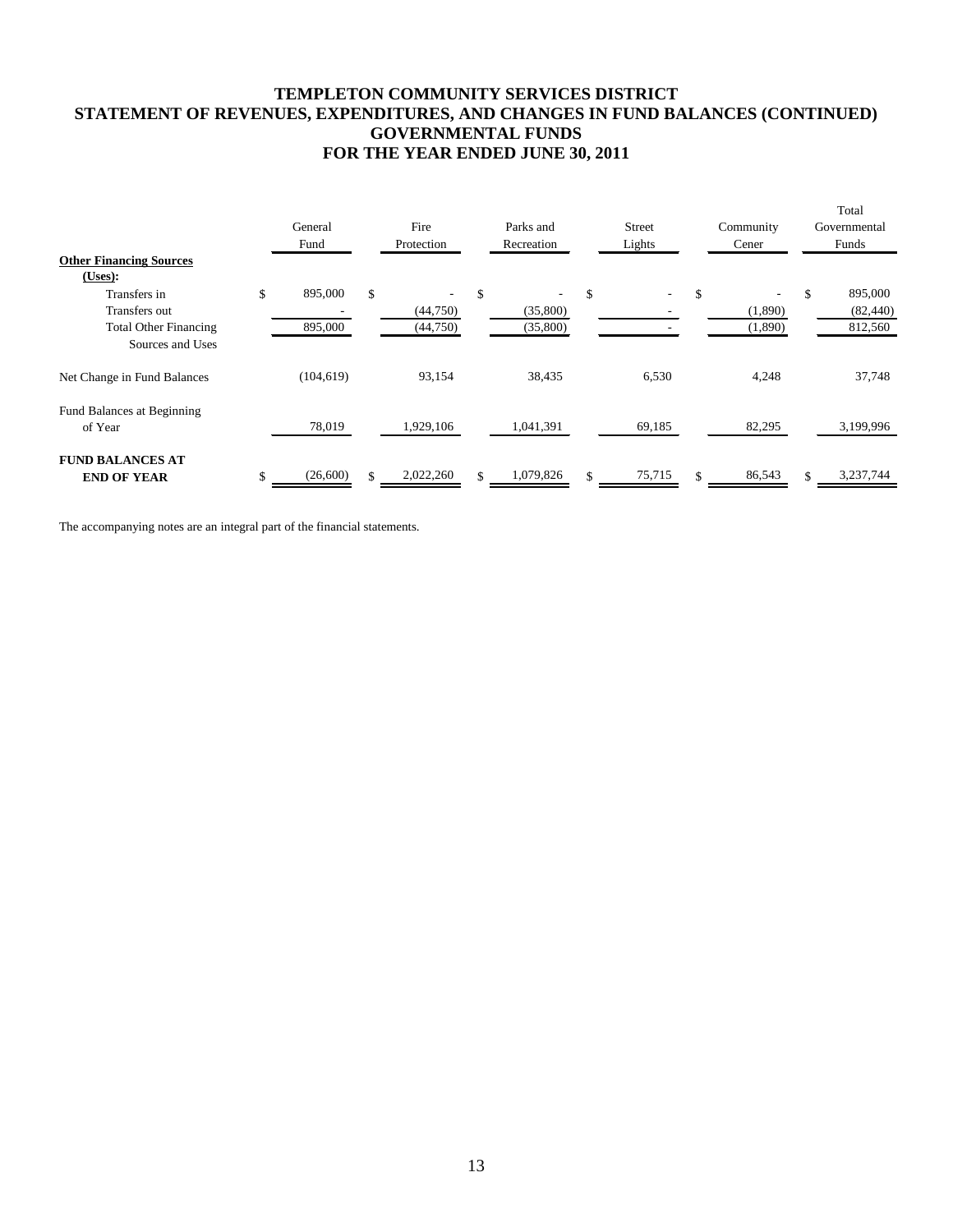# **TEMPLETON COMMUNITY SERVICES DISTRICT RECONCILIATION OF THE STATEMENT OF REVENUES, EXPENDITURES, AND CHANGES IN FUND BALANCES OF GOVERNMENTAL FUNDS TO THE STATEMENT OF ACTIVITIES FOR THE YEAR ENDED JUNE 30, 2011**

| Total net change in fund balances - Governmental funds                                                                                      | \$<br>37,748 |
|---------------------------------------------------------------------------------------------------------------------------------------------|--------------|
| Capital outlays are reported in governmental funds as expenditures.<br>However, in the statement of activities, the cost of those assets is |              |
| allocated over their estimated useful lives as depreciation expense.                                                                        |              |
| This is the amount by which additions to depreciation expense is                                                                            |              |
| greater than capital outlay.                                                                                                                | (46,919)     |
| In the statement of activities, compensated absences are measured                                                                           |              |
| by the amounts earned during the fiscal year. In governmental funds,                                                                        |              |
| however, expenditures for these items are measured by the amount                                                                            |              |
| of financial resources used (essentially the amounts paid). This fiscal                                                                     |              |
| year, vacation earned was more than the amounts used by \$9,388.                                                                            | (9,388)      |
| In the statement of activities, net OPEB obligation is measured by                                                                          |              |
| the amounts earned during the fiscal year. In governmental funds,                                                                           |              |
| however, expenditures for these items are measured by the amount                                                                            |              |
| of financial resources used (essentially the amounts paid). This                                                                            |              |
| fiscal year, the net OPEB obligation earned was more than the                                                                               |              |
| amount used by \$160,923.                                                                                                                   | (160, 923)   |
| Changes in Net Assets - Governmental Activities                                                                                             | (179, 482)   |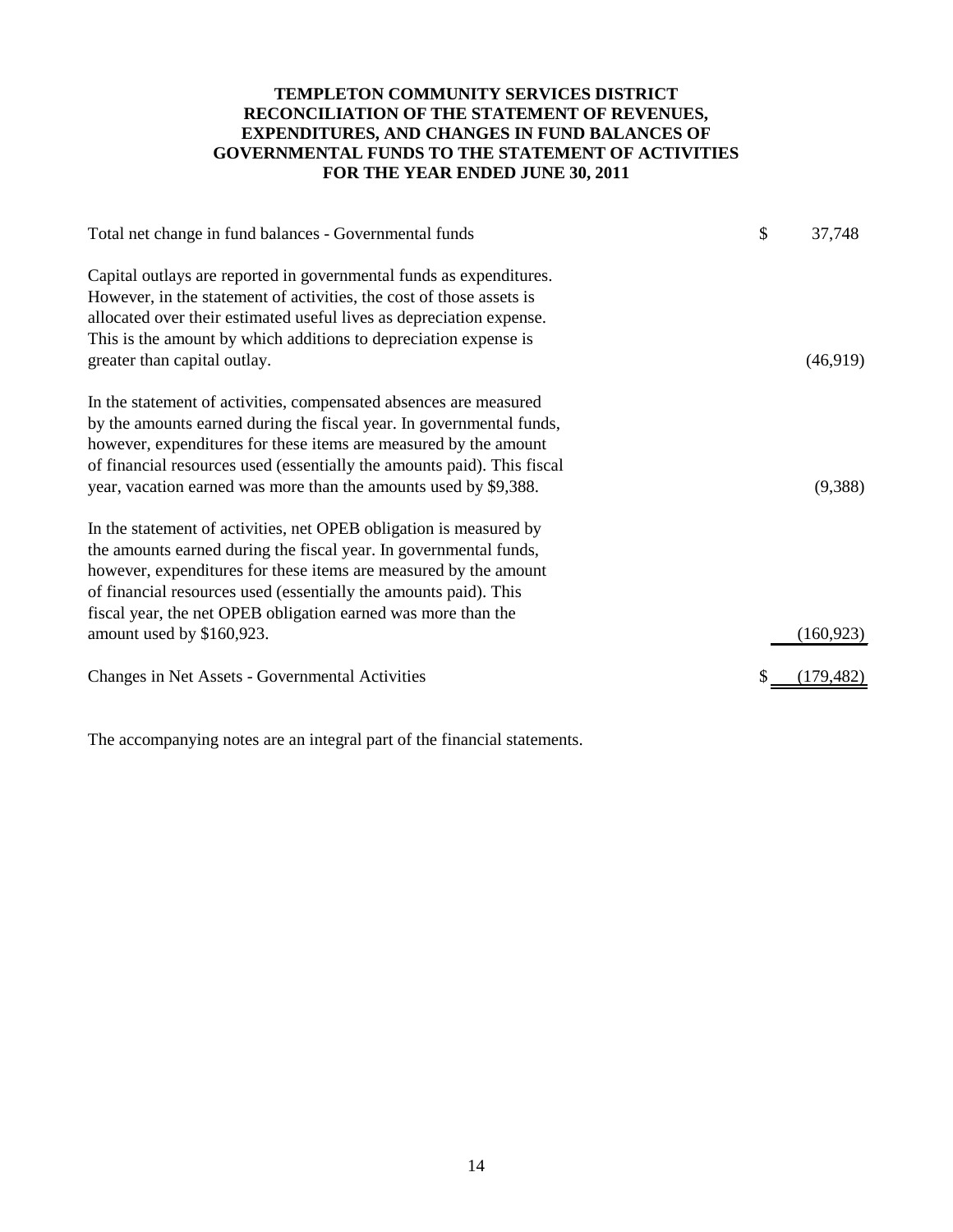# **TEMPLETON COMMUNITY SERVICES DISTRICT STATEMENT OF NET ASSETS PROPRIETARY FUNDS JUNE 30, 2011**

#### **ASSETS**

|                                   | Water           | Sewer            | Drainage      | Solid Waste   |     | Total      |
|-----------------------------------|-----------------|------------------|---------------|---------------|-----|------------|
| <b>Current Assets:</b>            |                 |                  |               |               |     |            |
| Cash and cash equivalents         | \$<br>7,844,662 | \$<br>1,426,998  | \$<br>137,794 | \$<br>293,414 | \$  | 9,702,868  |
| Accounts receivable               | 237,564         | 93,172           | 982           | 13,275        |     | 344,993    |
| Accrued interest receivable       | 1,736           | 315              | 27            | 47            |     | 2,125      |
| Inventory                         | 20,897          |                  |               |               |     | 20,897     |
| <b>Total Current Assets</b>       | 8,104,859       | 1,520,485        | 138,803       | 306,736       |     | 10,070,883 |
| <b>Noncurrent Assets:</b>         |                 |                  |               |               |     |            |
| Capital Assets:                   |                 |                  |               |               |     |            |
| Land and construction-in-progress | 8,925,970       | 1,638,861        | 149,401       |               |     | 10,714,232 |
| Plant and equipment, net of       |                 |                  |               |               |     |            |
| accumulated depreciation          | 6,914,201       | 9,167,907        | 220,253       |               |     | 16,302,361 |
| <b>Total Noncurrent Assets</b>    | 15,840,171      | 10,806,768       | 369,654       |               |     | 27,016,593 |
| <b>TOTAL ASSETS</b>               | 23,945,030      | \$<br>12,327,253 | \$<br>508,457 | 306,736       | \$. | 37,087,476 |
|                                   |                 |                  |               |               |     |            |

#### **LIABILITIES AND NET ASSETS**

| <b>Current Liabilities:</b>             |                  |                  |               |         |               |                  |
|-----------------------------------------|------------------|------------------|---------------|---------|---------------|------------------|
| Accounts payable                        | \$<br>58.013     | \$<br>79,308     | $\mathcal{S}$ |         | \$<br>547     | \$<br>137,868    |
| Accrued wages                           | 5.162            | 1,481            |               |         | 260           | 6,903            |
| Customer deposits                       | 77,813           |                  |               |         |               | 77,813           |
| Accrued interest payable                | 74,629           | 11,378           |               |         |               | 86,007           |
| Prepaid capacity fees                   | 6,296,463        | 4,006,631        |               |         |               | 10,303,094       |
| Loans payable                           | 70,000           | 104,630          |               |         |               | 174,630          |
| <b>Total Current Liabilities</b>        | 6,582,080        | 4,203,428        |               |         | 807           | 10,786,315       |
| <b>Noncurrent Liabilities:</b>          |                  |                  |               |         |               |                  |
| Compensated absences                    | 22,902           | 5,429            |               |         |               | 28,331           |
| Loans payable                           | 4,545,000        | 1,208,223        |               |         |               | 5,753,223        |
| Net OPEB Obligation                     | 135,741          | 39,078           |               |         | 11,287        | 186,106          |
| <b>Total Noncurrent Liabilities</b>     | 4,703,643        | 1,252,730        |               |         | 11,287        | 5,967,660        |
| <b>Total Liabilities</b>                | 11,285,723       | 5,456,158        |               |         | 12,094        | 16,753,975       |
| <b>Commitments and Contingencies</b>    |                  |                  |               |         |               |                  |
| <b>Net Assets:</b>                      |                  |                  |               |         |               |                  |
| Invested in capital assets, net of      |                  |                  |               |         |               |                  |
| related debt                            | 11,150,542       | 9,482,537        |               | 369,654 |               | 21,002,733       |
| Unrestricted                            | 1,508,765        | (2,611,442)      |               | 138,803 | 294,642       | (669, 232)       |
| <b>Total Net Assets</b>                 | 12,659,307       | 6,871,095        |               | 508,457 | 294,642       | 20,333,501       |
| <b>TOTAL LIABILITIES AND NET ASSETS</b> | \$<br>23,945,030 | \$<br>12,327,253 | \$            | 508,457 | \$<br>306,736 | \$<br>37,087,476 |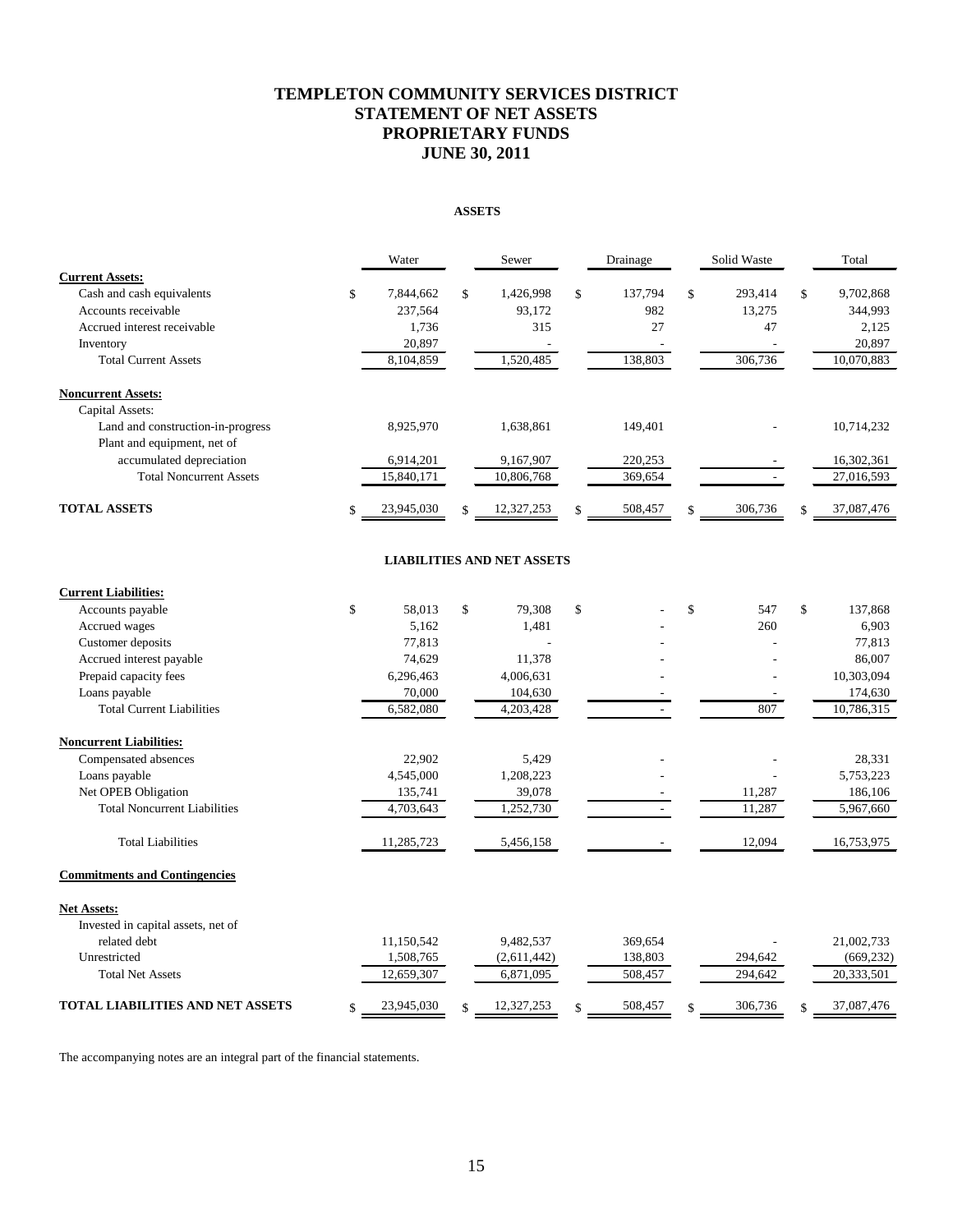# **TEMPLETON COMMUNITY SERVICES DISTRICT STATEMENT OF REVENUES, EXPENSES AND CHANGES IN NET ASSETS PROPRIETARY FUNDS FOR THE YEAR ENDED JUNE 30, 2011**

|                                               | Water     | Sewer         | Drainage    | Solid Waste | Total           |
|-----------------------------------------------|-----------|---------------|-------------|-------------|-----------------|
| <b>Operating Revenues:</b>                    |           |               |             |             |                 |
| Charges for services<br>\$                    | 1,584,982 | \$<br>743,118 | \$<br>8,187 | \$          | \$<br>2,336,287 |
| Franchise fees                                |           |               |             | 115,358     | 115,358         |
| <b>Total Operating Revenues</b>               | 1,584,982 | 743,118       | 8,187       | 115,358     | 2,451,645       |
| <b>Operating Expenses:</b>                    |           |               |             |             |                 |
| Depreciation                                  | 494,519   | 356,691       | 5,061       |             | 856,271         |
| Salaries and wages                            | 306,683   | 95,053        |             | 15,360      | 417,096         |
| Employee benefits                             | 221,967   | 61,422        |             | 14,083      | 297,472         |
| Utilities                                     | 185,662   | 83,180        |             |             | 268,842         |
| Repairs and maintenance                       | 182,642   | 25,436        |             |             | 208,078         |
| Treatment and disposal                        |           | 135,331       |             |             | 135,331         |
| Legal fees                                    | 35,591    | 4,035         |             | 267         | 39,893          |
| Dues and fees                                 | 25,000    | 7,482         | 600         | 95          | 33,177          |
| Payroll taxes                                 | 24,350    | 7,493         |             | 1,277       | 33,120          |
| Other                                         | 24,938    | 235           |             | 6,830       | 32,003          |
| Worker's compensation                         | 22,710    | 5,512         |             | 1,000       | 29,222          |
| Vehicle operation                             | 15,724    | 10,256        |             |             | 25,980          |
| Supplies                                      | 17,130    | 6,266         |             | 70          | 23,466          |
| Water analysis                                | 11,702    | 5,889         |             |             | 17,591          |
| Purchased services                            | 11,176    | 2,313         |             | 127         | 13,616          |
| Interceptor maintenance                       |           | 12,801        |             |             | 12,801          |
| Professional fees                             | 2,175     | 6,883         |             |             | 9,058           |
| Education                                     | 1,341     | 787           |             |             | 2,128           |
| Travel                                        | 389       | 112           |             |             | 501             |
| <b>Total Operating Expenses</b>               | 1,583,699 | 827,177       | 5,661       | 39,109      | 2,455,646       |
| Operating Income (Loss)                       | 1,283     | (84,059)      | 2,526       | 76,249      | (4,001)         |
| <b>Nonoperating Revenues (Expenses):</b>      |           |               |             |             |                 |
| Interest income                               | 57,416    | 9,259         | 810         | 1,508       | 68,993          |
| Lease revenue                                 | 45,600    |               |             |             | 45,600          |
| Other income                                  | 42,177    | 170           |             | 40          | 42,387          |
| Interest expense                              | (74, 629) | (35,902)      |             |             | (110, 531)      |
| <b>Total Nonoperating Revenues (Expenses)</b> | 70,564    | (26, 473)     | 810         | 1,548       | 46,449          |
| Income (Loss) Before Transfers                |           |               |             |             |                 |
| and Capital Contributions                     | 71,847    | (110, 532)    | 3,336       | 77,797      | 42,448          |

(Continued)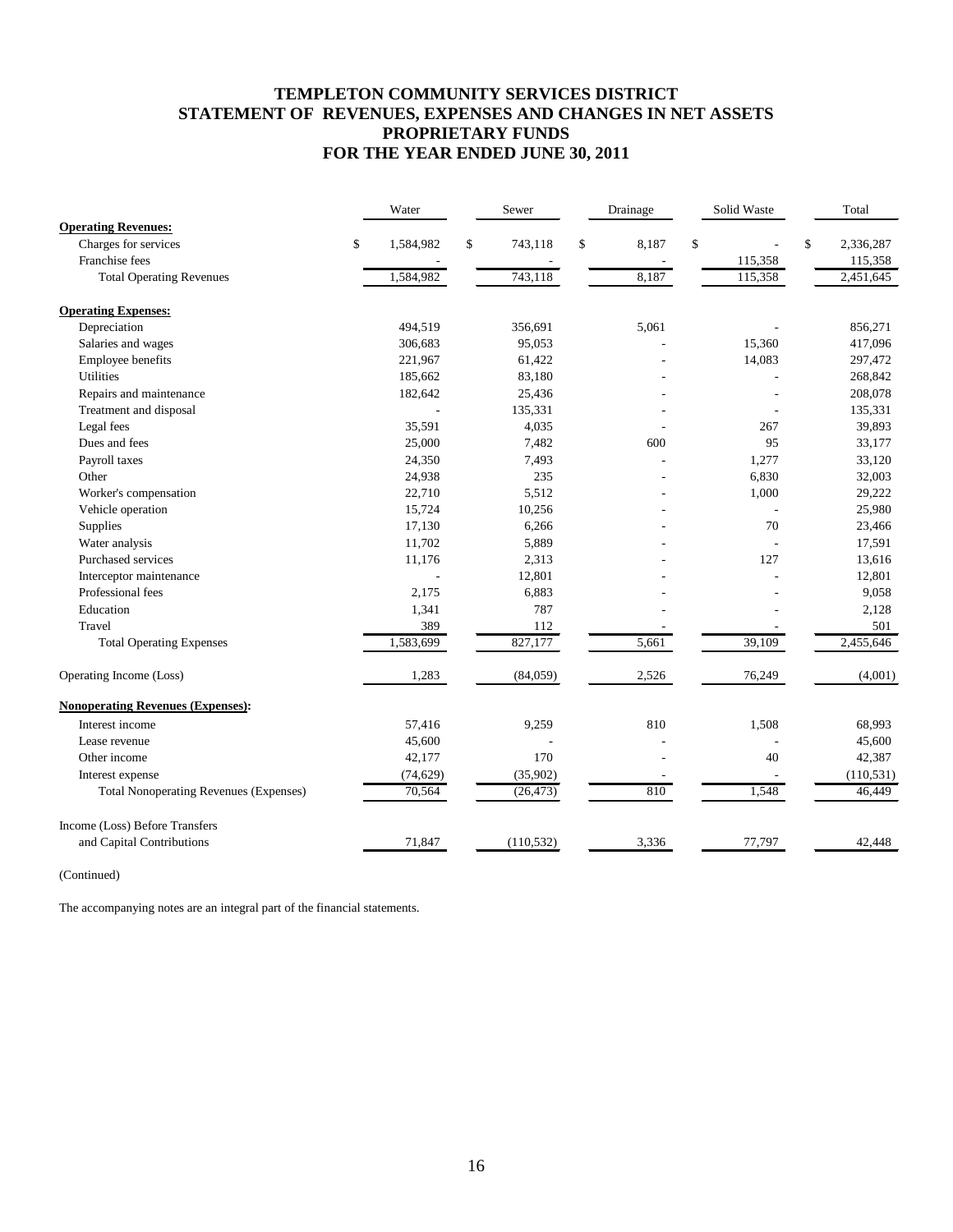# **TEMPLETON COMMUNITY SERVICES DISTRICT STATEMENT OF REVENUES, EXPENSES AND CHANGES IN NET ASSETS (CONTINUED) PROPRIETARY FUNDS FOR THE YEAR ENDED JUNE 30, 2011**

|                                                  |   | Water      |    | Sewer      | Drainage      | Solid Waste    |   | Total      |
|--------------------------------------------------|---|------------|----|------------|---------------|----------------|---|------------|
| <b>Transfers and Capital Contributions:</b>      |   |            |    |            |               |                |   |            |
| Transfers out                                    | D | (519,100)  | \$ | (241, 650) | \$<br>(7,060) | \$<br>(44,750) | S | (812,560)  |
| Capital contributions                            |   | 270,826    |    | 96,489     |               |                |   | 367,315    |
| <b>Total Transfers and Capital Contributions</b> |   | (248, 274) |    | (145, 161) | (7,060)       | (44,750)       |   | (445, 245) |
| Change in Net Assets                             |   | (176, 427) |    | (255, 693) | (3,724)       | 33,047         |   | (402,797)  |
| Net Assets at Beginning of Year                  |   | 12,835,734 |    | 7,126,788  | 512,181       | 261,595        |   | 20,736,298 |
| <b>NET ASSETS AT END OF YEAR</b>                 |   | 12,659,307 | S  | 6,871,095  | 508.457       | 294.642        |   | 20,333,501 |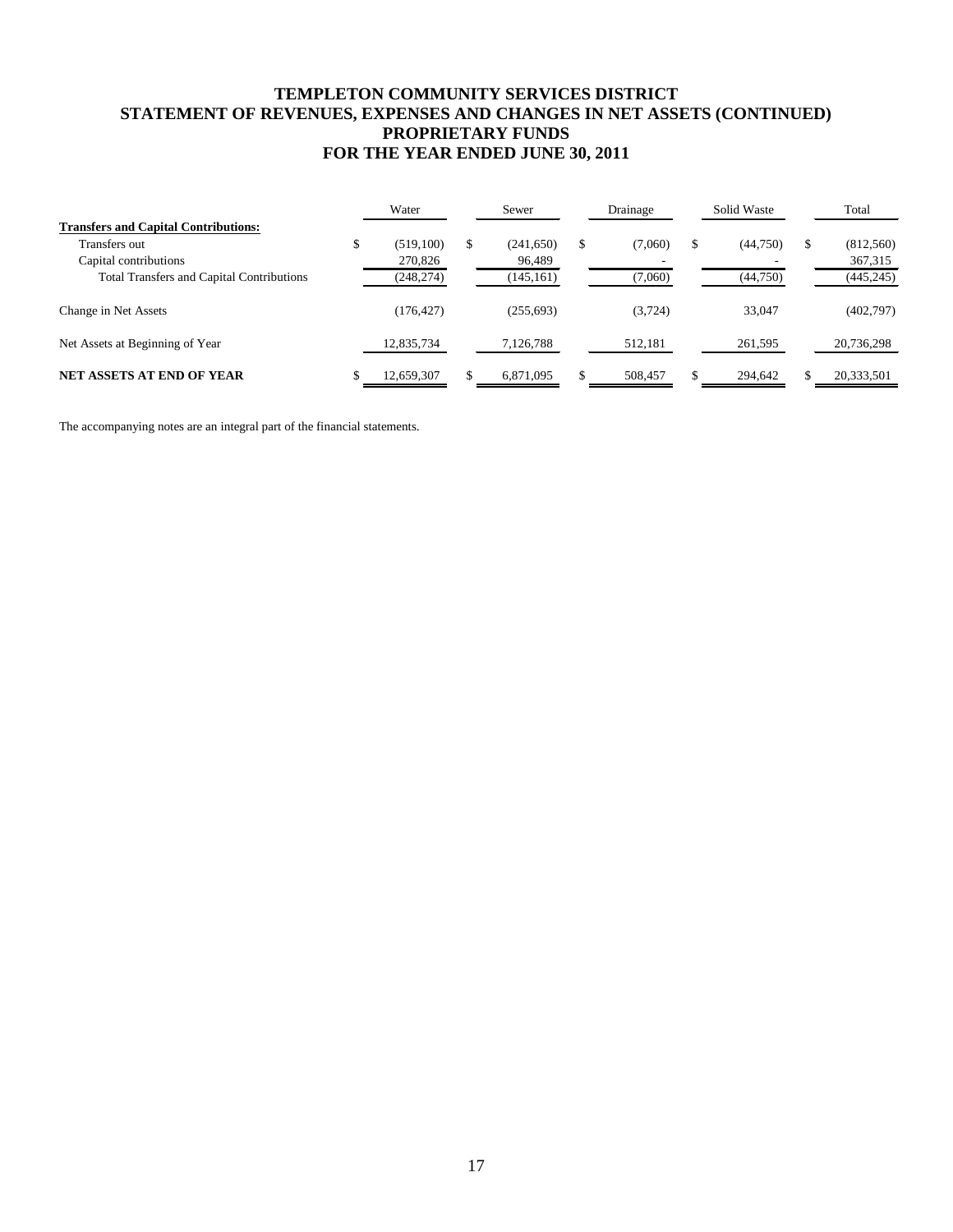# **TEMPLETON COMMUNITY SERVICES DISTRICT STATEMENT OF CASH FLOWS PROPRIETARY FUNDS FOR THE YEAR ENDED JUNE 30, 2011**

|                                                | Water           | Sewer           | Drainage      | Solid Waste   | Total           |
|------------------------------------------------|-----------------|-----------------|---------------|---------------|-----------------|
| <b>Cash Flows From Operating Activities:</b>   |                 |                 |               |               |                 |
| Receipts from customers                        | \$<br>1,619,775 | \$<br>744,934   | \$<br>8,218   | \$<br>115,876 | \$<br>2,488,803 |
| Payments to suppliers                          | (1,240,048)     | (643, 947)      | (7,660)       | (67, 952)     | (1,959,607)     |
| Payments to employees                          | (311, 189)      | (95, 582)       |               | (13,285)      | (420, 056)      |
| Net Cash Provided by                           |                 |                 |               |               |                 |
| <b>Operating Activities</b>                    | 68,538          | 5,405           | 558           | 34,639        | 109,140         |
| <b>Cash Flows From Noncapital Financing</b>    |                 |                 |               |               |                 |
| <b>Activities:</b>                             |                 |                 |               |               |                 |
| Receipts from other income                     | 87,777          | 170             |               | 40            | 87,987          |
| Net Cash Provided by Noncapital                |                 |                 |               |               |                 |
| <b>Financing Activities</b>                    | 87,777          | 170             |               | 40            | 87,987          |
| <b>Cash Flows From Capital and Related</b>     |                 |                 |               |               |                 |
| <b>Financing Activities:</b>                   |                 |                 |               |               |                 |
| Acquisition and construction of capital assets | (212, 172)      | (48,993)        |               |               | (261, 165)      |
| Principal paid on loans payable                |                 | (101, 979)      |               |               | (101, 979)      |
| Interest paid on loans payable                 | (74, 629)       | (36, 786)       |               |               | (111, 415)      |
| Receipts from contributed capital              | 178,286         | 47,043          |               |               | 225,329         |
| Net Cash Used in Capital and                   |                 |                 |               |               |                 |
| <b>Related Financing Activities</b>            | (108, 515)      | (140, 715)      |               |               | (249, 230)      |
| <b>Cash Flows From Investing Activities:</b>   |                 |                 |               |               |                 |
| Interest income on cash and investments        | 59,912          | 9,712           | 849           | 1,577         | 72,050          |
| Net Cash Provided by Investing Activities      | 59,912          | 9,712           | 849           | 1,577         | 72,050          |
| Net Increase (Decrease) in Cash and Cash       |                 |                 |               |               |                 |
| Equivalents                                    | 107,712         | (125, 428)      | 1,407         | 36,256        | 19,947          |
| Cash and Cash Equivalents at                   |                 |                 |               |               |                 |
| Beginning of Year                              | 7,736,950       | 1,552,426       | 136,387       | 257,158       | 9,682,921       |
| CASH AND CASH EQUIVALENTS AT                   |                 |                 |               |               |                 |
| <b>END OF YEAR</b>                             | \$<br>7,844,662 | \$<br>1,426,998 | \$<br>137,794 | 293,414       | 9,702,868       |

(Continued)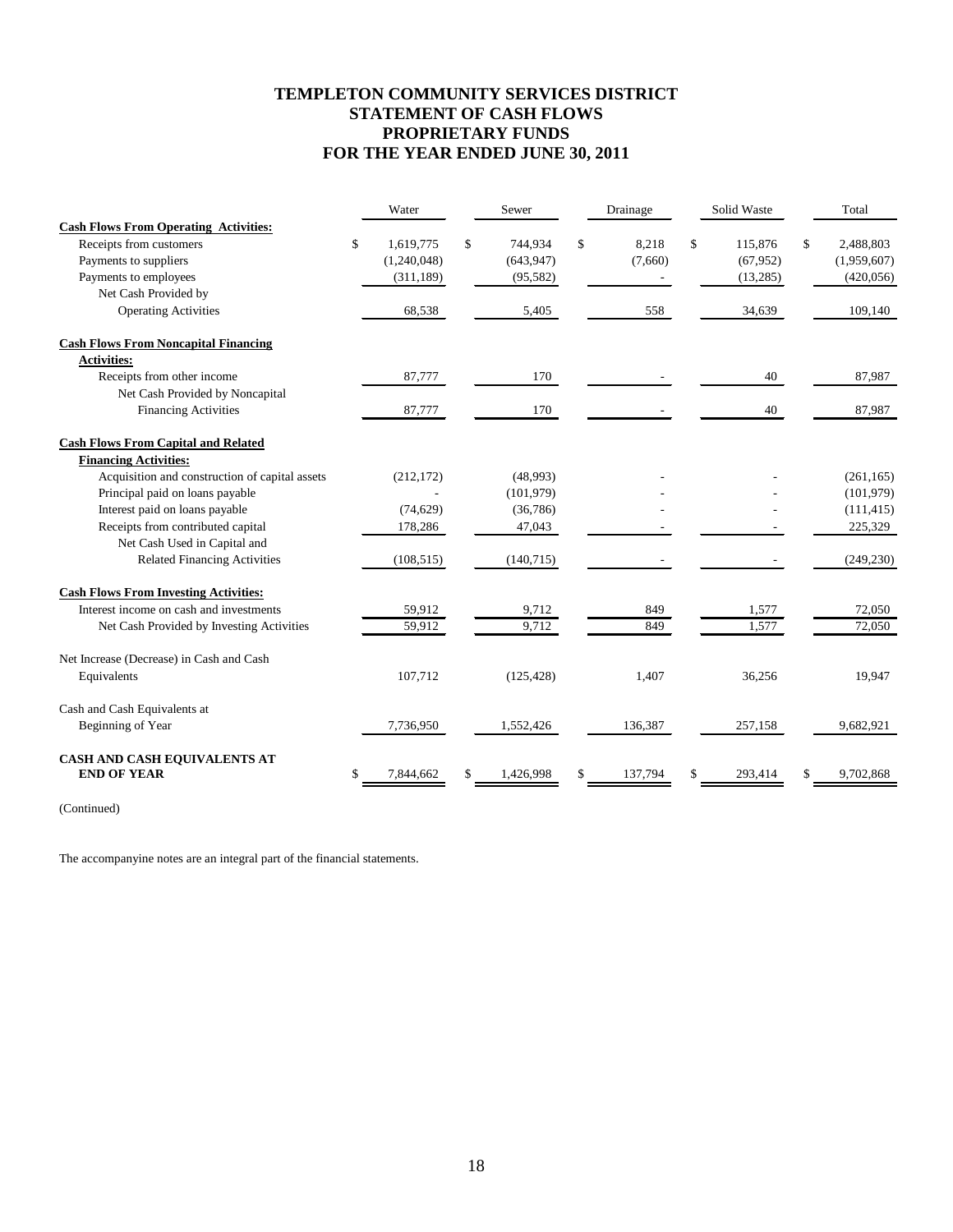# **TEMPLETON COMMUNITY SERVICES DISTRICT STATEMENT OF CASH FLOWS (CONTINUED) PROPRIETARY FUNDS FOR THE YEAR ENDED JUNE 30, 2011**

|                                                  | Water         | Sewer          | Drainage    | Solid Waste  |              | Total     |
|--------------------------------------------------|---------------|----------------|-------------|--------------|--------------|-----------|
| <b>Reconciliation of Operating Income (Loss)</b> |               |                |             |              |              |           |
| to Net Cash Provided by                          |               |                |             |              |              |           |
| (Used in) Operating Activities:                  |               |                |             |              |              |           |
| Operating income (loss)                          | \$<br>1,283   | \$<br>(84,059) | \$<br>2,526 | \$<br>76,249 | $\mathbb{S}$ | (4,001)   |
| <b>Adjustments to reconcile net</b>              |               |                |             |              |              |           |
| operating income (loss) to net                   |               |                |             |              |              |           |
| cash provided by operating                       |               |                |             |              |              |           |
| activities:                                      |               |                |             |              |              |           |
| Depreciation                                     | 494,519       | 356,691        | 5,061       |              |              | 856,271   |
| <b>Transfers</b>                                 | (519,100)     | (241, 650)     | (7,060)     | (44,750)     |              | (812,560) |
| (Increase) Decrease in:                          |               |                |             |              |              |           |
| Accounts receivable                              | 34,793        | 1,816          | 31          | 518          |              | 37,158    |
| Inventory                                        | (1,220)       |                |             |              |              | (1,220)   |
| Increase (Decrease) in:                          |               |                |             |              |              |           |
| Accounts payable                                 | (17, 309)     | (47,318)       |             | 547          |              | (64,080)  |
| Accrued wages                                    | (8,009)       | (1,337)        |             | (1,234)      |              | (10, 580) |
| Customer deposits                                | 14,105        |                |             |              |              | 14,105    |
| Compensated absences                             | 3,503         | 808            |             |              |              | 4,311     |
| Net OPEB obligation                              | 65,973        | 20,454         |             | 3,309        |              | 89,736    |
| Net Cash Provided by (Used in)                   |               |                |             |              |              |           |
| <b>Operating Activities</b>                      | \$<br>68,538  | \$<br>5,405    | 558         | 34,639       |              | 109,140   |
| <b>Noncash Investing, Capital and</b>            |               |                |             |              |              |           |
| <b>Financing Activities:</b>                     |               |                |             |              |              |           |
| Contributions of capital assets                  | \$<br>167,267 | \$<br>41,602   | \$          |              |              | 208,869   |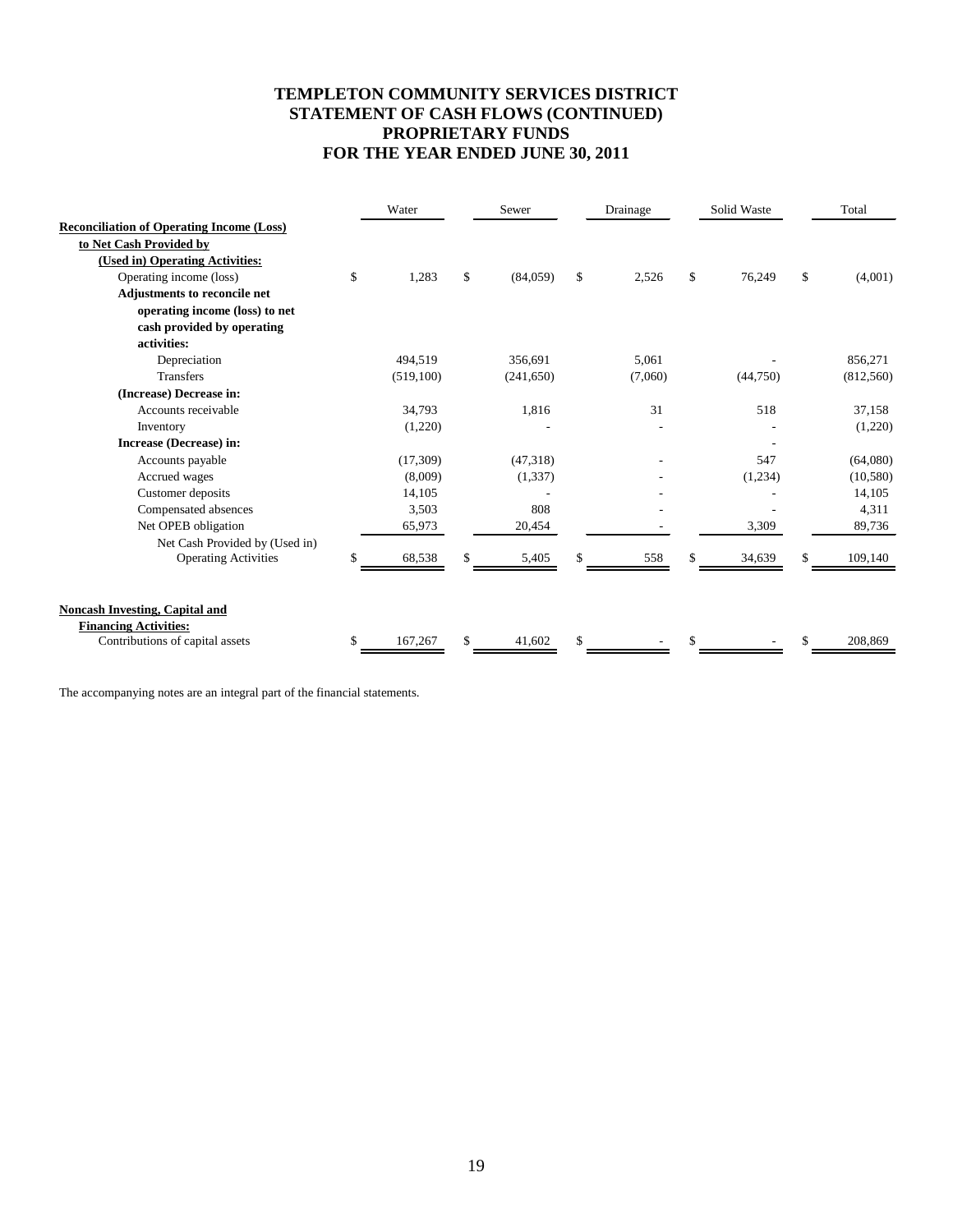## **Note 1 - Organization and Significant Accounting Policies:**

# **Organization**

The Templeton Community Services District (the "District") was organized under the authorization of Section 61,000 et. seq., of the Government Code of the State of California, for the purpose of providing all permissible uses of a community services district. The District currently provides water, sewer, drainage, solid waste disposal, fire protection, street lights, park and recreation services and a community center. The District is governed by an elected Board of Directors.

The criteria used in determining the scope of the reporting entity are based on the provisions of GASB Statement 14, as amended by GASB Statement 39. The District is the primary government unit. Component units are those entities which are financially accountable to the primary government, either because the District appoints a voting majority of the component unit's board, or because the component unit will provide a financial benefit or impose a financial burden on the District. The District has no component units.

## **Significant Accounting Policies**

A summary of the District's significant accounting policies consistently applied in the preparation of the accompanying financial statements follows:

## **Basis of Presentation**

# **Government-Wide Statements**

The District's financial statements include both government-wide (reporting the District as a whole) and fund financial statements (reporting the District's major funds). Both the government-wide and fund financial statements categorize primary activities as either governmental or business-type. The District's fire protection, parks and recreation, community center, street lights and general funds are classified as governmental activities. The water, sewer, drainage and solid waste funds are classified as business-type activities, and are generally financed by fees charged to external parties for goods or services.

In the government-wide statement of net assets, both the governmental and business-type activities are presented on a consolidated basis by column and are reported on a full accrual, economic resource basis, which recognizes all long-term assets and receivables as well as long-term debt and obligations. The District's net assets are reported in three parts; invested in capital assets net of related debt, restricted net assets, and unrestricted net assets. The statement of net assets includes all funds of the reporting entity.

The government-wide statement of activities presents a comparison between expenses, both direct and indirect, and program revenues for each function of the business-type activities of the District and for each program of the governmental activities. Direct expenses are those that are clearly identifiable with a specific function or program. Program revenues include charges paid by the recipients of the goods or services offered by the programs and grants and contributions that are restricted to meeting the operational or capital requirements of a particular program. Revenues that are not classified as program revenues are presented as general revenues.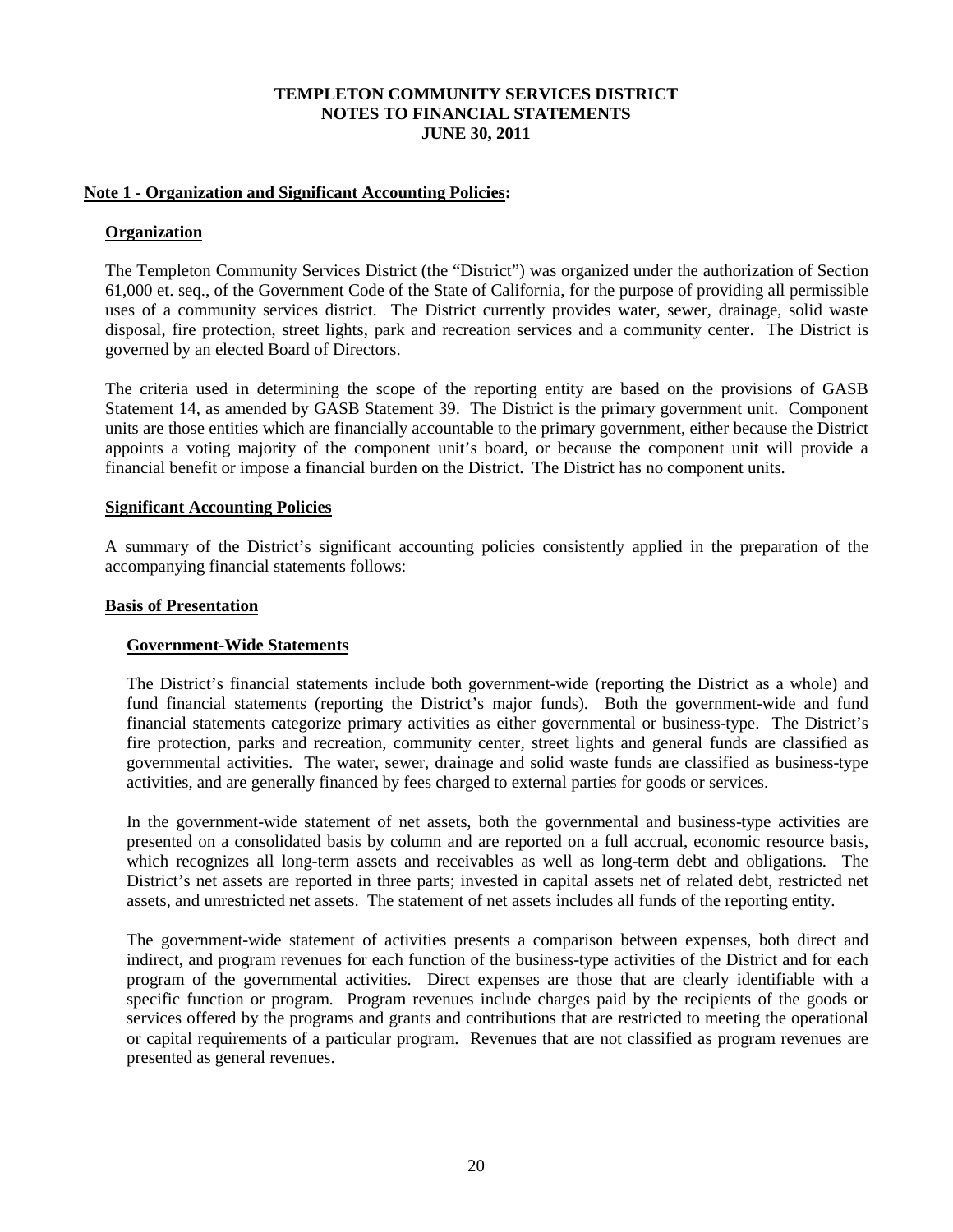# **Note 1 - Organization and Significant Accounting Policies: (Continued)**

## **Significant Accounting Policies (Continued)**

### **Basis of Presentation (Continued)**

### **Fund Financial Statements**

Fund financial statements report detailed information about the District. Each fund is accounted for by providing a separate set of self-balancing accounts that comprises its assets, liabilities, reserves, net assets, revenues and expenditures/expenses. The various funds are reported by generic classification within the financial statements.

The emphasis in fund financial statements is on major funds in either the governmental or business-type activities categories. Governmental Accounting Standards Board (GASB) Statement No. 34 "Basic Financial Statements-and Management's Discussion and Analysis-For State of Local Governments", sets forth minimum criteria (percentage of the assets, liabilities, revenues or expenditures/expenses of either fund category or the governmental and enterprise combined) for the determination of major funds.

The funds of the District are described below:

#### **Governmental Funds**

The focus of the governmental funds measurement (in the fund statements) is upon determination of financial position and changes in financial position (sources, uses, and balances of financial resources) rather than upon net income. The District reports the general fund, fire protection, parks and recreation, street lights and community center as major governmental funds.

# **Proprietary Funds**

The focus of proprietary fund measurement is upon determination of operating income, changes in net assets, financial position, and cash flows. The generally accepted accounting principles applicable are those similar to businesses in the private sector.

Proprietary funds distinguish operating revenues and expenses from non-operating items. Operating revenues and expenses generally result from providing services and producing and delivering goods in connection with a proprietary fund's principal ongoing operations. The principal operating revenues of the District's enterprise funds are charges to customers for sales and services. Operating expenses for the enterprise funds include the cost of sales and services, administrative expenses, and depreciation on capital assets. All revenues and expenses not meeting this definition are reported as nonoperating revenues and expenses.

The District reports the water, sewer, drainage and solid waste funds as major proprietary funds.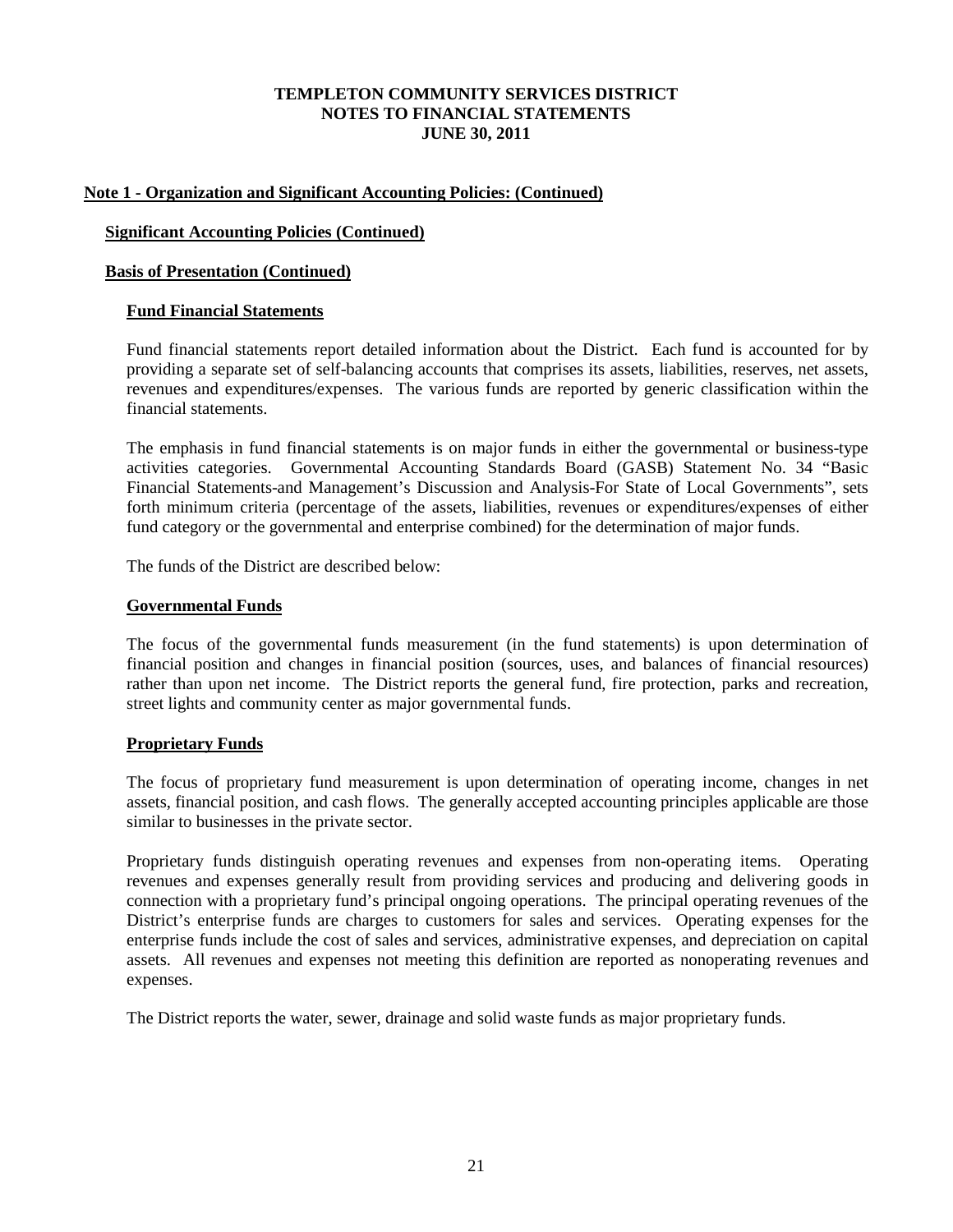# **Note 1 - Organization and Significant Accounting Policies: (Continued)**

## **Significant Accounting Policies (Continued)**

## **Measurement Focus and Basis of Accounting**

## **Method of Accounting**

Method of accounting refers to the point at which revenues or expenditures/expenses are recognized in the accounts and reported in the financial statements. It relates to the timing of the measurements made regardless of the measurement focus applied.

The District has not elected to apply the option allowed in Paragraph 7 of GASB Statement No. 20, "Accounting and Financial Reporting for Proprietary Activities" and as a consequence will continue to apply GASB Statements and interpretations.

## **Accrual**

Both governmental and business-type activities in the government-wide financial statements and the proprietary financial statements are presented on the accrual basis of accounting. Revenues are recognized when earned and expenses are recognized when incurred. Earned but unbilled amounts for services provided are accrued and included in accounts receivable and recognized as revenue.

## **Modified Accrual**

The governmental funds' financial statements are presented on the modified accrual basis of accounting. Under the modified accrual basis of accounting, revenues are recorded when susceptible to accrual; i.e., both measurable and available. "Available" means collectible within the current period or soon enough thereafter to be used to pay liabilities of the current period. The District considers all revenue available if collected within 60 days after year-end. The District considers interest, certain taxes, grant revenues, groundwater charges and water delivery charges to be susceptible to accrual. Expenditures are generally recognized under the modified accrual basis of accounting when the related liability is incurred. The exception to this general rule is that principal and interest on general obligation long-term debt, if any, is recognized when due.

## **Estimates**

The preparation of financial statements in conformity with accounting principles generally accepted in the United States of America requires management to make estimates and assumptions that affect the reported amounts of assets and liabilities at the date of the financial statements and the reported amounts of revenues and expenses during the reporting period. Accordingly, actual results could differ from those estimates.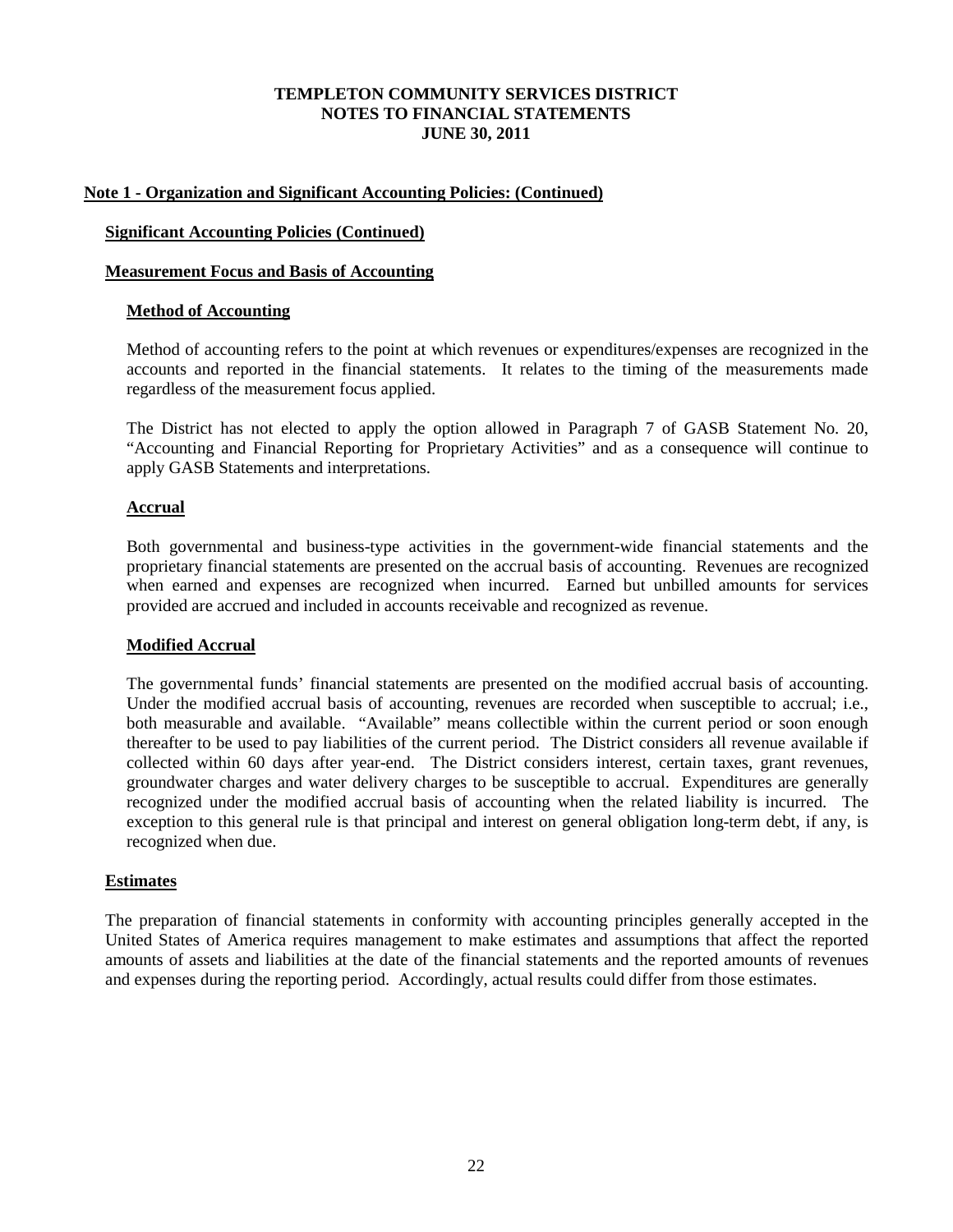## **Note 1 - Organization and Significant Accounting Policies: (Continued)**

#### **Significant Accounting Policies (Continued)**

#### **Deferred Revenue**

The District recognizes revenue from user fees, service charges, program fees and rental fees as it is earned. The District has recorded deferred revenue for soccer registrations totaling \$22,800 at June 30, 2011.

#### **Investments**

Investments are stated at their fair value which represents the quoted or stated market value. Investments that are not traded on a market, such as investments in external pools, are valued based on the stated fair value as represented by the external pool.

#### **Allowance for Doubtful Accounts**

Management believes that all accounts receivable as of June 30, 2011, were fully collectible. Therefore, no allowance for doubtful accounts was recorded.

### **Taxes and Assessments**

Property taxes and assessments are billed by the County of San Luis Obispo to property owners. The District's property tax calendar for the fiscal year ended June 30, 2011, was as follows:

| Lien Date:       | January 1                       |
|------------------|---------------------------------|
| Levy Date:       | July 1                          |
| Due Date:        | First Installment – November 1  |
|                  | Second Installment – February 1 |
| Delinquent Date: | First Installment – December 10 |
|                  | Second Installment – April 10   |

The County collects the taxes from the property owners and remits the funds to the District periodically during the year. The District has an arrangement with the County whereby the County remits taxes which are delinquent as of each June 30 to the District in exchange for the right to retain the delinquent taxes, penalties, and interest when these amounts are subsequently collected.

#### **Inventory**

Inventory is valued at the lower of cost (first-in, first-out basis) or market.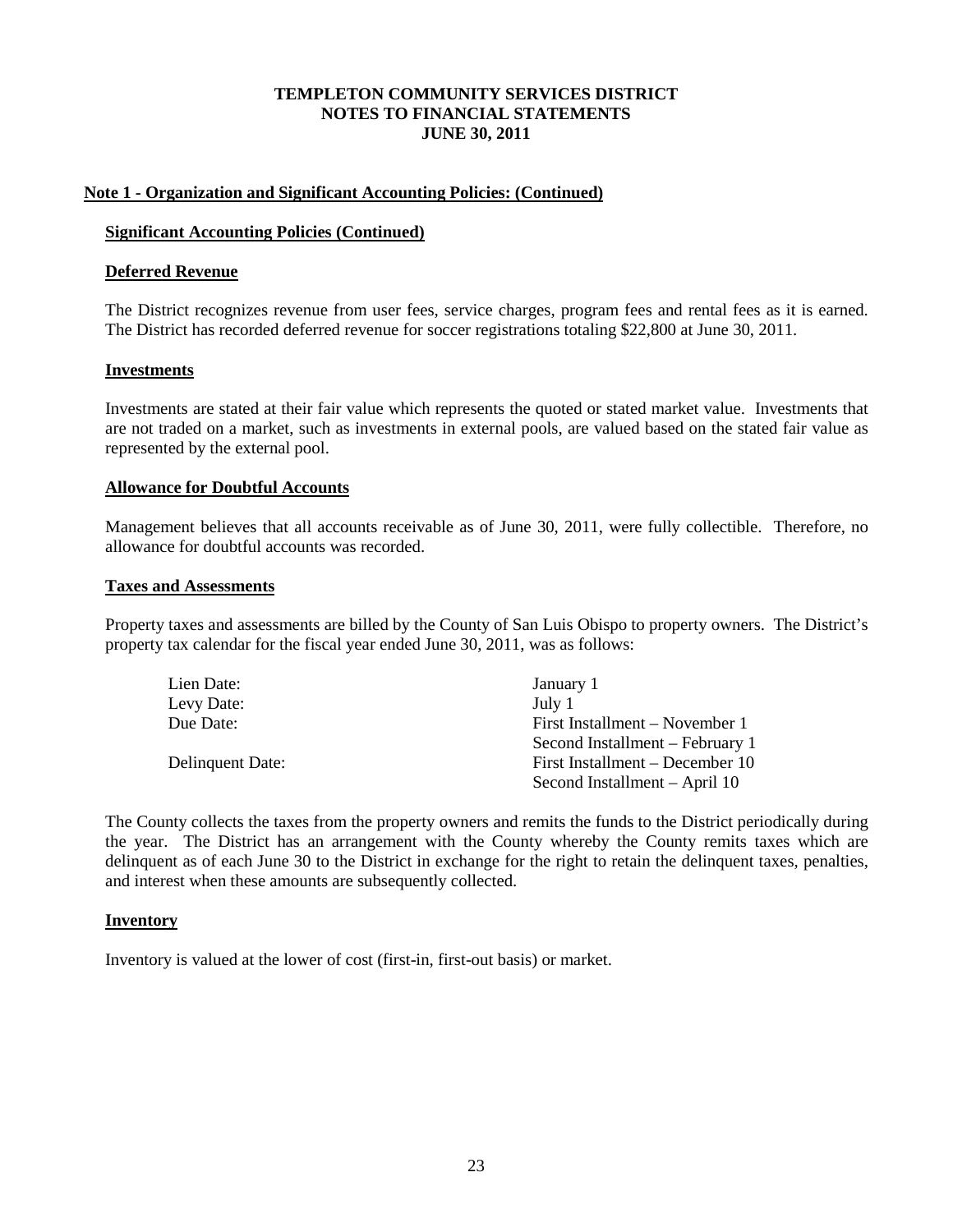# **Note 1 - Organization and Significant Accounting Policies: (Continued)**

## **Significant Accounting Policies (Continued)**

# **Capital Assets**

Capital assets are defined by the District as assets with an initial, individual cost of at least \$1,000 and an estimated useful life greater than one year. Acquisitions of capital assets are recorded at cost. Contributed assets are recorded at their fair market value at the date of donation. Self-constructed assets are recorded at the amount of direct labor, material, certain overhead and interest costs.

Depreciation is calculated on the straight-line method over the following estimated useful lives:

| Water system         | $5 - 75$ years  |
|----------------------|-----------------|
| Sanitation system    | $10 - 50$ years |
| Drainage             | $5 - 50$ years  |
| Fire department      | $5 - 40$ years  |
| Parks and recreation | $5 - 10$ years  |
| Administration       | $5 - 40$ years  |
| Community center     | 40 years        |

Depreciation aggregated \$1,054,086 for the year ended June 30, 2011.

# **Interest**

The District incurs interest charges on noncurrent. Interest of \$149,258 was capitalized as a cost of capital assets for the year ended June 30, 2011.

# **Compensated Absences**

Accumulated unpaid vacation totaling \$68,755 at June 30, 2011, is accrued when incurred and included in long-term liabilities.

## **Risk Management**

The District is a member of the Special District Risk Management Authority (Authority). The Authority is a risk-pooling self-insurance authority, created under provisions of California Government Code Sections 6500 eat. seq. The purpose of the Authority is to arrange and administer programs of insurance for the pooling of self-insured losses and to purchase excess insurance coverage.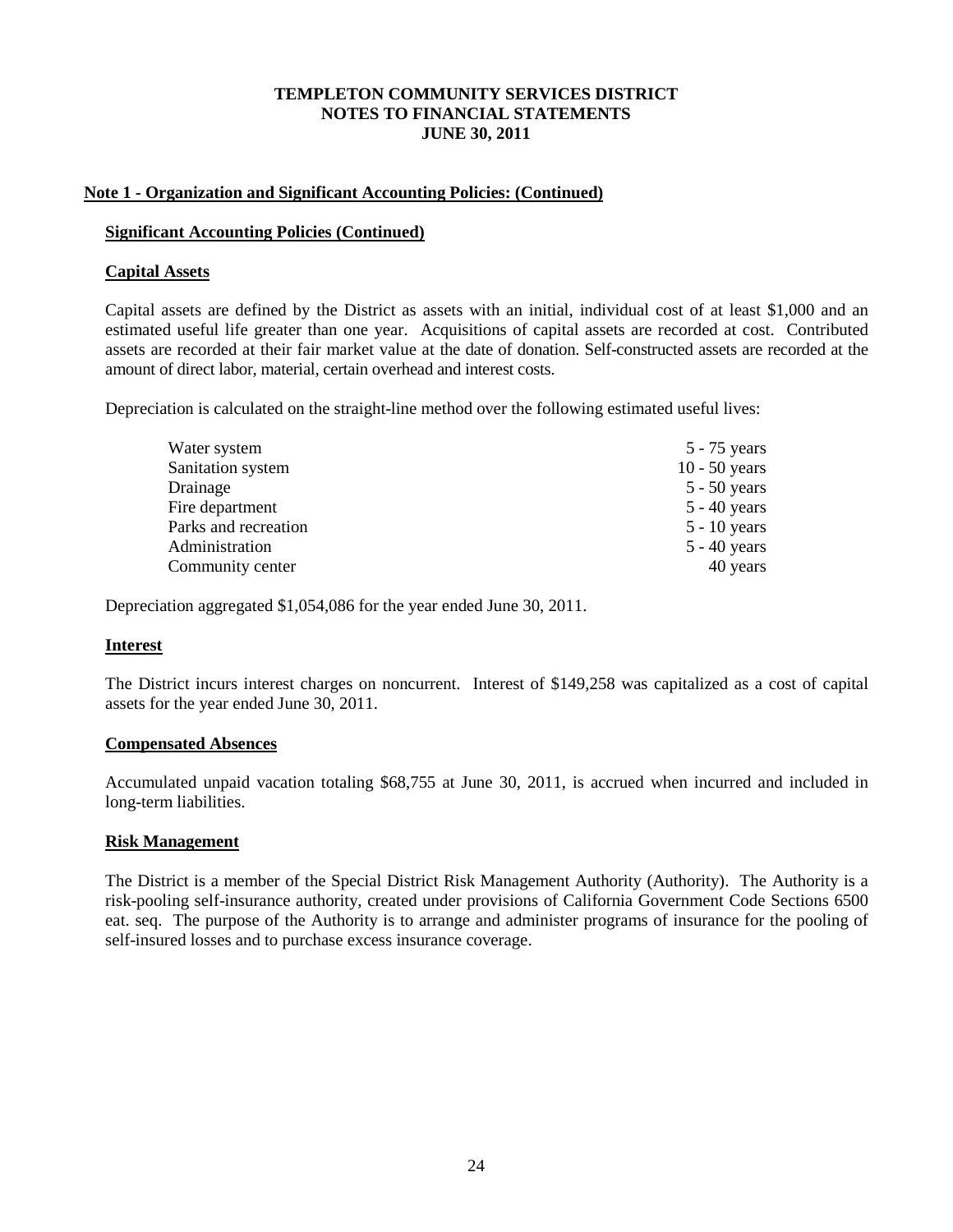# **Note 1 - Organization and Significant Accounting Policies: (Continued)**

# **Significant Accounting Policies (Continued)**

# **Risk Management (Continued)**

At June 30, 2011, the District participated in the self-insurance programs of the Authority as follows:

General and Auto Liability, Public Officials' and Employees' Errors and Omissions and Employment Practices Liability - Total risk financing limits of \$10.0 million with a combined single limit at \$10.0 million per occurrence, subject to the following deductibles:

- \$500 per occurrence for third party generated liability property damage.
- $\bullet$  \$1,000 per occurrence for third party auto liability property damage.
- 50% co-insurance after initial \$10,000 cost expended by the Authority, up to \$50,000, per occurrence, for employment related claims;
- Comprehensive and collision on selected vehicles, with deductibles of \$250/\$500 or \$500/\$1,000, as elected.

Employee Dishonesty Coverage - Total of \$400,000 per loss includes public employee dishonesty, forgery or alteration and theft, disappearance and destruction.

Property Loss - Replacement cost, for property on file, if replaced, and if not re-placed within two years after the loss, paid on an actual cash value basis, to a combined total of \$1 billion per occurrence, subject to a \$2,000 deductible per occurrence.

Boiler and Machinery - Replacement cost up to \$100 million per occurrence, subject to a \$1,000 deductible.

Public Officials Personal Liability - \$500,000 each occurrence, with an annual aggregate of \$500,000 per each elected/appointed official, subject to a \$500 deductible per occurrence.

Workers' Compensation Coverage and Employer's Liability - Includes statutory limits per occurrence for workers' compensation and \$50 million for employer's liability coverage.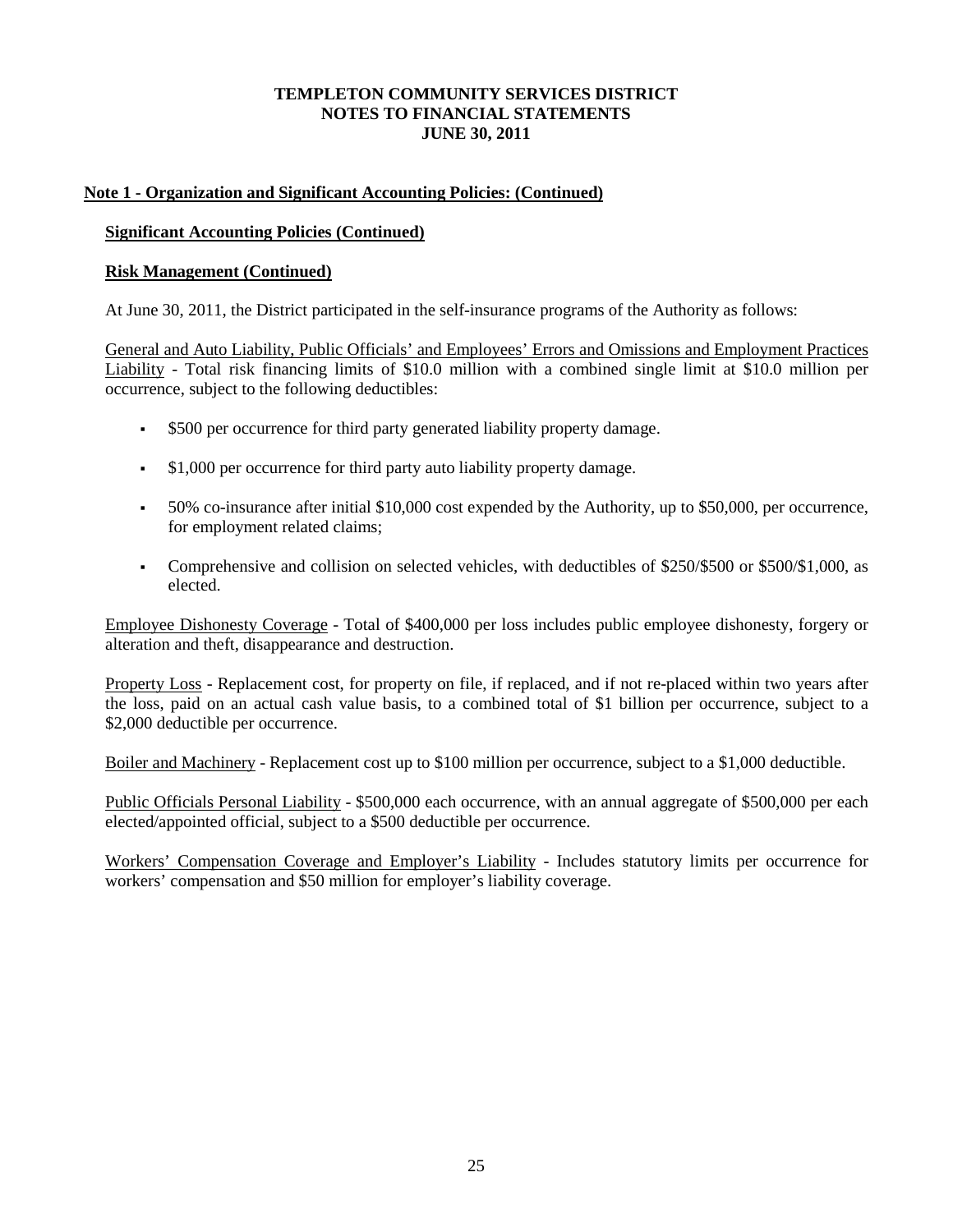### **Note 1 - Organization and Significant Accounting Policies: (Continued)**

#### **Significant Accounting Policies (Continued)**

#### **Interfund Transfers**

Interfund transfers for the year ended June 30, 2011, consisted of general fund transfers from the following:

| Water                | \$<br>519,100 |
|----------------------|---------------|
| Sewer                | 241,650       |
| Solid waste          | 44,750        |
| Fire protection      | 44,750        |
| Parks and recreation | 35,800        |
| Drainage             | 7,060         |
| Community center     | 1,890         |
|                      | \$<br>895,000 |

#### **Economic Dependence**

The District extracts approximately 28% of its water supply from the underflow of the Salinas River, 20% from the 200 units of reclaim water from the Selby Ponds and 52% from groundwater wells located in the Atascadero sub basin. Interruption of these sources would impact the District negatively.

#### **Cash and Cash Equivalents**

For purposes of the statement of cash flows the District considers all investment instruments purchased with a maturity of three months or less to be cash. Certificates of deposit that may be redeemed without significant penalty are considered cash and cash equivalents regardless of the maturity.

#### **Subsequent Events**

In preparing these financial statements, the District has evaluated events and transactions for potential recognition or disclosure through August 30, 2011, the date the financial statements were available to be issued.

#### **Note 2 - Cash and Investments:**

## **Investments Authorized by the California Government Code and the District's Investment Policy**

The table below identifies the investment types that are authorized for the District by the California Government Code. The table also identifies certain provisions of the California Government Code that address interest rate risk, and concentration of credit risk. This table does not address investments of debt proceeds held by bond trustees that are governed by the provisions of debt agreements of the District, rather than the general provision of the California Government Code or the District's investment policy: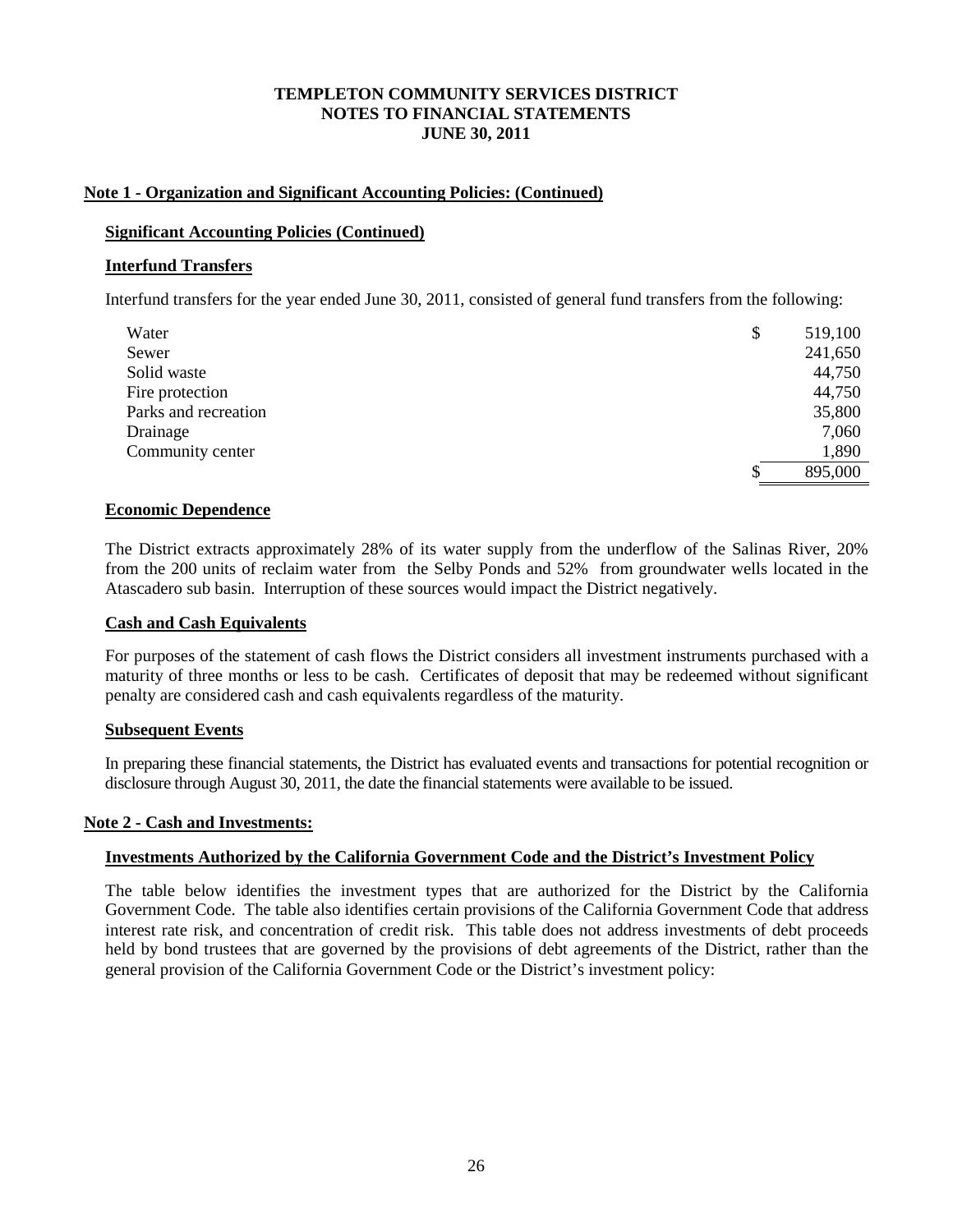# **Note 2 - Cash and Investments: (Continued)**

# **Investments Authorized by the California Government Code and the District's Investment Policy (Continued)**

|                                      |          | Maximum           | Maximum       |
|--------------------------------------|----------|-------------------|---------------|
|                                      | Maximum  | Percentage        | Investment    |
| Authorized Investment Type           | Maturity | of Portfolio      | in One Issuer |
| U.S. Treasury Obligations            | 5 years  | None              | None          |
| U.S. Agency Securities               | 5 years  | None              | None          |
| <b>Bankers Acceptances</b>           | 180 days | 40%               | 30%           |
| <b>Commercial Paper</b>              | 270 days | 25%               | 10%           |
| Certificates of Deposit              | 5 years  | 30%               | None          |
| Repurchase Agreements                | 1 year   | None              | None          |
| Reverse Repurchase Agreements        | 92 days  | 20% of base value | None          |
| Medium-Term Notes                    | 5 years  | 30%               | None          |
| <b>Mutual Funds</b>                  | N/A      | 20%               | 10%           |
| Open Ended Money Market Mutual Funds | N/A      | 20%               | 10%           |
| Mortgage Pass-Through Securities     | 5 years  | 20%               | None          |
| LAIF                                 | N/A      | None              | None          |

Cash and investments held by the District were comprised of the following at June 30, 2011:

|                                            |    | Less Than<br>1 Year | $1 - 5$ years |     | Total      |
|--------------------------------------------|----|---------------------|---------------|-----|------------|
| Cash on hand                               | \$ | 650                 | \$            | \$  | 650        |
| California Local Agency Investment         |    |                     |               |     |            |
| Fund (LAIF)                                |    | 2,282,826           |               |     | 2,282,826  |
| Deposits with financial institutions       |    | 10,645,117          |               |     | 10,645,117 |
| Certificates of deposits                   |    |                     | 86,976        |     | 86,976     |
| <b>Total Cash and Investments</b>          |    | 12,928,593          | 86,976        | JЭ. | 13,015,569 |
| <b>Financial Statement Classification:</b> |    |                     |               |     |            |
| Cash and cash equivalents                  |    |                     |               |     | 13,015,569 |

#### **Disclosures Relating to Interest Rate Risk**

Interest rate risk is the risk that changes in market interest rates will adversely affect the fair value of an investment. Generally, the longer the maturity of an investment, the greater the sensitivity of its fair value to changes in market interest rates. One of the ways that the District manages its exposure to interest rate risk is by holding only cash and cash equivalents.

Information about the sensitivity of the fair values of the District's investments (including investments held by bond trustee) to market interest rate fluctuations is provided in the previous table that shows the distribution of the District's investments by maturity as of June 30, 2011.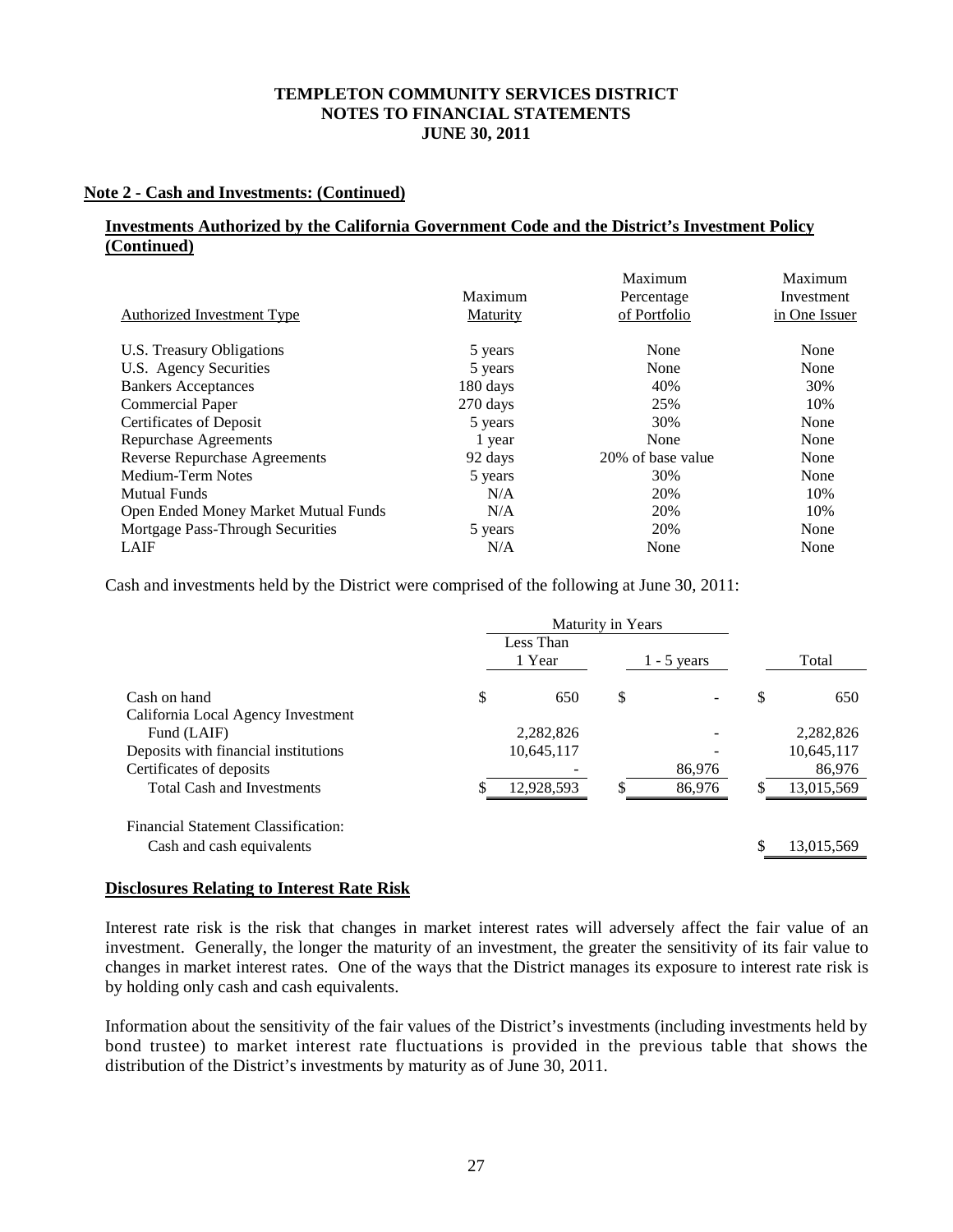### **Note 2 - Cash and Investments: (Continued)**

#### **Disclosures Relating to Credit Risk**

Generally, credit risk is the risk that an issuer of an investment will not fulfill its obligation to the holder of the investment. This is measured by the assignment of a rating by a nationally recognized statistical rating organization. Presented below is the actual rating as of the year end for each investment type.

| Investment              | Rating as of Year End |
|-------------------------|-----------------------|
|                         | Standard & Poor's     |
| LAIF                    | Not Required          |
| Certificates of deposit | Not Rated             |

#### **Concentration of Credit Risk**

Concentration of credit is the risk of loss attributed to the magnitude to the District's investment in a single issue.

The investment policy of the District contains no limitations on the amount that can be invested in any one issuer beyond that stipulated by the California Government Code. The District holds no investments in any one issuer (other than external investment pools) that represent 5% or more of total District investments.

## **Custodial Credit Risk**

Custodial credit risk for deposits is the risk that, in the event of the failure of a depository financial institution, the District will not be able to recover its deposits or will not be able to recover collateral securities that are in the possession of an outside party. The custodial credit risk for investments is the risk that, in the event of the failure of the counter-party (e.g., broker-dealer) the District will not be able to recover the value of its investment or collateral securities that are in the possession of another party. The California Government Code and the District's investment policy do not contain legal or policy requirements that would limit the exposure to custodial credit risk for deposits or investments, other than the following provision for deposits: The California Government Code requires that a financial institution secure deposits made by state or local governmental units by pledging securities in an undivided collateral pool held by a depository regulated under state law (unless so waived by the governmental unit). The market value of the pledged securities in the collateral pool must equal at least 110% of the total amount deposited by the public agencies. California law also allows financial institutions to secure District deposits by pledging first trust deed mortgage notes having a value of 150% of the secured public deposits.

As of June 30, 2011, none of the District's deposits with financial institutions in excess of federal depository insurance limits were held in uncollateralized accounts.

## **Investment in State Investment Pool**

The District is a voluntary participant in the Local Agency Investment Fund (LAIF) that is regulated by California Government Code under the oversight of the Treasurer of the State of California. The fair value of the District's investment in this pool is reported in the accompanying financial statements at amounts based upon the District's pro-rata share of the fair value provided by LAIF for the entire LAIF portfolio (in relation to the amortized cost of that portfolio). The balance available for withdrawal is based on the accounting records maintained by LAIF, which are recorded on an amortized cost basis.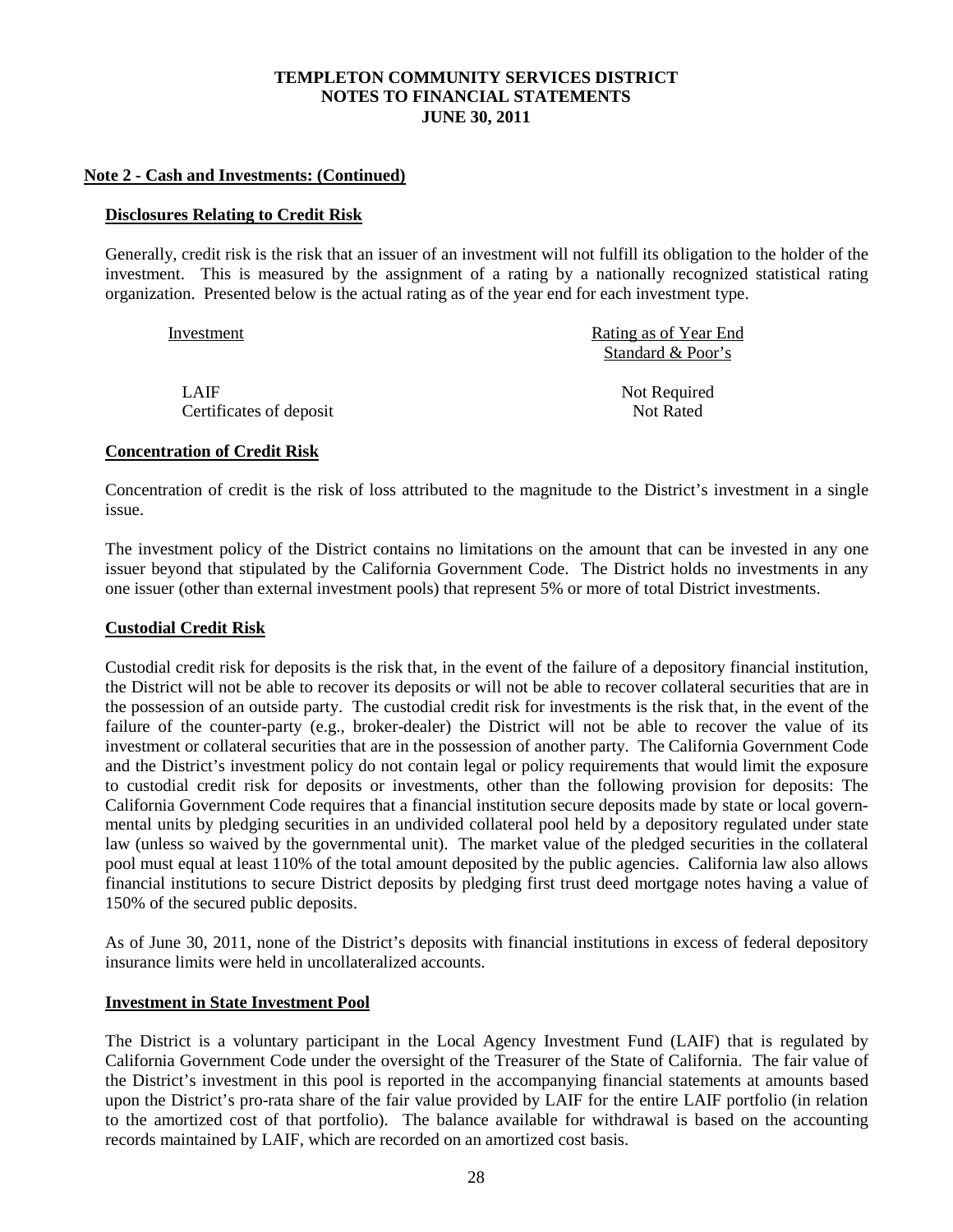# **Note 3 - Capital Assets:**

Capital assets consist of the following at June 30, 2011:

# **Governmental Activities:**

|                                             | Beginning<br><b>Balances</b> | Increases       |    | Decreases | Ending<br><b>Balances</b> |
|---------------------------------------------|------------------------------|-----------------|----|-----------|---------------------------|
| <b>Capital Assets Not Being Depreciated</b> |                              |                 |    |           |                           |
| Land                                        | \$<br>633,429                | \$              | \$ |           | \$<br>633,429             |
| Construction in progress                    | 60,480                       | 139,482         |    | 77,753    | 122,209                   |
| <b>Total Capital Assets Not Being</b>       |                              |                 |    |           |                           |
| Depreciated                                 | \$<br>693,909                | \$<br>139,482   | S  | 77,753    | \$<br>755,638             |
| <b>Capital Assets Being Depreciated</b>     |                              |                 |    |           |                           |
| Buildings and improvements                  | \$<br>3,235,003              | \$<br>34,088    | \$ |           | \$<br>3,269,091           |
| Equipment                                   | 906.061                      | 28.584          |    |           | 934.645                   |
| Vehicles                                    | 714,962                      | 26,495          |    |           | 741,457                   |
| Total                                       | 4,856,026                    | 89.167          |    |           | 4,945,193                 |
| Less: Accumulated depreciation              | (1,871,745)                  | (197, 815)      |    |           | (2,069,560)               |
| <b>Total Capital Assets Being</b>           |                              |                 |    |           |                           |
| Depreciated                                 | \$<br>2.984.281              | \$<br>(108.648) | \$ |           | 2,875,633                 |

# **Business-Type Activities:**

|                                             | Beginning<br><b>Balances</b> | Increases     | Decreases       |     | Ending<br><b>Balances</b> |
|---------------------------------------------|------------------------------|---------------|-----------------|-----|---------------------------|
| <b>Capital Assets Not Being Depreciated</b> |                              |               |                 |     |                           |
| Land                                        | \$<br>3,256,820              | \$            | \$              | \$  | 3,256,820                 |
| Water delivery entitlement                  |                              | 7,452,020     |                 |     | 7,452,020                 |
| Construction in progress                    | 8,166,670                    | 221,030       | 8,382,308       |     | 5,392                     |
| Total                                       | 11,423,490                   | 7,673,050     | \$<br>8,382,308 |     | 10,714,232                |
| <b>Capital Assets Being Depreciated</b>     |                              |               |                 |     |                           |
| Buildings and improvements                  | \$<br>24,336,167             | \$<br>223,351 | \$              | \$. | 24,559,518                |
| Equipment                                   | 1,019,778                    | 202,900       |                 |     | 1,222,678                 |
| Vehicles                                    | 321,777                      |               |                 |     | 321,777                   |
| Total                                       | 25,677,722                   | 426,251       |                 |     | 26,103,973                |
| Less: Accumulated depreciation              | (8,945,342)                  | (856,270)     |                 |     | (9,801,612)               |
| Total                                       | 16,732,380                   | (430.019)     | \$              |     | 16.302.361                |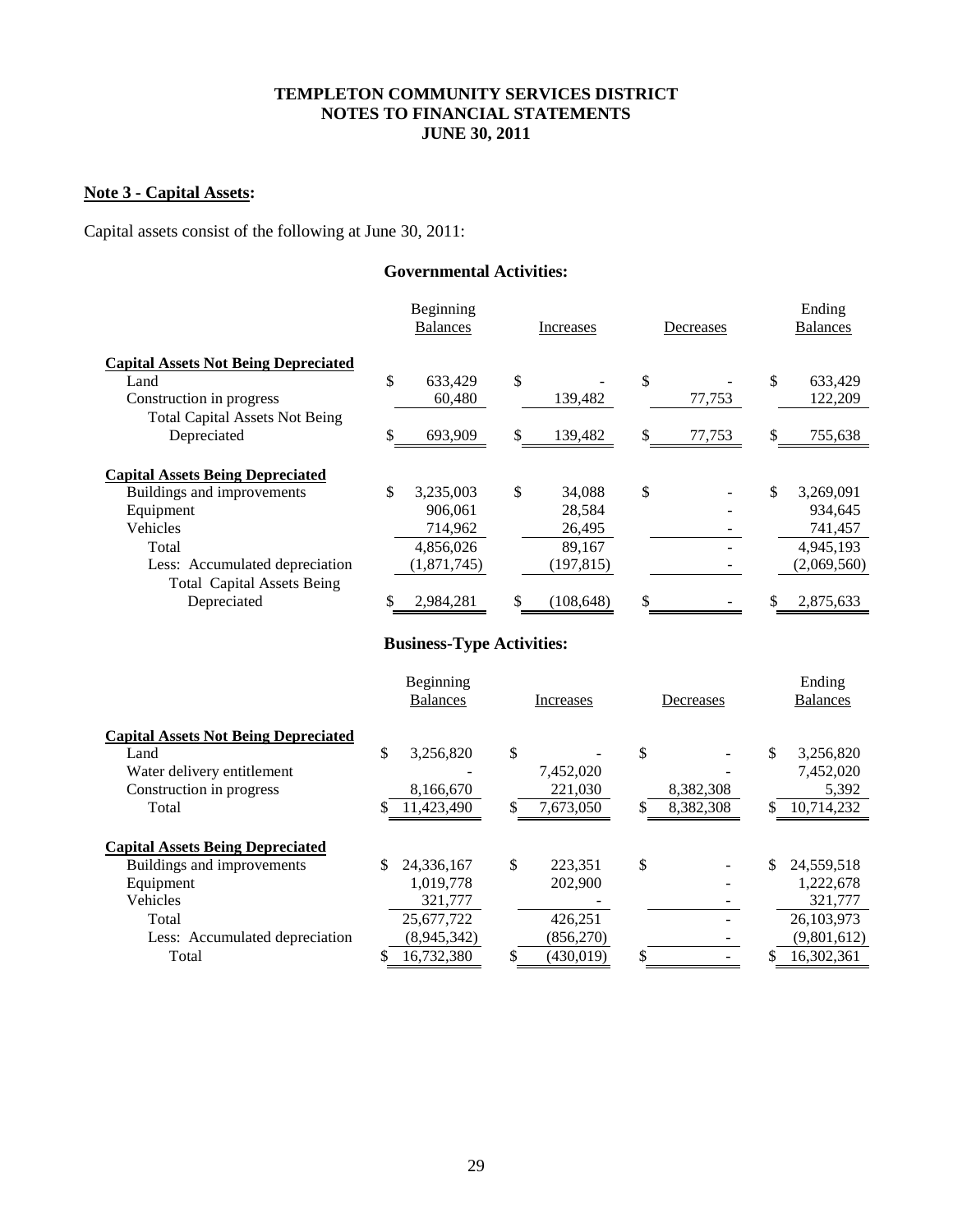#### **Note 4 -Noncurrent Liabilities:**

Changes in noncurrent liabilities for the year ended June 30, 2011, are as follows:

|                               |    | June 30, 2010 |    | Increases                |     | Decreases                |     | June 30, 2011 | Payable<br>Within One<br>Year |     | Payable<br>After One<br>Year |
|-------------------------------|----|---------------|----|--------------------------|-----|--------------------------|-----|---------------|-------------------------------|-----|------------------------------|
| Government Activities -       |    |               |    |                          |     |                          |     |               |                               |     |                              |
| Compensated absences (Note 1) | \$ | 31,036        | -S | 9.388                    | \$  | $\sim$                   | S   | 40.424        | \$<br>$\overline{a}$          | \$. | 40.424                       |
| Net OPEB obligation (Note 7)  |    | 167.802       |    | 160.923                  |     |                          |     | 328,725       |                               |     | 328,725                      |
| Total                         |    | 198,838       |    | 170,311                  |     |                          |     | 369,149       |                               |     | 369,149                      |
| Business-Type Activities -    |    |               |    |                          |     |                          |     |               |                               |     |                              |
| Compensated absences (Note 1) | S  | 24,020        | -S | 4,311                    | -\$ | $\overline{\phantom{a}}$ | \$. | 28.331        | \$<br>$\sim$                  | \$. | 28,331                       |
| Accrued interest payable      |    | 631.062       |    | $\overline{\phantom{0}}$ |     | 545,055                  |     | 86,007        | 86,007                        |     |                              |
| Loans payable                 |    | 6,029,832     |    |                          |     | 101.979                  |     | 5,927,853     | 174,630                       |     | 5,753,223                    |
| Net OPEB obligation (Note 7)  |    | 96,370        |    | 89,736                   |     |                          |     | 186,106       |                               |     | 186,106                      |
| Total                         |    | 6,781,284     |    | 94,047                   |     | 647.034                  |     | 6,228,297     | 260,637                       |     | 5,967,660                    |

Loans payable consist of the following at at June 30, 2011:

#### **Loans Payable**

State of California, Water Resources Control Board-The District entered into a contract with the State of California, Water Resources Control Board, for a loan in the amount of \$2,144,073 to increase the wastewater treatment capacity of the Meadowbrook Wastewater Treatment Plant. The loan accrues interest at 2.6% with annual payments of principal and interest in the amount of \$138,764. The loan matures March 4, 2022. The District shall maintain a dedicated source of revenue sufficient to provide reasonable assurance of repayment of this loan.  $\qquad \qquad$  1.312,853

San Luis Obispo County Flood Control and Water Conservation District - The District entered into a water delivery entitlement contract in the amount of \$4,615,000 to pay its share of various capital expenses relating to the funding of design costs, engineering, planning, mapping, acquiring easements and right-of-way, and construction in connection with the Nacimiento Water Project (Project). The District has pledged certain revenues it collects from the operation of the Project for payment of debt service on the loan. The loan accrues interest between 3.75% and 5.00% with semiannual payments of interest and principal (beginning in 2012) through 2041 as set forth in the contract.

| Total Loans Payable. |  | \$5,927,853 |
|----------------------|--|-------------|
|----------------------|--|-------------|

|    | 4,615,000 |
|----|-----------|
| S. | 5,927,853 |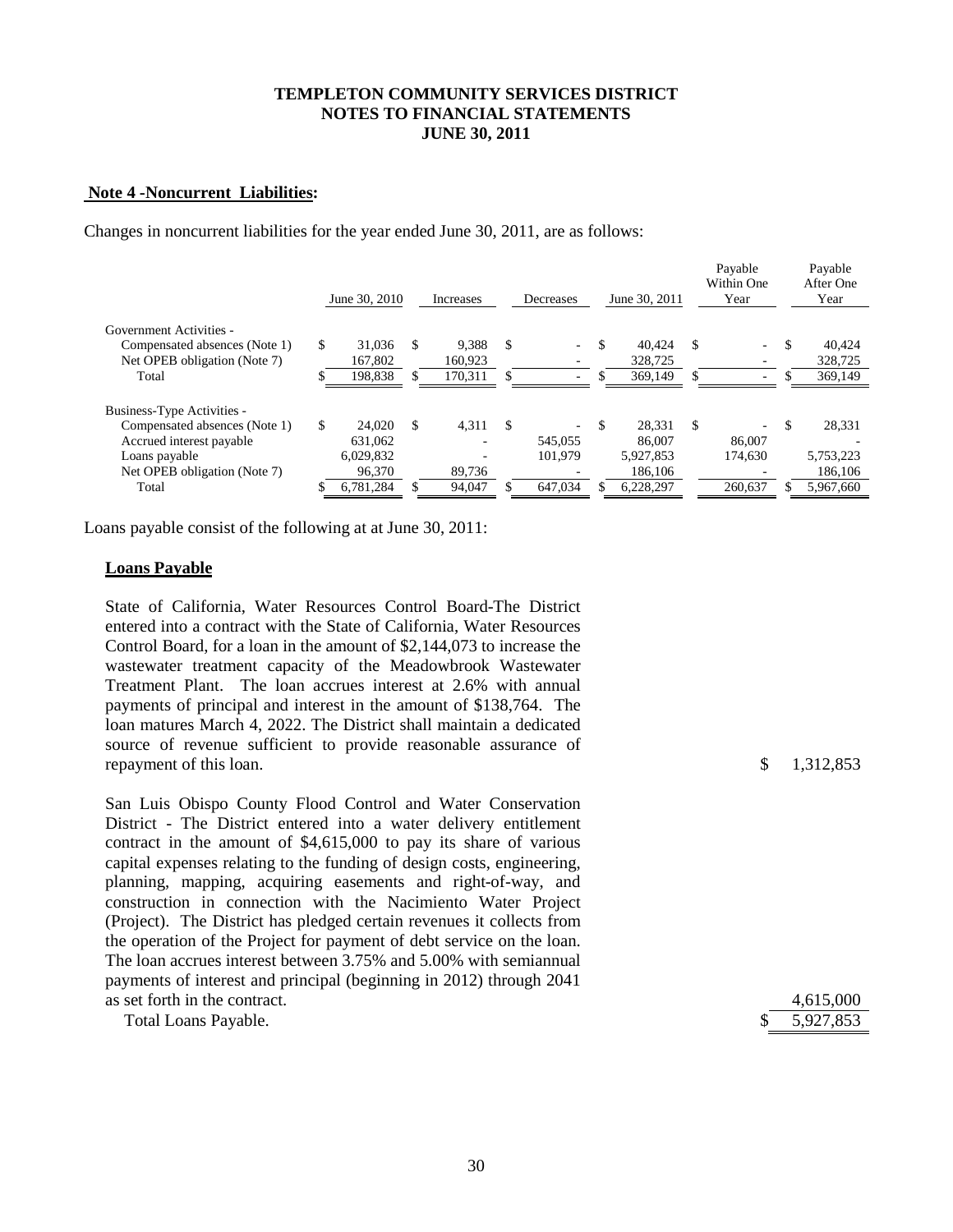#### **Note 4 -Noncurrent Liabilities: (Continued)**

Debt service requirements on loans payable as of June 30, 2011, are as follows:

#### **Business-Type Activities**

| Year Ended | Loans Payable   |               |           |
|------------|-----------------|---------------|-----------|
| June 30    | Principal       |               | Interest  |
|            |                 |               |           |
| 2012       | \$<br>174,630   | $\mathcal{S}$ | 256,622   |
| 2013       | 182,350         |               | 251,001   |
| 2014       | 185,142         |               | 245,303   |
| 2015       | 193,005         |               | 239,434   |
| 2016       | 200,944         |               | 233,195   |
| 2017-2021  | 1,111,534       |               | 1,052,036 |
| 2022-2026  | 750,248         |               | 851,516   |
| 2027-2031  | 795,000         |               | 672,750   |
| 2032-2036  | 1,260,000       |               | 503,300   |
| 2037-2041  | 1,075,000       |               | 102,362   |
|            | \$<br>5,927,853 | \$            | 4,407,519 |

# **Note 5 - Prepaid Capacity Fees:**

The District records capacity fees collected as a liability until its duty to perform has been completed and service has begun at which time these fees are recorded as contributed capital. Following is a summary of the prepaid capacity fees liability at June 30, 2011:

| Balance at Beginning of Year      | 10,445,080<br><sup>\$</sup> |
|-----------------------------------|-----------------------------|
| Add: Capacity Fees Received       | 29.919                      |
| Less: Water and Sewer Connections | (158, 446)                  |
| <b>Refunds</b>                    | (13, 459)                   |
| Balance at End of Year            | 10,303,094                  |

#### **Note 6 - Postemployment Benefits:**

During the year ended June 30, 2010, the District implemented Governmental Accounting Standards Board (GASB) Statement No. 45, which changed the accounting and financial reporting used by the District for postemployment benefits (OPEB). Previously, the cost of such benefits was recognized by the District using the pay-as-you-go method.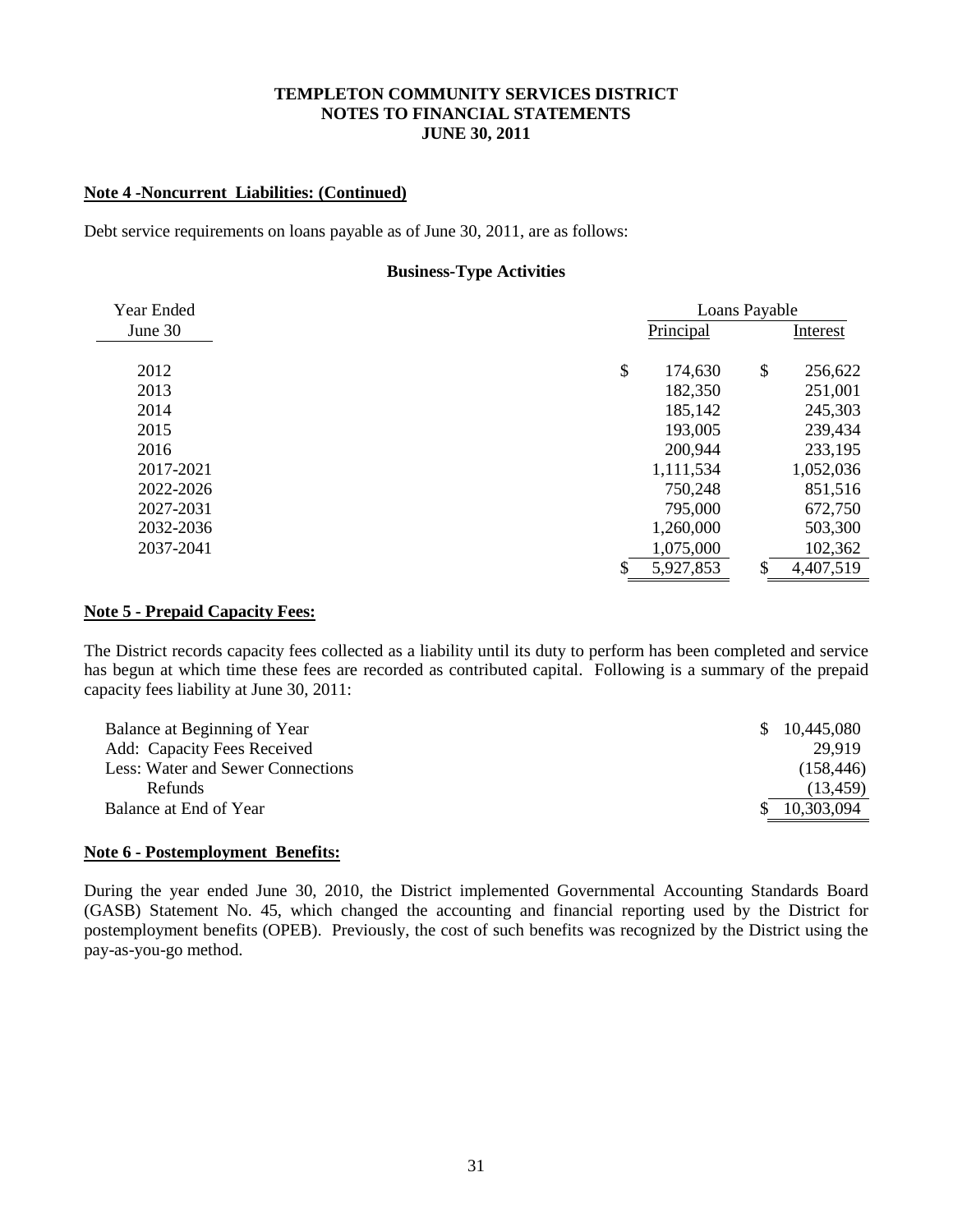### **Note 6 - Postemployment Benefits: (Continued)**

#### **Plan Description**

The District provides retiree medical (including prescription drug benefits) coverage to eligible retirees and their eligible dependents through the CalPERS Health Program. The District provides a maximum monthly contribution based on the amount provided to active employees (currently targeted at the cost for family coverage in the PERS Choice Plan). The District's contribution will continue for the lifetime of the retiree and any surviving eligible spouse. Eligibility for retiree health benefits requires retirement from the District and commencement of pension benefits under PERS (typically on or after age 50 with at least 5 years of service.

#### **Funding Policy and Annual OPEB Costs**

The contribution requirements of the District are established and may be amended annually by the Board of Directors. The District's annual other postemployment benefit (OPEB) cost (expense) for the Plan is calculated based on the annual required contribution of the District (ARC), an amount actuarially determined in accordance with the parameters of GASB Statement No. 45. The ARC represents a level of funding that, if paid on an ongoing basis, is projected to cover normal costs each year and to amortize any unfunded actuarial liabilities (or funding excess) over a period not to exceed thirty years. The District's Board of Directors has established a policy of not funding the ARC. The current ARC rate is 31.3% of annual covered payroll. The following table shows the components of the District's annual OPEB cost for the current year, the amount actually contributed to the Plan including benefits paid to retirees, and changes in the District's net OPEB obligation for the year ended June 30, 2011:

| Annual required contribution               | S | 292,595   |
|--------------------------------------------|---|-----------|
| Interest on net OPEB obligation            |   |           |
| Adjustment to annual required contribution |   |           |
| Annual OPEB cost                           |   | 292,595   |
| Contributions (including benefits paid)    |   | (41, 936) |
| Increase in net OPEB obligation            |   | 250,659   |
| Net OPEB obligation at Beginning of Year   |   | 264,172   |
| Net OPEB obligation at End of Year         |   | 514,831   |

The District's annual OPEB cost, the percentage of annual OPEB cost contributed to the Plan, and the net OPEB obligation for 2011 and the two preceding years were as follows:

| Fiscal Year   | <b>Annual OPEB</b><br>Cost | Percentage of<br><b>APC</b> Contributed | Net Pension<br>Obligation |         |  |
|---------------|----------------------------|-----------------------------------------|---------------------------|---------|--|
| June 30, 2009 | N/A                        | N/A                                     |                           | N/A     |  |
| June 30, 2010 | 286,367                    | 18.12%                                  |                           | 264,172 |  |
| June 30, 2011 | 292,595                    | 14.19%                                  |                           | 250,659 |  |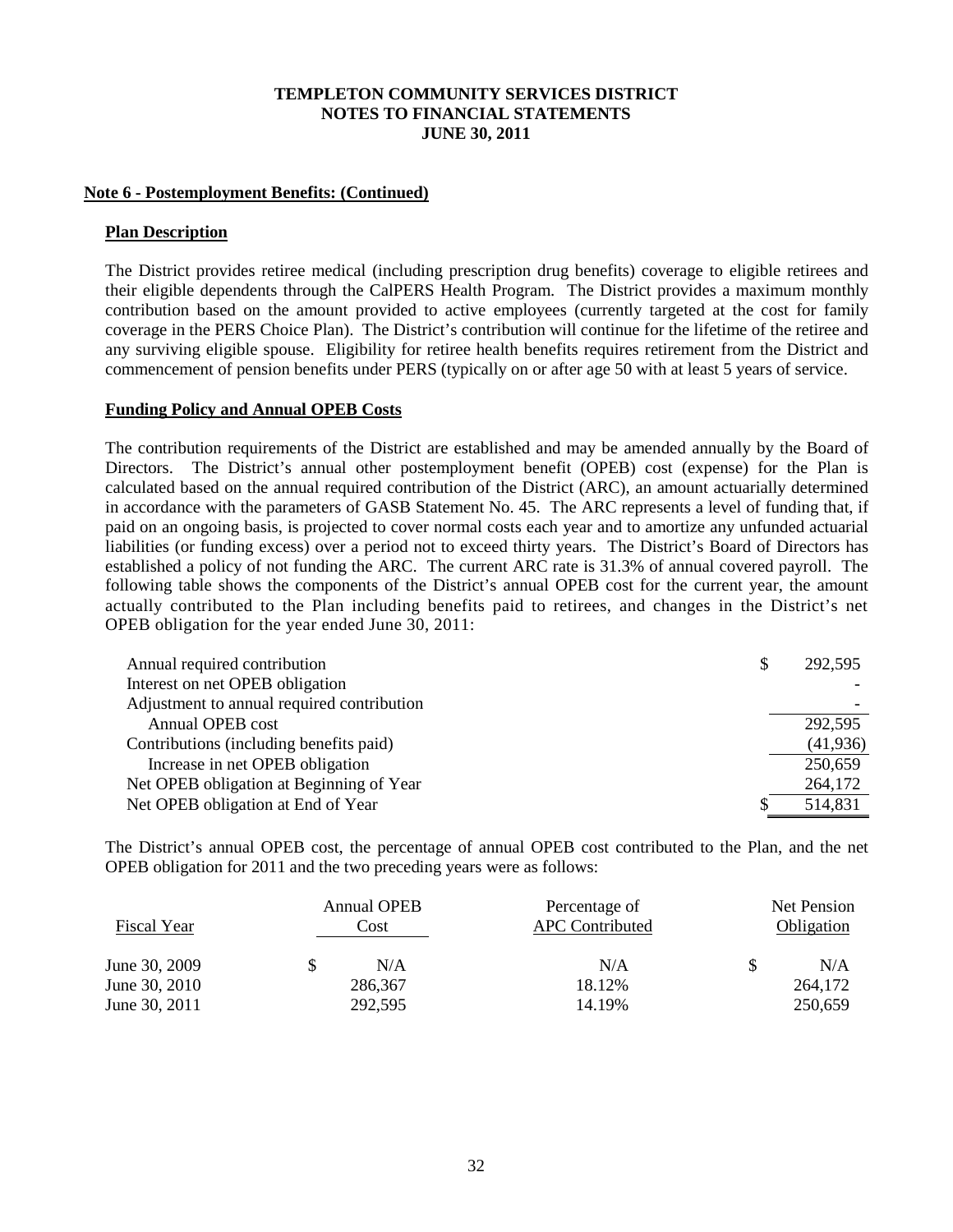#### **Note 6 - Postemployment Benefits: (Continued)**

#### **Funding Status and Funding Progress**

As of June 30, 2009, the most recent actuarial valuation date, the Plan was not yet funded. The District's actuarial accrued liability for benefits at June 30, 2009 was \$2,487,290 and the covered payroll (annual payroll of active employees covered by the Plan) was \$904,000, with a ratio of the UAAL to the covered payroll of 36.34%. During the year ended June 2011, the District made benefit payments of \$41,936.

|               |           | Liability |           |               |         | UAAL as a     |
|---------------|-----------|-----------|-----------|---------------|---------|---------------|
| Actuarial     | Actuarial | Accrued   | Unfunded  |               |         | Percentage of |
| Valuation     | Value of  | Liability | AAL       | Funded        | Covered | Covered       |
| Date          | Assets    | Entry Age | (UAAL)    | <b>Status</b> | Pavroll | Pavroll       |
|               | (A)       | (B)       | $(B-A)$   | (A/B)         | (C)     | $[(B-A)/C]$   |
| June 30, 2008 | N/A       | N/A       | N/A       | N/A           | N/A     | N/A           |
| June 30, 2009 |           | 2,487,290 | 2,487,290 | 0.0%          | 904,000 | 36.34%        |

Actuarial valuations of an ongoing Plan involve estimates of the value of reported amounts and assumptions about the probability of occurrence of events far into the future. Examples include assumptions about future employment, mortality, and the healthcare cost trend. Amounts determined regarding the funded status of the Plan and the annual required contributions of the employer are subject to continual revision as actual results are compared with past expectations and new estimates are made about the future. The schedule of funding progress presents multiyear trend information that shows whether the actuarial value of Plan assets is increasing or decreasing over time relative to the actuarial accrued liabilities for benefits.

## **Actuarial Methods and Assumptions**

Projections of benefits for financial reporting purposes are based on the formal Plan document and include the types of benefits provided at the time of each valuation and the historical pattern of sharing benefits and costs between employer and plan members to that point. The actuarial methods and assumptions used include techniques that are designed to reduce the effects of short-term volatility in actuarial accrued liabilities and the actuarial assets, consistent with the long-term perspective of the calculations.

The actuarial cost method used for determining the benefits obligations is the Projected Unit Credit with Service Prorate Method. The actuarial assumptions included a 5% discount rate, which assumes the District continues to maintain the retiree health benefits program as an unfunded plan. The amount represents the present value of all contributions for retiree health benefits projected to be paid by the District for current and future retirees; and a medical trend rate of 7.5% to 8.0% percent initially, reduced by decrements of .5% per year to an ultimate rate of 5% after the seventh year. The UAAL is being amortized using the level-dollar method on a closed-basis over 30 years. It is assumed the District's payroll will increase 3.25% per year.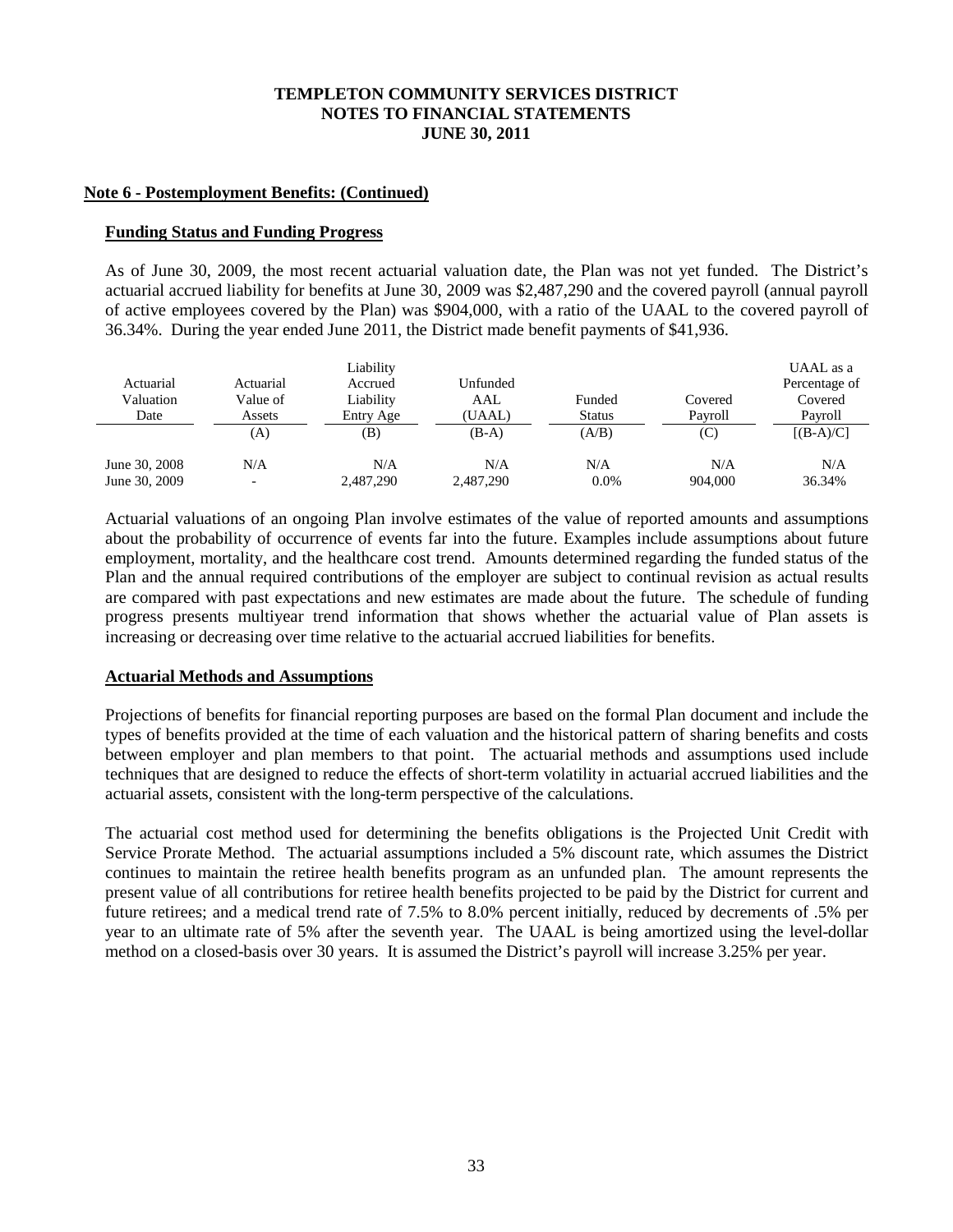### **Note 7 - Defined Benefit Pension Plan:**

#### **Miscellaneous Plan**

### **Plan Description**

The District contributes to the miscellaneous plan of the District, (the "Plan"), a cost sharing multipleemployer defined benefit pension plan administered by the California Public Retirement Plan System (CalPERS). CalPERS provides retirement and disability benefits, annual cost-of living adjustments; and death benefits to plan members and beneficiaries. CalPERS acts as a common investment and administrative agent for participating public employers within the State of California. CalPERS requires agencies with less than 100 active members in the plan to participate in a risk pool. A menu of benefit provisions as well as other requirements is established by State Statutes within the Public Employees Retirement Law. The Plan selects options benefit provisions from the benefit menu by contract with CalPERS and adopts those benefits through District resolution. CalPERS issues a separate comprehensive annual financial report. Copies of the CalPER's annual financial report may be obtained from the CalPERS executive office - 400 P Street - Sacramento, California 95814.

#### **Funding Policy**

Active plan members are required to contribute 8% of their annual covered salary which the District pays on behalf of the employee. The District is required to contribute the actuarially determined remaining amounts necessary to fund the benefits for its members. The actuarial methods and assumptions are those adopted by the CalPERS Board of Administration. The required employer contribution rate for the fiscal years ended June 30, 2011 and 2010, were 23.739% and 22.047%, respectively. The contribution requirements of the plan members and the District are established and may be amended by CalPERS. The District's contributions for the years ended June 30, 2011, 2010 and 2009 were \$279,088, \$251,422 and \$217,279, respectively, which were equal to the required contributions each year.

## **Safety Plan**

## **Plan Description**

The District contributes to the miscellaneous plan of the District, (the "Plan"), a cost sharing multipleemployer defined benefit pension plan administered by the California Public Retirement Plan System (CalPERS). CalPERS provides retirement and disability benefits, annual cost-of living adjustments; and death benefits to plan members and beneficiaries. CalPERS acts as a common investment and administrative agent for participating public employers within the State of California. CalPERS requires agencies with less than 100 active members in the plan to participate in a risk pool. A menu of benefit provisions as well as other requirements is established by State Statutes within the Public Employees Retirement Law. The Plan selects options benefit provisions from the benefit menu by contract with CalPERS and adopts those benefits through District resolution. CalPERS issues a separate comprehensive annual financial report. Copies of the CalPER's annual financial report may be obtained from the CalPERS executive office - 400 P Street - Sacramento, California 95814.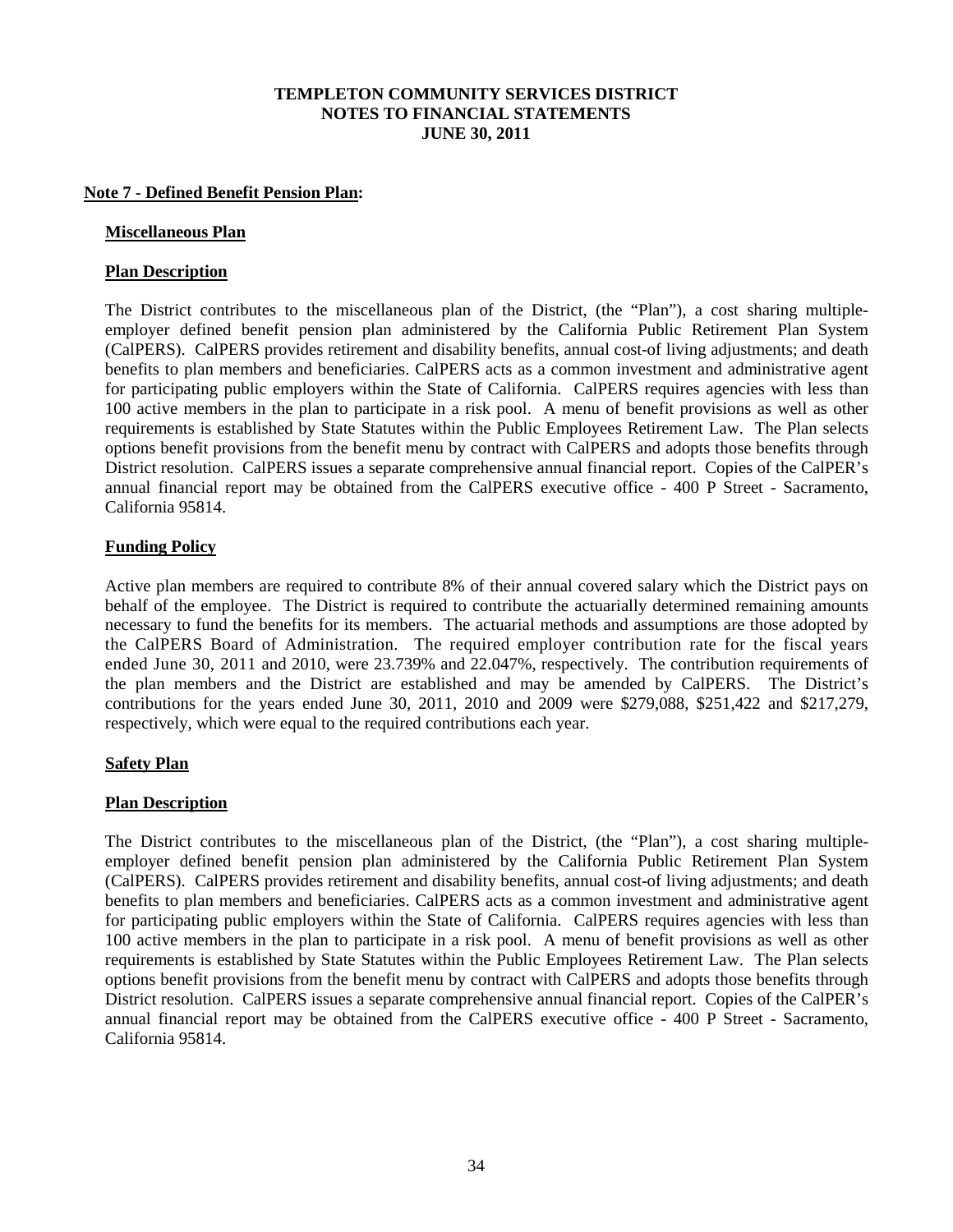### **Note 7 - Defined Benefit Pension Plan: (Continued)**

#### **Safety Plan (Continued)**

### **Funding Policy**

Active plan members are required to contribute 9% of their annual covered salary which the District pays on behalf of the employee. The District is required to contribute the actuarially determined remaining amounts necessary to fund the benefits for its members. The actuarial methods and assumptions are those adopted by the CalPERS Board of Administration. The required employer contribution rate for the fiscal years ended June 30, 2011 and 2010 were 54.483% and 57.008%, respectively. The contribution requirements of the plan members and the District are established and may be amended by CalPERS. The District's contributions for the years ended June 30, 2011, 2010 and 2009, were \$94,182, \$112,707 and \$120,591 respectively, which were equal to the required contributions each year.

#### **Note 8 - Commitments and Contingencies:**

#### **Contracts**

The District has entered into various contracts for the purchase of material and construction of water facilities. The amounts contracted are based on the contractors' estimated cost of construction. At June 30, 2011, the total unpaid amount on these contracts is approximately \$27,347.

## **Litigation**

There are pending lawsuits in which the District is involved. The District's management and legal counsel estimate that the potential claims against the District, not covered by insurance, resulting from such litigation would not materially affect the operations or financial condition of the District.

#### **Note 9 - New Governmental Accounting Standards:**

#### **GASB No. 54**

In March 2009, the Governmental Accounting Standards Board issued Statement No. 54, "Fund Balance Reporting and Governmental Fund Type Definitions." This pronouncement was effective for periods beginning after June 15, 2010, and was implemented by the District in the current year. This pronouncement established fund balance classifications that comprise a hierarchy based primarily on the extent to which a government is bound to observe constraints imposed upon the use of the resources report in governmental funds. The initial distinction that is made in reporting information in reporting fund balance information is identifying amounts that are considered non-spendable, such as fund balance associated with inventories. This statement also provides for additional classification as restricted, committed, assigned, and unassigned based on the relative strength of the constraints that control how specific accounts can be spent. Fund balance reclassifications made to conform to the provisions of this statement should be applied retroactively by restating fund balance for all periods presented.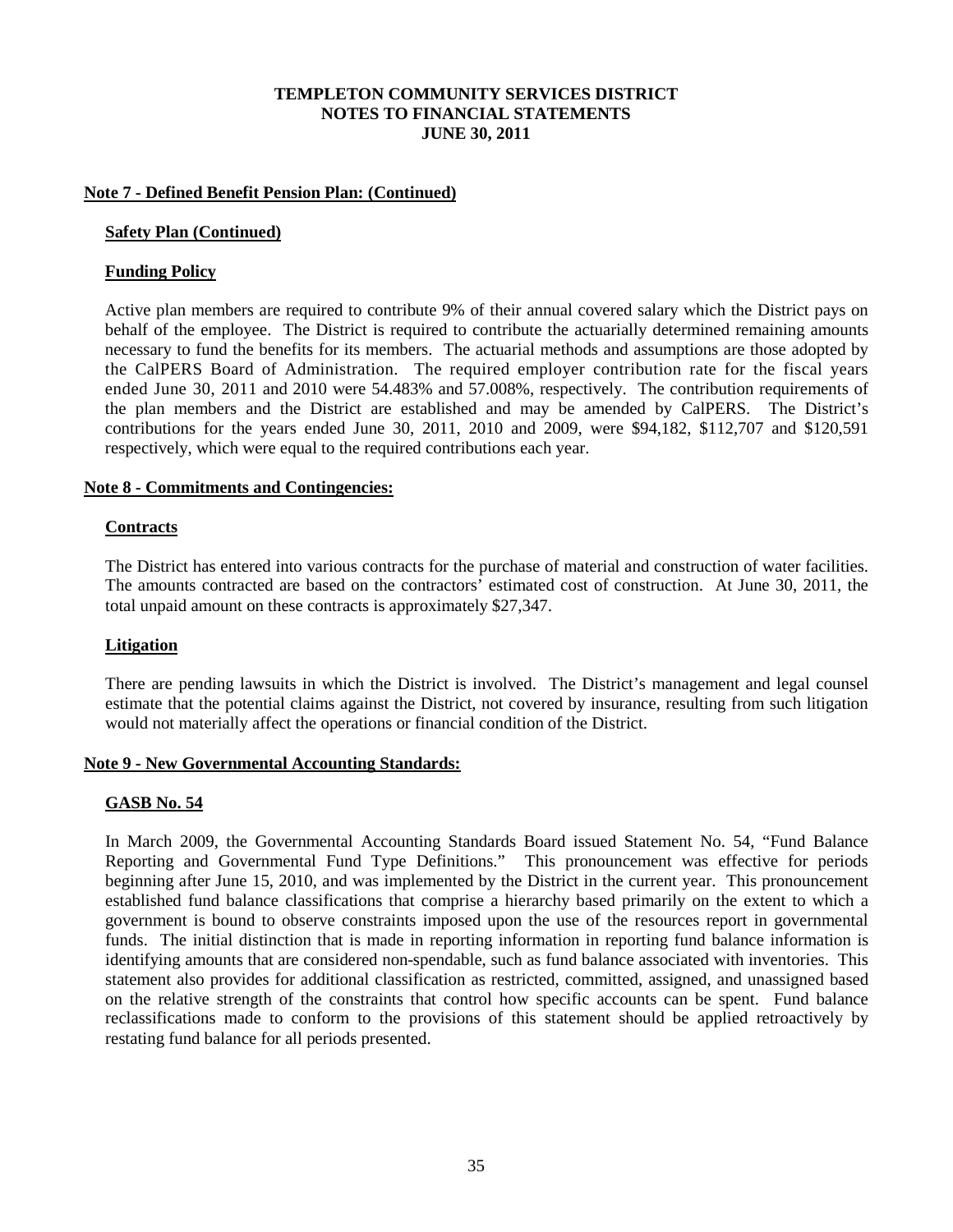## **Note 9 - New Governmental Accounting Standards: (Continued)**

# **GASB No. 59**

In June 2010, Governmental Accounting Standards Board issued Statement No. 59, "Financial Instruments Omnibus." This pronouncement is effective for periods beginning after June 15, 2010. Earlier application is encouraged. The objective of this Statement is to update and improve existing standards regarding financial reporting and disclosure requirements of certain financial instruments and external investment pools for which significant issues have been identified in practice. This pronouncement did not have a material effect on the financial statements of the District for the year ended June 30, 2011.

# **GASB No. 60**

In November 2010, the Governmental Accounting Standards Board issued Statement No. 60, "Accounting and Financial Reporting for Service Concession Arrangements". This pronouncement is effective for periods beginning after December 15, 2011 and its provisions are generally required to be applied retroactively. The objective of this statement is to address issues related to service concession arrangements (SCA's) which are a type of public-private or public-public partnership. An SCA is an arrangement between the transferor (a government) and an operator in which (1) the transferor conveys to the operator the right and related obligation to provide services through the use of infrastructure or other public assets in exchange for significant consideration and (2) the operator collects and is compensated by fees from third parties. The District does not have any SCA's as of June 30, 2011.

# **GASB No. 61**

In November 2010, the Governmental Accounting Standards Board issued Statement No. 61, "The Financial Reporting Entity: Omnibus - an amendment of GASB Statements No. 14 and No. 34". This pronouncement is effective for periods beginning after June 15, 2012. Earlier application is encouraged. The objective of this statement is to address reporting entity issues that have arisen since the issuance of Statements No. 15 and No. 34. The District does not have any component units as of June 30, 2011.

## **GASB No. 62**

In December 2010, the Governmental Accounting Standards Board issued Statement No. 62, "Codification of Accounting and Financial Reporting Guidance contained in Pre-November 30, 1989 FASB and AICPA Pronouncements". This pronouncement is effective for periods beginning after December 15, 2011. Earlier application is encouraged. The objective of this statement is to incorporate into GASB's authoritative literature certain accounting and financial reporting guidance that is included in the pronouncements of the FASB and the AICPA that was issued on or before November 30, 1989 which does not conflict with or contradict GASB pronouncements. This pronouncement is not anticipated to have a material effect on the financial statements of the District in the year of implementation.